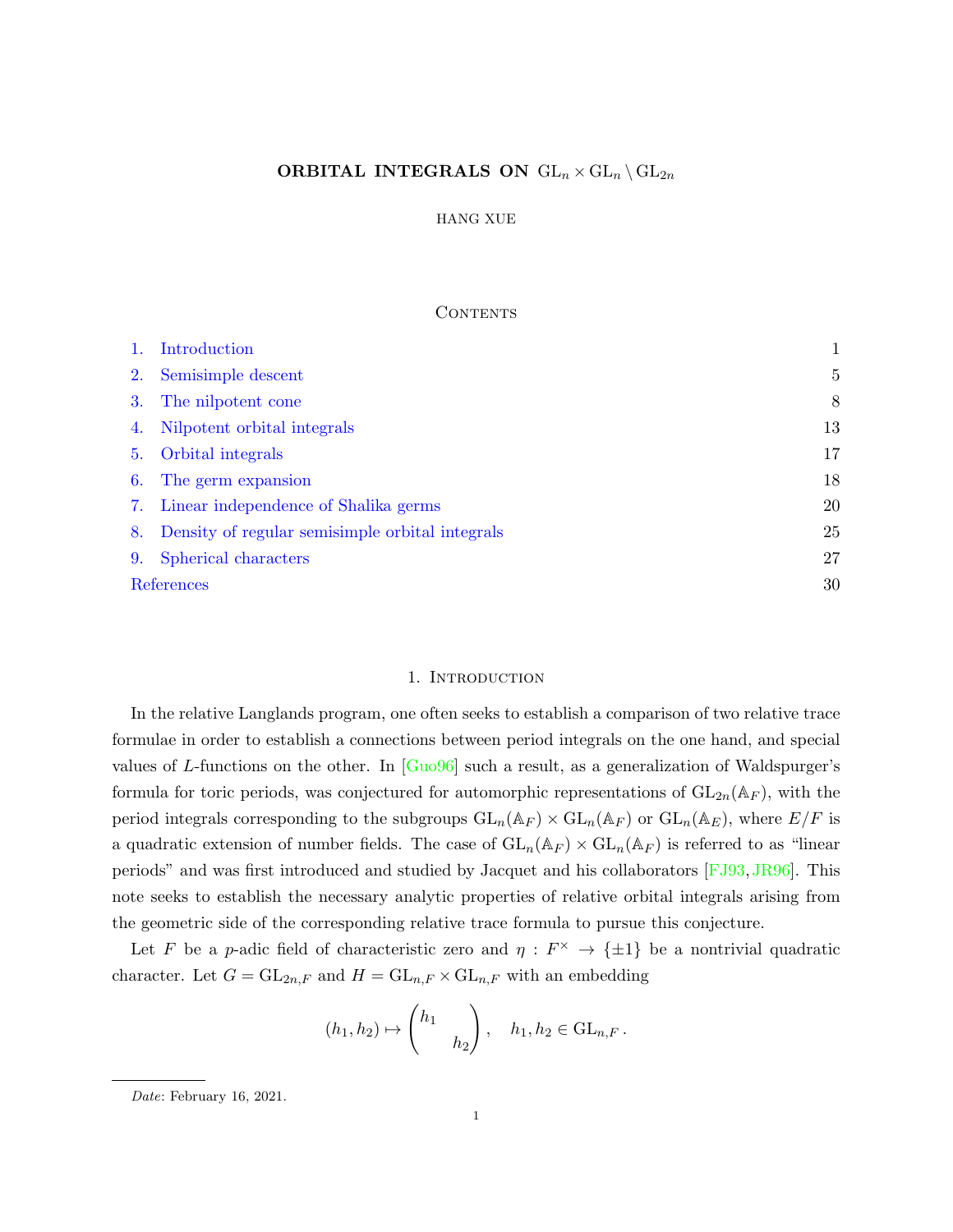<span id="page-1-0"></span>Put

$$
\theta(g) = \begin{pmatrix} 1_n & & \\ & -1_n \end{pmatrix} g \begin{pmatrix} 1_n & & \\ & -1_n \end{pmatrix}.
$$

Then  $H = \{g \in G \mid \theta(g) = g\}$ . Let

$$
S = \{ g^{-1}\theta(g) \mid g \in G \} \subset G
$$

This is a closed subvariety of G over F and H acts on S by conjugation. We prove some standard harmonic analysis results on S, e.g. density of regular semisimple orbital integrals, representability of Fourier transform of orbital integrals, representability of spherical characters, etc. Note that these results are not expected for general symmetric spaces, as indicated by various counterexamples of Rader and Rallis [\[RR96\]](#page-30-1). This means that the symmetric space S is of a particular good shape in this regard. Our argument follows closely the traditional route. The new ingredient is a detailed study of the nilpotent orbital integrals, which is needed in verifying the homogeneity properties of the nilpotent orbital integrals. This study leads to some very interesting linear algebra problems. One of them is the following: classify pairs of  $n \times n$  matrices  $(A, B)$  with AB being nilpotent, up to the equivalence relation

$$
(A, B) \sim (A', B') \Leftrightarrow \exists h_1, h_2 \in GL_n(F), \text{ s.t. } A' = h_1^{-1}Ah_2, B' = h_2^{-1}Bh_1.
$$

This innocent looking problem is in fact equivalent to the classification of nilpotent orbits and is (surprisingly) not easy, c.f. Section [3](#page-7-0) for a solution.

Due to the very nature of the subject, this paper is leaning towards the technical side. We describe our results more precisely in the rest of the introduction for the convenience of future reference. The most applicable result perhaps is Theorem [1.5](#page-3-0) which asserts that the spherical characters arising in this context are represented by locally integrable functions.

Elements of S are all of the form

$$
\begin{pmatrix} a & b \\ c & d \end{pmatrix}, \quad a^2 = d^2 = 1_n + bc, \quad ab = bd, \quad dc = ca.
$$

We say that an element  $x \in S$  is  $\theta$ -semisimple (resp.  $\theta$ -regular semisimple) if it is semisimple (resp. regular semisimple) in  $GL_{n,F}$  (in the usual sense) and  $\det(a^2 - 1_n) \neq 0$ . We say that an element  $x \in G$  is  $\theta$ -semisimple (resp.  $\theta$ -regular semisimple) if its image in S is so.

Let  $f \in C_c^{\infty}(G)$  and  $g \in G$  be a  $\theta$ -semisimple element. We define the  $\theta$ -semisimple orbital integral

$$
O(g, \eta, f) = \int_{(H \times H)g \backslash H \times H} f(h_1gh_2) \eta(\det h_2) dh_1 dh_2,
$$

where  $(H \times H)_{g} = \{(h, h') \in H \times H \mid hgh' = g\}$ . This integral is absolutely convergent. Let  $D(G)^{H \times H,\eta}$  be the space of left H-invariant and right  $(H,\eta)$ -invariant distributions on G. Then  $O(g, \eta, \cdot) \in D(G)^{H \times H, \eta}$  for all  $\theta$ -regular semisimple  $g \in G$ .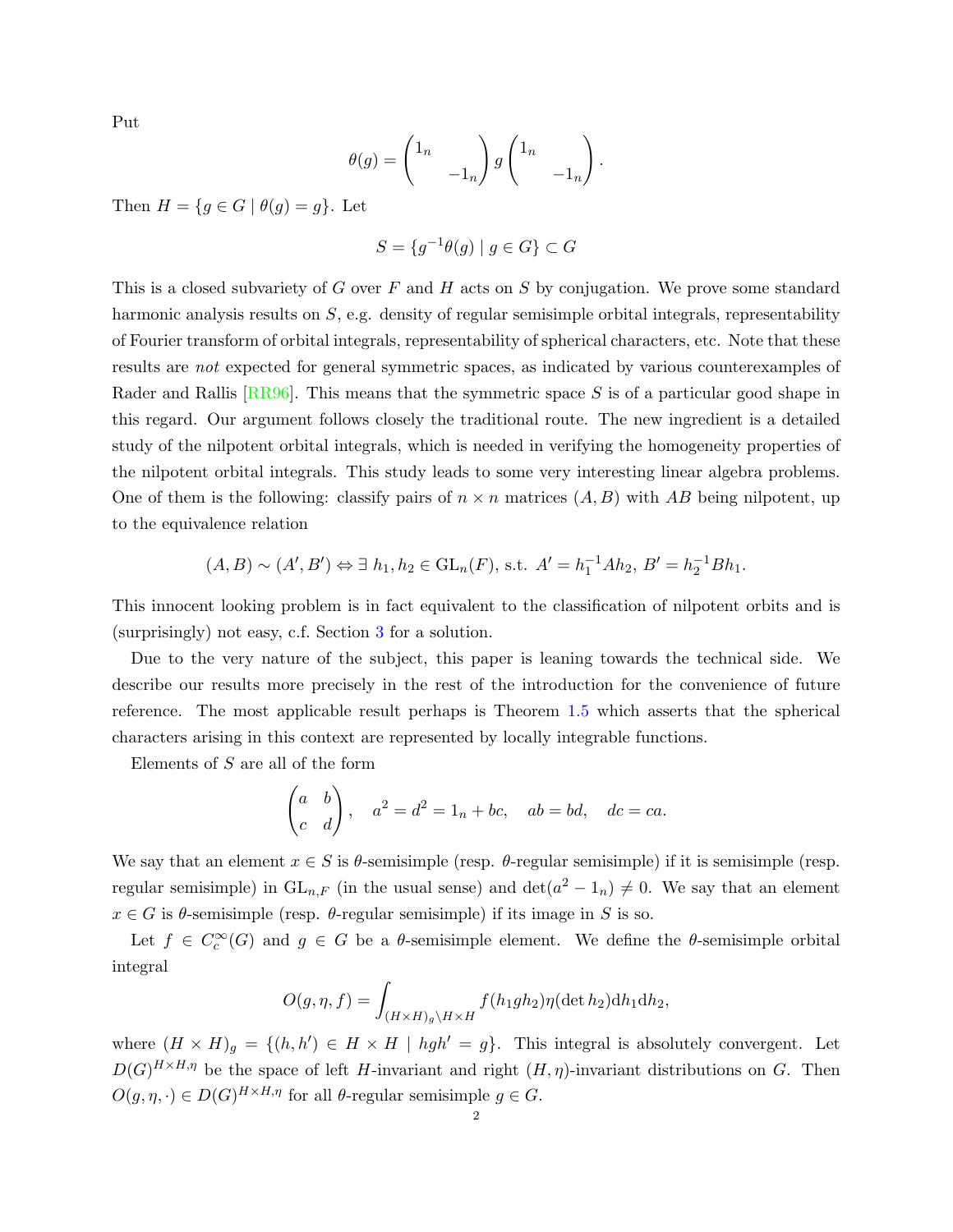<span id="page-2-4"></span><span id="page-2-2"></span>**Theorem 1.1.** The set  $\{O(g, \eta, \cdot) \mid g \in G \text{ is } \theta\text{-regular semisimple}\}$  is weakly dense in  $D(G)^{H \times H, \eta}$ . This means that if  $f \in C_c^{\infty}(G)$  and  $O(g, \eta, f) = 0$  for all  $\theta$ -regular semisimple  $g \in G$ , then  $\lambda(f) = 0$ for all  $\lambda \in D(G)^{H \times H, \eta}$ .

We also consider the tangent space of  $S$  at the point represented by the identity element in  $G$ . This is a vector space  $\mathfrak s$  together with an action of the group H. By way of analogy with the group case, we will refer to it as the "Lie algebra" of S. Explicitly it can be described as follows. We have  $\mathfrak{s} = M_{n,F} \times M_{n,F}$ , considered as a subspace of  $M_{2n,F}$  consisting of matrices of the form

$$
\begin{pmatrix} 0 & X \ Y & 0 \end{pmatrix}, \quad X, Y \in M_{n,F}.
$$

The group H acts on s by conjugation. An element in s is  $\theta$ -semisimple or  $\theta$ -regular semisimple if it is so in  $M_{2n,F}$ . The locus of  $\theta$ -semisimple and  $\theta$ -regular semisimple elements in  $\mathfrak s$  are denoted by  $\mathfrak{s}_{\theta-\text{ss}}$  and  $\mathfrak{s}_{\theta-\text{reg}}$  respectively.

Let  $\gamma \in \mathfrak{s}_{\theta-\text{ss}}$  and  $f \in C_c^{\infty}(\mathfrak{s})$ , we define an orbital integral

$$
O(\gamma, \eta, f) = \int_{H_{\gamma} \backslash H} f(h^{-1} \gamma h) \eta(\det h) dh,
$$

where  $H_{\gamma} = \{h \in H \mid h^{-1}\gamma h = \gamma\}$ . The integral is absolutely convergent.

Let  $D(\mathfrak{s})^{H,\eta}$  be the  $(H,\eta)$ -invariant distributions on  $\mathfrak{s}$ . Then  $O(\gamma,\eta,\cdot) \in D(\mathfrak{s})^{H,\eta}$  for all  $\theta$ -regular semisimple  $\gamma$  in  $\mathfrak{s}$ .

<span id="page-2-0"></span>**Theorem 1.2.** The set  $\{O(\gamma, \eta, \cdot) \mid \gamma \in \mathfrak{s}_{\theta-\text{reg}}\}$  is weakly dense in  $D(\mathfrak{s})^{H,\eta}$ .

Let us fix an H-invariant inner product on  $\mathfrak{s}$  by  $\langle \gamma, \delta \rangle = \text{Tr } \gamma \delta$ , where on the right hand side the product and the trace are taken in  $M_{2n,F}$ . Thus we can speak of the Fourier transform of elements in  $C_c^{\infty}(\mathfrak{s})$  and hence the Fourier transform of distributions on  $\mathfrak{s}$ . The following result is proved in [\[Zha15,](#page-30-2) Theorem 6.1].

<span id="page-2-3"></span>**Proposition 1.3.** Let  $\gamma \in \mathfrak{s}$  be  $\theta$ -regular semisimple. Then the Fourier transform of the distribution  $O(\gamma, \eta, \cdot)$  is represented by a locally integrable  $(H, \eta)$ -invariant function on  $\mathfrak{s}$ . This function is locally constant on  $\mathfrak{s}_{\theta-\mathrm{reg}}$ .

We will define "θ-nilpotent orbital integrals" in this note and prove the following result.

<span id="page-2-1"></span>**Proposition 1.4.** The Fourier transform of  $\theta$ -nilpotent orbital integrals are represented by locally integrable functions on  $\mathfrak s$ . This function is locally constant on  $\mathfrak s_{\theta-\mathrm{reg}}$ .

This proposition is the technical heart of the note. The hard part is that, as opposed to the case of the classical orbital integrals or the nonsplit analogue of this paper treating orbital integrals on  $GL_n(E) \backslash GL_{2n}(F)$  [\[Guo98\]](#page-30-3), the naive integration on the  $\theta$ -nilpotent orbits is not absolutely convergent in our case and some subtle regularization process is needed to define "θ-nilpotent orbital integrals".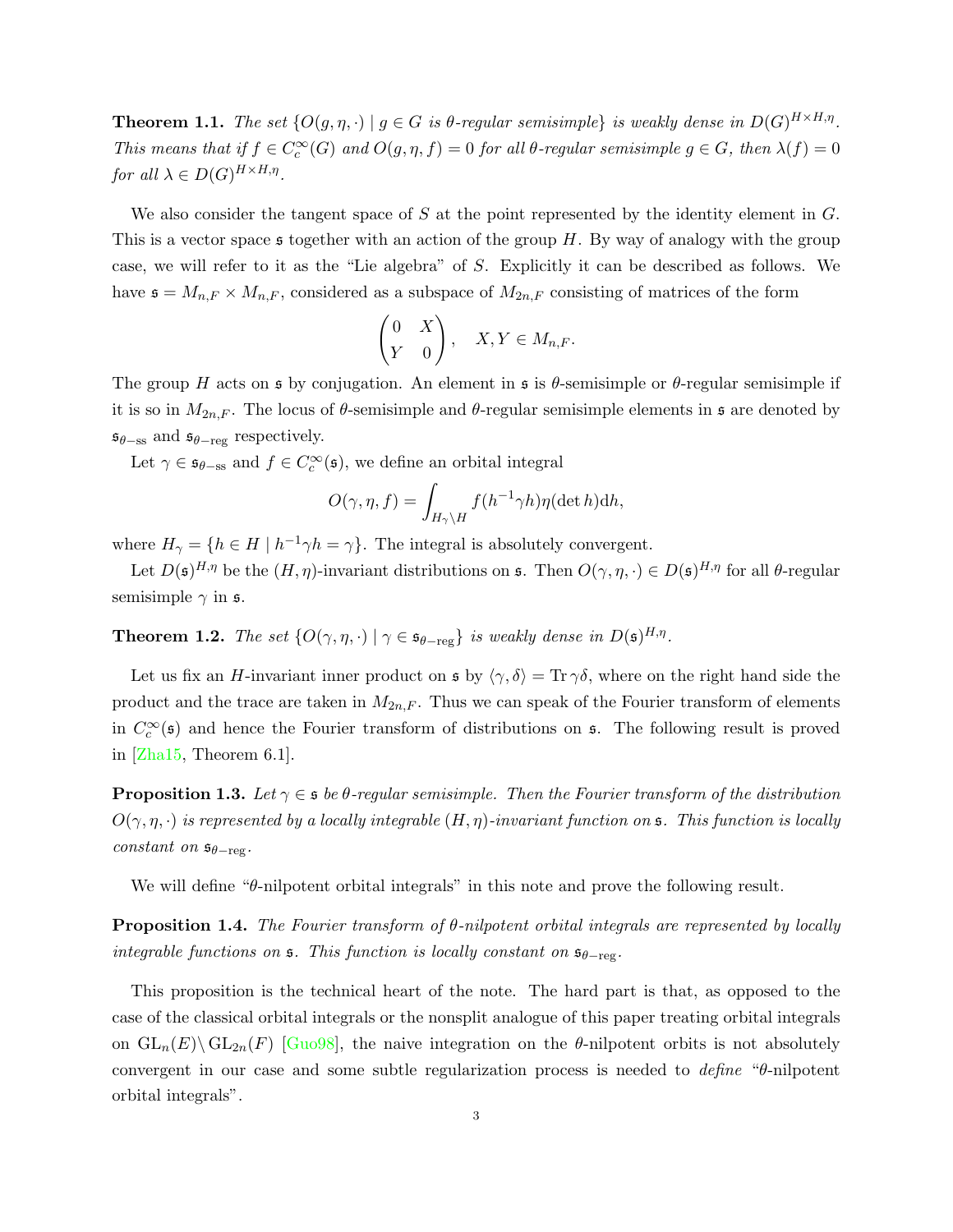<span id="page-3-1"></span>A standard consequence of this proposition is the representability of the relative spherical characters. Let  $\pi$  be an irreducible representation of G. Assume that  $\text{Hom}_H(\pi,\mathbb{C})\neq 0$  and  $\text{Hom}_H(\tilde{\pi}, \eta) \neq 0$  where  $\tilde{\pi}$  is the contragredient of  $\pi$ . Fix nonzero elements  $l \in \text{Hom}_H(\pi, \mathbb{C})$  and  $\widetilde{l}_{\eta} \in \text{Hom}_{H}(\widetilde{\pi}, \eta)$ . Define a distribution on G by

$$
J_{\pi}(f) = \sum_{\varphi} l(\pi(f)\varphi)\widetilde{l}_{\eta}(\widetilde{\varphi}), \quad f \in C_c^{\infty}(G).
$$

Here  $\varphi$  runs through a basis of  $\pi$  while  $\tilde{\varphi}$  runs through the dual basis. Then  $J_{\pi} \in D(G)^{H \times H,\eta}$ .

<span id="page-3-0"></span>**Theorem 1.5.** The distribution  $J_{\pi}$  is represented by a left H-invariant and right  $(H, \eta)$ -invariant locally integrable function on G.

We end this introduction with a question. Let  $(G, H)$  be a general symmetric space in the sense that  $G$  is a reductive group over  $F$  and  $H$  is the fixed point in  $G$  of an involution. Rader and Rallis [\[RR96\]](#page-30-1) showed using many counterexamples that the results in this note in general do not hold for  $(G, H)$ . That is, regular semisimple orbital integrals might not be weakly dense in the space of all invariant distributions; the spherical characters might not be representable by a locally integrable functions. Apart from the case treated in this note, we only know that these good properties hold for the following pairs.

- The classical group case:  $(H \times H, H)$ . This is the celebrated result of Harish-Chandra.
- The Galois case:  $(\text{Res}_{E/F} H, H)$  where  $E/F$  is a quadratic field extension. This is due to Hakim [\[Hak94\]](#page-30-4).
- The linear case:  $(A^{\times}, B^{\times})$  where  $E/F$  is a quadratic field extension and A is a central simple algebra over F containing E and B the centralizer of E in A. This is due to  $\lceil \text{Gu098} \rceil$ in if  $A = M_{2n,F}$  and the general case follows from the same argument. It is unfortunate that no published proof is available.

The question is: Can you characterize symmetric spaces with these good properties in terms of their geometric properties or combinatorial invariants?

This note is organized as follows. We start with the semisimple descent of orbital integrals in Section [2.](#page-4-0) In Sections [3–](#page-7-0)[7](#page-19-0) we are going to work on the Lie algebra s. We study  $\theta$ -nilpotent orbital integrals in Sections [3](#page-7-0) and [4.](#page-12-0) We define all orbital integrals in Section [5.](#page-16-0) Then we establish the Shalika germ expansion in Section [6](#page-17-0) and prove that they are linearly independent in Section [7.](#page-19-0) Theorem [1.2](#page-2-0) and Proposition [1.4](#page-2-1) are also proved simultaneously with linear independence of Shalika germs. In Section [8,](#page-24-0) we deduce the results on the level of groups from the results on the Lie algebras. In particular we prove Theorem [1.1.](#page-2-2) Finally in the last section we prove Theorem [1.5,](#page-3-0) the local integrability of spherical characters.

**Notation.** We always take F to be a p-adic field of characteristic zero. Let  $\mathfrak{o}_F$  be the ring of integers and  $\varpi_F$  a uniformizer.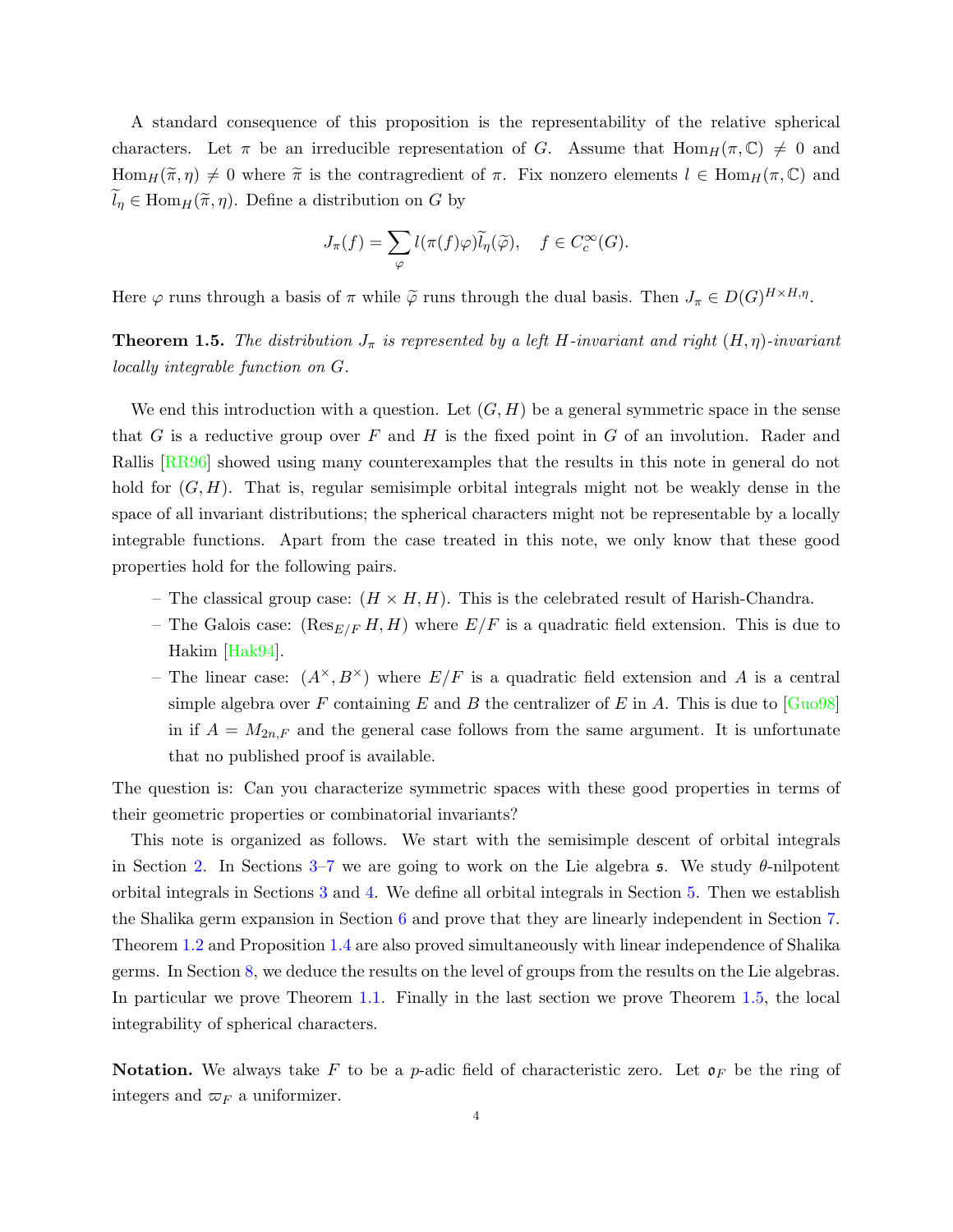<span id="page-4-1"></span>Let X be a scheme over F. Usually we simply write X for  $X(F)$  unless there are ambiguities. One notable exception is with the categorical quotient in which case we always distinguish the notation of the scheme from its set of  $F$ -points (see below). On the scheme X we always use the Zariski topology while on the set of F-points  $X(F)$  we always use the analytic topology.

Let G be an algebraic group over F and V be a G-variety over F, i.e. V admits an action of G. This action is sometimes denoted by  $g \cdot v$  or gv where  $g \in G$  and  $v \in V$ . If  $x \in V$ , we denote by  $G_x$  the stabilizer of x in G. If C is a subset of V and  $g \in G$ , then we let  $C^g$  the subset consisting of all elements of the form  $g \cdot v$  where  $v \in C$ , and we let  $C^G = \bigcup_{g \in G} C^g$ . Thus if  $x \in V$ , then  $x^G$ stands for the orbit of x. The adjoint action of G on its Lie algebra (or subgroup of  $G$  acting on subspaces of the Lie algebra of  $G$ ) is denoted by Ad.

We denote by  $q: V \to V/\sqrt{G}$ , or simply  $V/\sqrt{G}$ , the categorical quotient. We should note that  $(V//G)(F)$  is usually not the same as  $V(F)//G(F)$  and we always write  $V//G$  for the scheme instead of its F-points. A subset of U of  $V(F)$  is called saturated if  $U = q^{-1}(q(U))$ .

We use capital letters to denote various groups and symmetric spaces. We use the corresponding Gothic letters to denote their Lie algebras, e.g. if  $G$  is an algebraic group, then without saying to the contrary,  $g$  stands for the Lie algebra of  $G$ . Elements in the groups or symmetric spaces are usually denoted using lower case Latin letters, while elements in the Lie algebras are usually denoted by lower case Greek letters.

Acknowledgement. I would like to sincerely thank the anonymous referee for a lot of suggestions which greatly improve the clarity and completeness of the manuscript. This work is partially supported by the NSF grant DMS #1901862.

## 2. Semisimple descent

<span id="page-4-0"></span>First we consider some general setup. Let G be a reductive group over  $F, X$  be a G-variety over F and  $x \in X$  be G-semisimple point, i.e. the orbit  $x^G$  of x is closed. We let  $N_x^X$  be the normal space of  $x^G$  at x. It admits a natural action of  $G_x$  and we call  $(H_x, N_x^X)$  the sliced representation at x. By  $[AG09]$ , there exist the following data which we refer to as the analytic slice at x. We use analytic topology throughout.

- (1) An G-invariant open neighbourhood U of  $x^G$  in X with an G-equivariant retraction map  $p: U \to x^G$ .
- (2) An  $G_x$ -equivariant embedding  $\psi: p^{-1}(x) \to N_x^X$  with an open and saturated image such that  $\psi(x) = 0$ .

If  $y \in p^{-1}(x)$  and  $z = \psi(y)$ , then we have

(1)  $(G_x)_z \simeq G_y$  and  $N_z^{N_x} \simeq N_y^X$  as representations of  $(G_x)_z$  and  $G_y$ ;

(2) y is G-semisimple in X if and only if z is  $G_x$ -semisimple in  $N_x^X$ .

The analytic slice at x is denoted by  $(U, p, \psi)$ .

Let us now specialize to the case  $X = \mathfrak{s}$  or S with the conjugation action of H.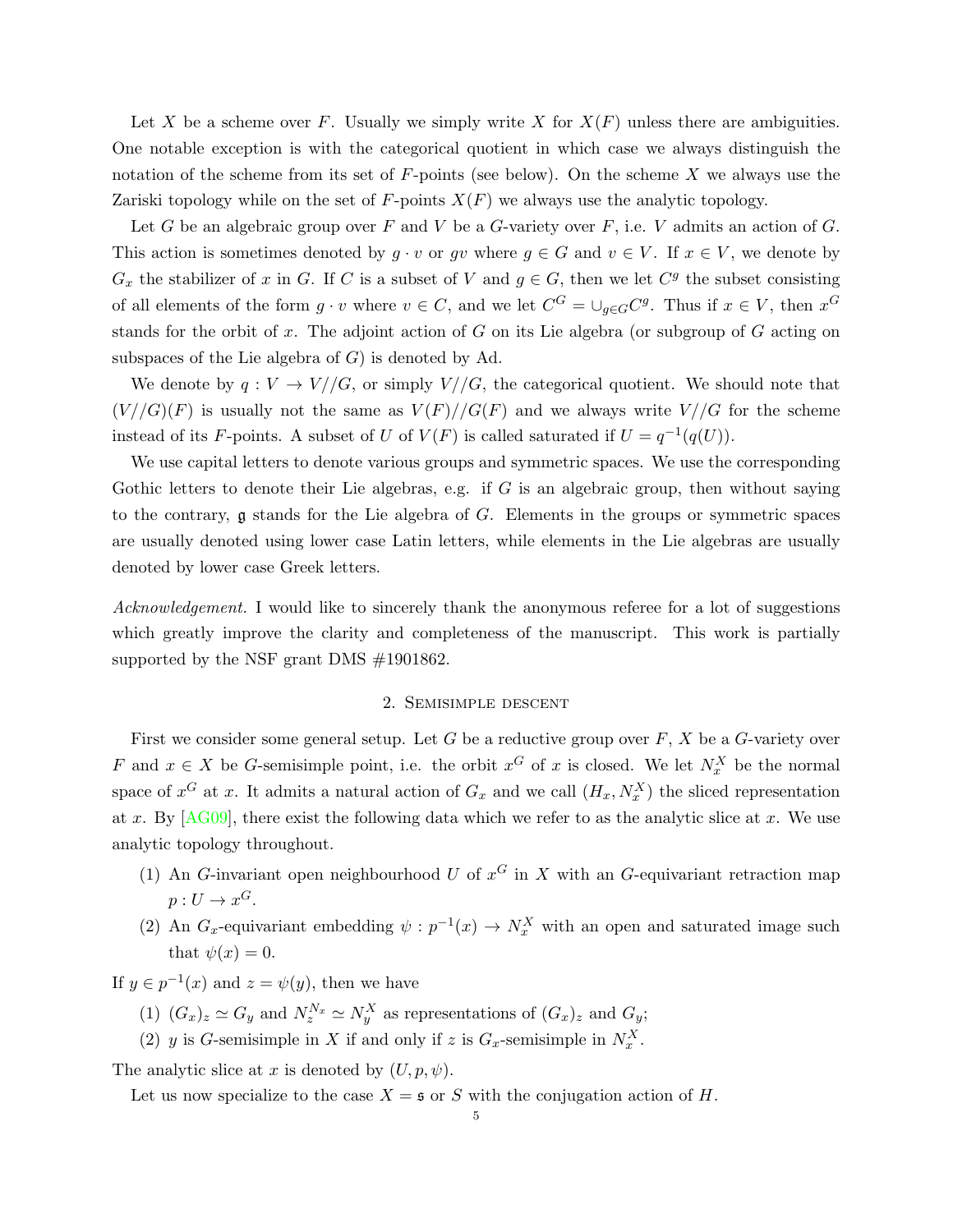<span id="page-5-0"></span>First consider the case  $X = \mathfrak{s}$ . The categorical quotient  $\mathfrak{s}/H$  is an *n*-dimensional affine space over F. The canonical map  $\mathfrak{s} \to \mathfrak{s}//H$  is given by

$$
\begin{pmatrix} a \\ b \end{pmatrix} \to \text{Tr}\wedge^i ab, \quad i = 1, \cdots, n.
$$

More precisely it maps  $\begin{pmatrix} a \end{pmatrix}$ b  $\setminus$ to the coefficients of the characteristic polynomial of ab. Each fiber of  $\mathfrak{s}\to\mathfrak{s}//H$  is a collection of of finitely many orbits.

Let  $\gamma \in \mathfrak{s}_{\theta-\text{ss}}$  and  $G_{\gamma} = \{g \in G \mid g^{-1}\gamma g = \gamma\}$  be its stabilizer in G and then  $H_{\gamma} = H \cap G_{\gamma}$ . Let  $\mathfrak{g}_{\gamma}$ ,  $\mathfrak{h}_{\gamma}$  be the Lie algebras of them respectively. The involution  $\theta$  preserves  $G_{\gamma}$ , and hence  $\mathfrak{g}_{\gamma}$ . Let  $\mathfrak{s}_{\gamma}$  be the (-1)-eigenspace of  $\theta$  in  $\mathfrak{g}_{\gamma}$ . Then  $\mathfrak{g}_{\gamma} = \mathfrak{h}_{\gamma} \oplus \mathfrak{s}_{\gamma}$  and  $H_{\gamma}$  acts on  $\mathfrak{s}_{\gamma}$ . By [\[AG09,](#page-29-3) Proposition 7.2.1], the sliced representation at x is isomorphic to  $(H_\gamma, \mathfrak{s}_\gamma)$ . By [\[JR96\]](#page-30-0), up to conjugation by H, the θ-semisimple element  $\gamma$  takes the following form

$$
\gamma = \begin{pmatrix} &&&\\ &&\ \\ 1_{n-r}&&\\ &&&0_r\\ &&&0_r& \end{pmatrix},
$$

where  $X \in GL_{n-r}(E)$ . It is not hard to check that the symmetric pair  $(G_\gamma, H_\gamma)$  is of the form

$$
(G_1, H_1) \times (G_2, H_2),
$$

where

$$
G_1 \simeq \left\{ x = \begin{pmatrix} a & Xc \\ c & a \end{pmatrix} \in GL_{2n-2r}(E) \mid aX = Xa, \ Xc = cX \right\},\
$$

and

$$
H_1 \simeq \left\{ h = \begin{pmatrix} a \\ & a \end{pmatrix} \middle| aX = Xa \right\}.
$$

The symmetric space  $(G_2, H_2)$  is isomorphic to  $(GL_{2r}, GL_r \times GL_r)$ . The sliced representation  $\mathfrak{s}_{\gamma}$  is isomorphic to  $\mathfrak{s}_1 \times \mathfrak{s}_2$  on which  $H_1 \times H_2$  acts componentwise. The action of  $H_2$  on  $\mathfrak{s}_2$  is of the same shape as the action of H on  $\mathfrak s$ , but of a smaller size. The space  $\mathfrak s_1$  with the action by  $H_1$  is indeed isomorphic to the usual conjugation action of  $H_1$  on its Lie algebra.

We now consider the case  $X = S$ . Let  $g \in G$  be  $\theta$ -semisimple and  $x = g^{-1}\theta(g) \in S$ . The centralizer  $G_x$  is stable under the involution  $\theta$  and the fixed point of  $\theta$  is precisely  $H_x$ . Then  $(G_x, H_x)$  form a symmetric space. Let  $S_x = \{g^{-1}\theta(g) \mid g \in G_x\}$  and  $\mathfrak{s}_x$  be its tangent space at 1. Then we have  $\mathfrak{g}_x = \mathfrak{h}_x \oplus \mathfrak{s}_x$ . Again by [\[AG09,](#page-29-3) Proposition 7.2.1], the sliced representation at x is isomorphic to  $(H_x, \mathfrak{s}_x)$ . According to [\[JR96,](#page-30-0) Proposition 4.1], x is H-conjugate to an element of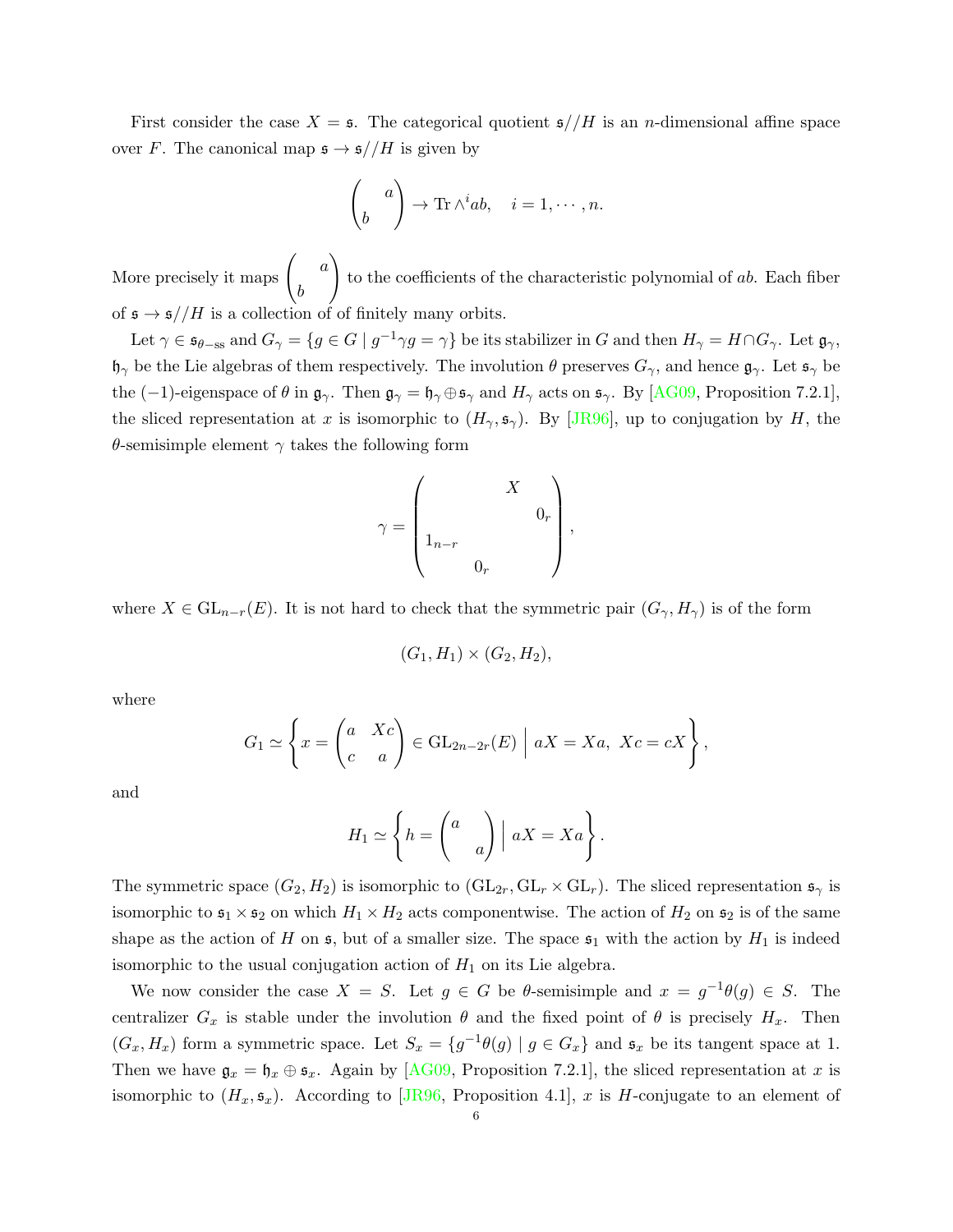<span id="page-6-1"></span>the form

$$
\begin{pmatrix} a & & & a-1_r \\ & 1_s & & & \\ & & -1_{n-r-s} & & \\ a+1_r & & & a & \\ & & & & 1_s & \\ & & & & & -1_{n-r-r} \end{pmatrix},
$$

where  $a \in GL_r(F)$  is semisimple in the usual sense and  $\det(a^2 - 1_r) \neq 0$ . Then it follows that the symmetric space  $(G_x, H_x)$  is a product

$$
(G_1, H_1) \times (G_2, H_2) \times (G_3, H_3),
$$

where  $(G_2, H_2)$  and  $(G_3, H_3)$  are of the same shape of  $(G, H)$  but of smaller sizes and

$$
G \simeq \left\{ \left( \begin{array}{cc} b & (a+1_r)c \\ (a-1_r)c & b \end{array} \right) \middle| ab = ba, ac = ca \right\}, H \simeq \left\{ \left( \begin{array}{cc} b & \\ & b \end{array} \right) \middle| ab = ba \right\}.
$$

The sliced representation  $\mathfrak{s}_x$  is isomorphic to  $\mathfrak{s}_1 \times \mathfrak{s}_2 \times \mathfrak{s}_3$  where  $H_1 \times H_2 \times H_3$  acts componentswise. Here  $(H_1, \mathfrak{s}_1)$  is isomorphic to the adjoint action of  $H_1$  on its Lie algebra, and  $(H_2, \mathfrak{s}_2)$ ,  $(H_3, \mathfrak{s}_3)$  are of the same shape as  $(H, \mathfrak{s})$  but of smaller sizes.

The following proposition connects the orbital integrals on S or  $\mathfrak s$  near a  $\theta$ -semisimple point x to the orbital integrals on the sliced representation at  $x$ . This procedure will be referred to as semisimple descent.

<span id="page-6-0"></span>**Proposition 2.1.** Let  $X = \mathfrak{s}$  or S and  $x \in X$  be  $\theta$ -semisimple. There exists an open neighbourhood  $\omega_x \subset \psi(p^{-1}(x))$  of  $0 \in N_x^X$  with the following property: if  $f \in C_c^{\infty}(X)$ , then there is an  $f_x \in C_c^{\infty}(X)$  $C_c^{\infty}(N_x^X)$  so that for all  $\theta$ -regular semisimple  $z \in \omega_x$ ,  $z = \psi(y)$  with  $y \in p^{-1}(x)$ , we have

(2.1) 
$$
\int_{H_y \backslash H} f(h^{-1}yh)\eta(\det h)dh = \int_{H_z \backslash H_x} f_x(h^{-1}zh)\eta(\det h)dh
$$

*Proof.* This is stated in  $\boxed{\text{Zha15}}$ , Proposition 5.20. We give a short proof here as we will make use of the explicit construction (not merely the existence) of  $f_x$  later.

As usual the proof begins with the following compactness result.

Claim. Let  $\omega_x \subset \psi(p^{-1}(x))$  be a saturated subset whose image in  $(X_x//H_x)(F)$  is relatively compact. Let  $\omega \subset X$  be a compact subset. Then the closure of

$$
\{h \in H \mid \psi^{-1}(\omega_x)^h \cap \omega \neq \emptyset\}
$$

is compact in  $H_x \backslash H$ .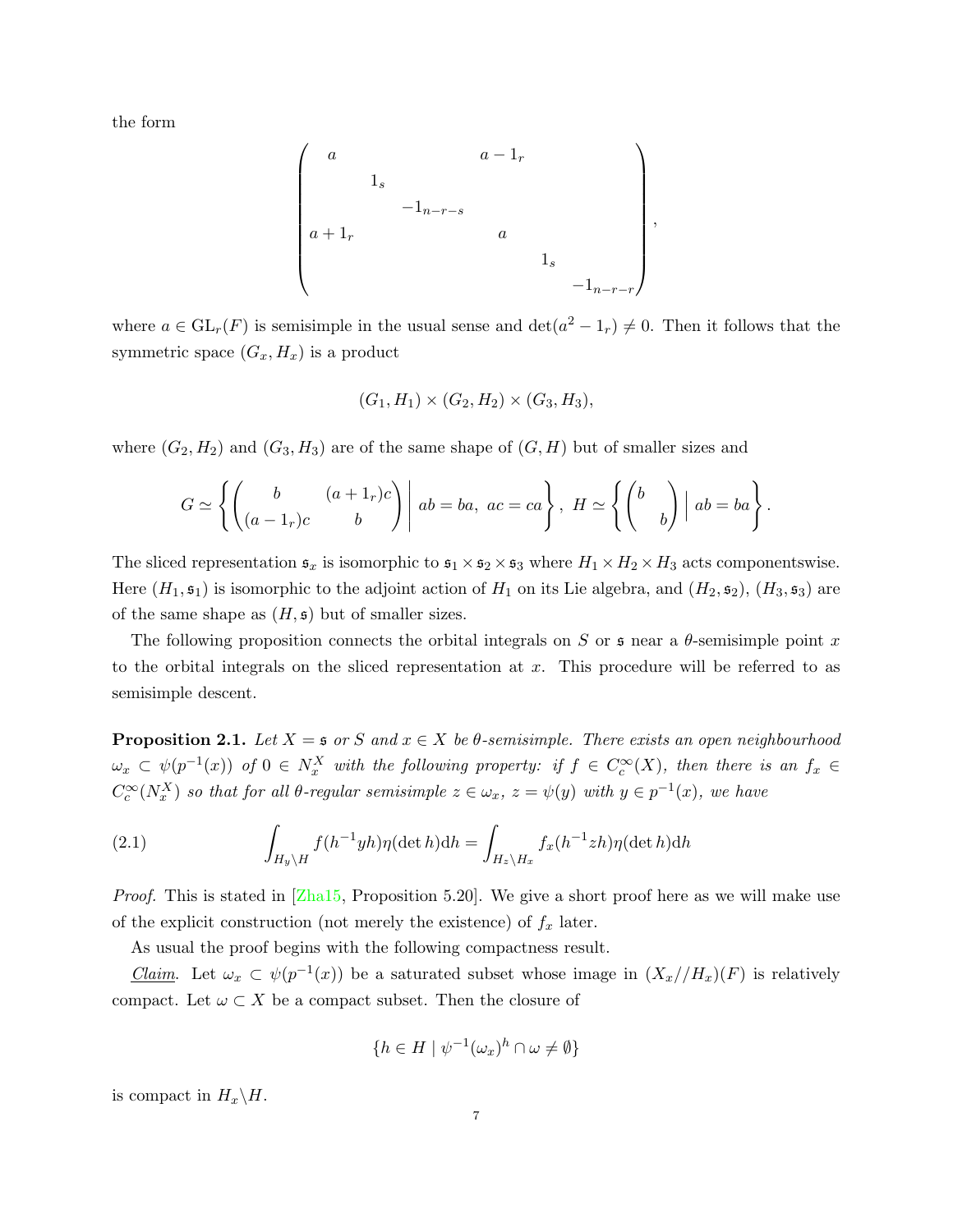The proof of this claim is clear. We consider the diagram

$$
H \times_{H_x} p^{-1}(x) \xrightarrow{i} X \times (N_x^X // H_x)
$$
  
\n
$$
\downarrow j
$$
  
\n
$$
H_x \backslash H
$$

The horizontal arrow is a closed embedding. The set in the claim is contained in the compact set  $ji^{-1}(\omega \times \omega_{\gamma}).$ 

With this claim at hand, we proceed as follows. Let  $f \in C_c^{\infty}(X)$  and  $\omega = \text{supp } f$ . Let C be an open compact subset of  $H_x\backslash H$  which contains the closure of the set in the claim. Choose a function  $\alpha \in C_c^{\infty}(H)$  such that

$$
\int_{H_x} \alpha(hg) dh = \mathbf{1}_C(g).
$$

Put

$$
f_x(z) = \int_H f(h^{-1}\psi^{-1}(z)h)\eta(\det h)\alpha(h)\mathrm{d}h, \quad z \in \omega_\gamma.
$$

Then  $f_x \in C_c^{\infty}(\omega_x)$  and we view  $f_x$  as a function on  $N_x^X$ . Let  $z \in \omega_x$  be  $\theta$ -regular semisimple and  $y = \psi^{-1}(z) \in p^{-1}(x)$ . Then  $y \in X$  is  $\theta$ -regular semisimple and  $(H_x)_z = H_y$ . A little computation gives

$$
\int_{(H_x)_z \backslash H_x} f_x(h^{-1}zh)\eta(\det h)dh = \int_{H_y \backslash H} f(h^{-1}yh)\eta(\det h)dh.
$$
\nThis proves the proposition.

<span id="page-7-0"></span>

### 3. The nilpotent cone

Let  $\mathcal{N} \subset \mathfrak{s}$  be the nilpotent cone, i.e. the closed subvariety of  $\mathfrak{s}$  consisting of all elements whose orbit closure contains  $0 \in \mathfrak{s}$ . Elements or orbits contained in N are called  $\theta$ -nilpotent.

## **Lemma 3.1.** The nilpotent cone consists of elements in  $\mathfrak s$  that are nilpotent in  $\mathfrak g$  in the usual sense.

*Proof.* An element  $\xi =$  $\begin{pmatrix} X \end{pmatrix}$ Y  $\setminus$ ∈ s is contained in the nilpotent cone if and only if its image in the categorical quotient  $\mathfrak{s}/H$  is 0. The later condition means that the coefficients of the characteristic polynomial of  $XY$  are all zero (except for the leading one), i.e.  $XY$  is nilpotent. This is again equivalent to that  $\xi$  is nilpotent in g.

To analyse the  $\theta$ -nilpotent orbits, it would be better to use a more canonical formulation. Let  $V = V^+ \oplus V^-$  be a  $\mathbb{Z}/2\mathbb{Z}$ -graded vector space with homogeneous components  $V^{\pm}$  and dim  $V^{\pm} = n$ . Then we have

$$
\mathfrak{s} \simeq \text{Hom}(V^+, V^-) \oplus \text{Hom}(V^-, V^+), \quad H \simeq \text{GL}(V^+) \times \text{GL}(V^-).
$$

The nilpotent cone in  $\mathfrak s$  consists of pairs of endomorphism  $\xi = (X, Y) \in \text{End}(V)$ ,  $X \in \text{Hom}(V^+, V^-)$ and  $Y \in \text{Hom}(V^-, V^+)$  such that XY and hence YX are both nilpotent. This condition is equivalent to saying that  $\xi = (X, Y) \in End(V)$  is nilpotent.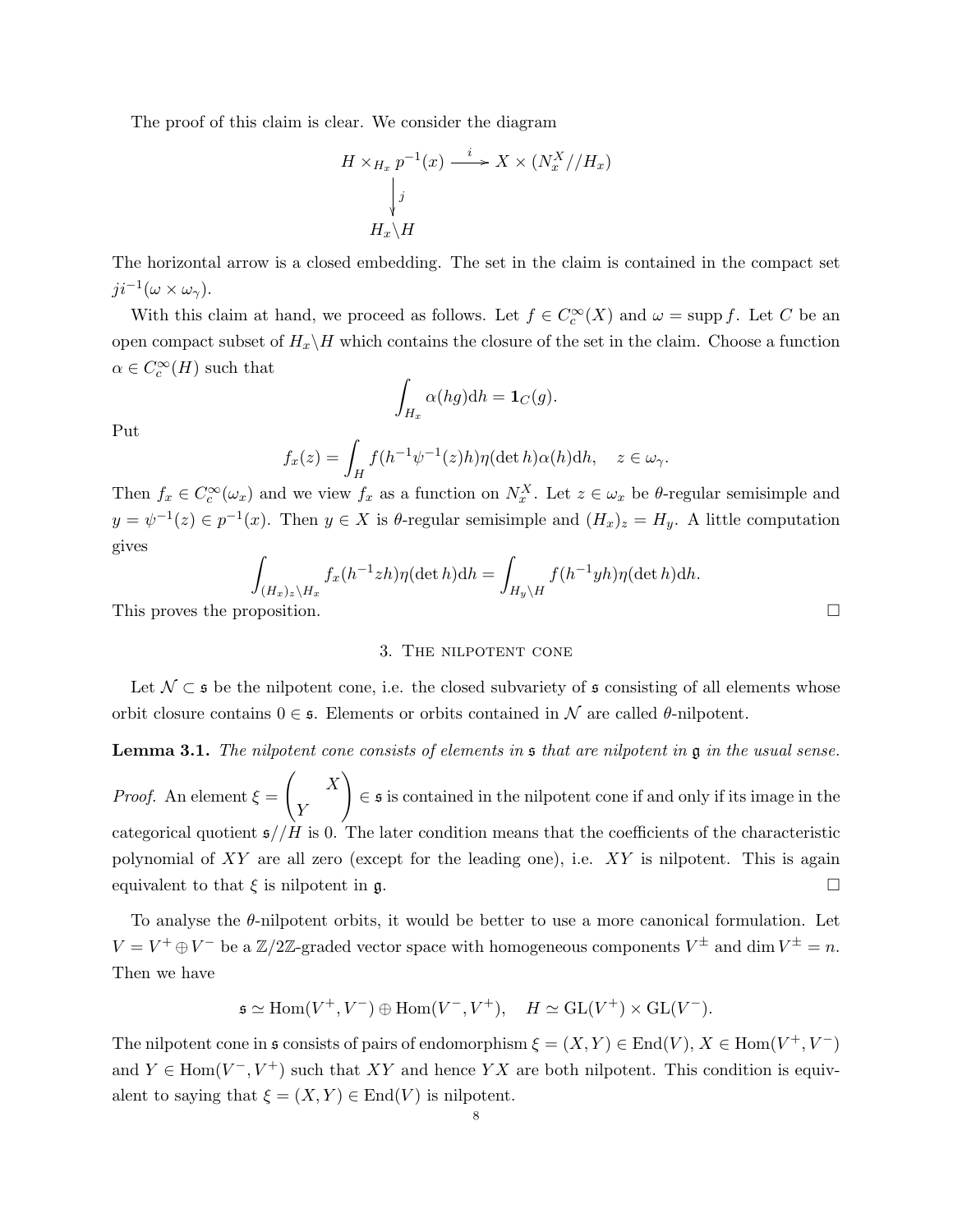<span id="page-8-3"></span>Let  $\theta \in H$  be the element which acts on  $V^{\pm}$  by  $\pm 1$ . Then  $\theta$  acts on  $\mathfrak{gl}(V)$  by sending  $Z \in \mathfrak{gl}(V)$  to  $\text{Ad}(\theta)Z = \theta Z\theta$ . It is clear that h and s are eigenspaces of  $\text{Ad}(\theta)$  of eigenvalue 1 and -1 respectively. Let  $\xi = (X, Y) \in \mathcal{N}$ . Then we have a filtration on V given by

<span id="page-8-0"></span>(3.1) 
$$
0 = W_0 \subset W_1 \subset W_2 \subset \cdots \subset W_{s-1} \subset W_s = V, \quad W_i = \text{Ker}\,\xi^i.
$$

We may view V as an  $F[\xi]$ -module and V is a direct sum of indecomposable  $F[\xi]$ -submodules. By [\[KP79,](#page-30-5) Section 4], one can choose the generators of these submodules to be *homogeneous*. More concretely, let U be such an indecomposable submodule of dimension a over  $F$ . Then we can choose a homogeneous element  $u \in U$  so that

$$
u, \xi u, \xi^2 u, \dots \xi^{a-1} u
$$

form a  $F$ -basis of  $U$ . It follows that for each  $i$ , we have

<span id="page-8-1"></span>
$$
W_i = W_i^+ \oplus W_i^-, \quad W_i^{\pm} = W_i \cap V^{\pm}.
$$

Therefore we have two filtrations

(3.2) 
$$
0 = W_0^{\pm} \subset W_1^{\pm} \subset W_2^{\pm} \subset \cdots \subset W_{s-1}^{\pm} \subset W_s^{\pm} = V^{\pm}.
$$

Note that while the filtration  $(3.1)$  is strictly increasing, these two filtration might not be strictly increasing.

We put  $r_i^2 = \dim W_i^2/W_{i-1}^2$  where ? stands for  $+, -$ , or empty. Note that  $\xi$  induces an injective map  $W_{i+1}/W_i \to W_i/W_{i-1}$  for  $i = 1, \dots, s-1$ . It follows that  $r_i \geq r_{i+1}$  for all i. Moreover since  $\xi$ induces injective maps  $W_{i+1}^{\pm}/W_i^{\pm} \to W_i^{\mp}/W_{i-1}^{\mp}$ , we conclude that  $r_i^{\pm} \geq r_{i+1}^{\mp}$  for all *i*. By suitably choosing bases of these successive quotients and lifting them to  $V^{\pm}$ , we may assume that the maps  $W_{i+1}^{\pm}/W_i^{\pm} \rightarrow W_i^{\mp}/W_{i-1}^{\mp}$  induced by  $\xi$  are all of the form  $\begin{pmatrix} 1_{r_{i+1}^{\pm}} \\ 0 \end{pmatrix}$ 0  $\setminus$ , where 0 stands for the zero matrix of size  $(r_i^{\pm} - r_{i+1}^{\pm}) \times r_{i+1}^{\pm}$ .

Let  $P = MN$  be the parabolic subgroup of GL(V) stabilizing the filtration [\(3.1\)](#page-8-0), and  $P^+ =$  $M^+N^+$  be the parabolic subgroup of H stabilizing both filtrations [\(3.2\)](#page-8-1). We have

$$
M^{+} \simeq \prod_{i=0}^{s-1} \mathrm{GL}(W_{i+1}^{+}/W_i^{+}) \times \prod_{i=0}^{s-1} \mathrm{GL}(W_{i+1}^{-}/W_i^{-}).
$$

<span id="page-8-2"></span>Lemma 3.2. We have

$$
P \cap H = P^+, \quad M \cap H = M^+, \quad N \cap H = N^+.
$$

*Proof.* It follows from the definition that  $P \cap H \supset P^+$ . If  $h \in H \cap P$ , then  $h(W_i^{\pm}) \subset W_i$ . But  $h(W_i^{\pm}) \subset V^{\pm}$ . It follows that  $h(W_i^{\pm}) \subset W_i \cap V^{\pm} = W_i^{\pm}$ . This proves  $P \cap H = P^{\pm}$ . One can similarly prove the other two equalities.  $\Box$ 

Lemma 3.3. The following assertions hold.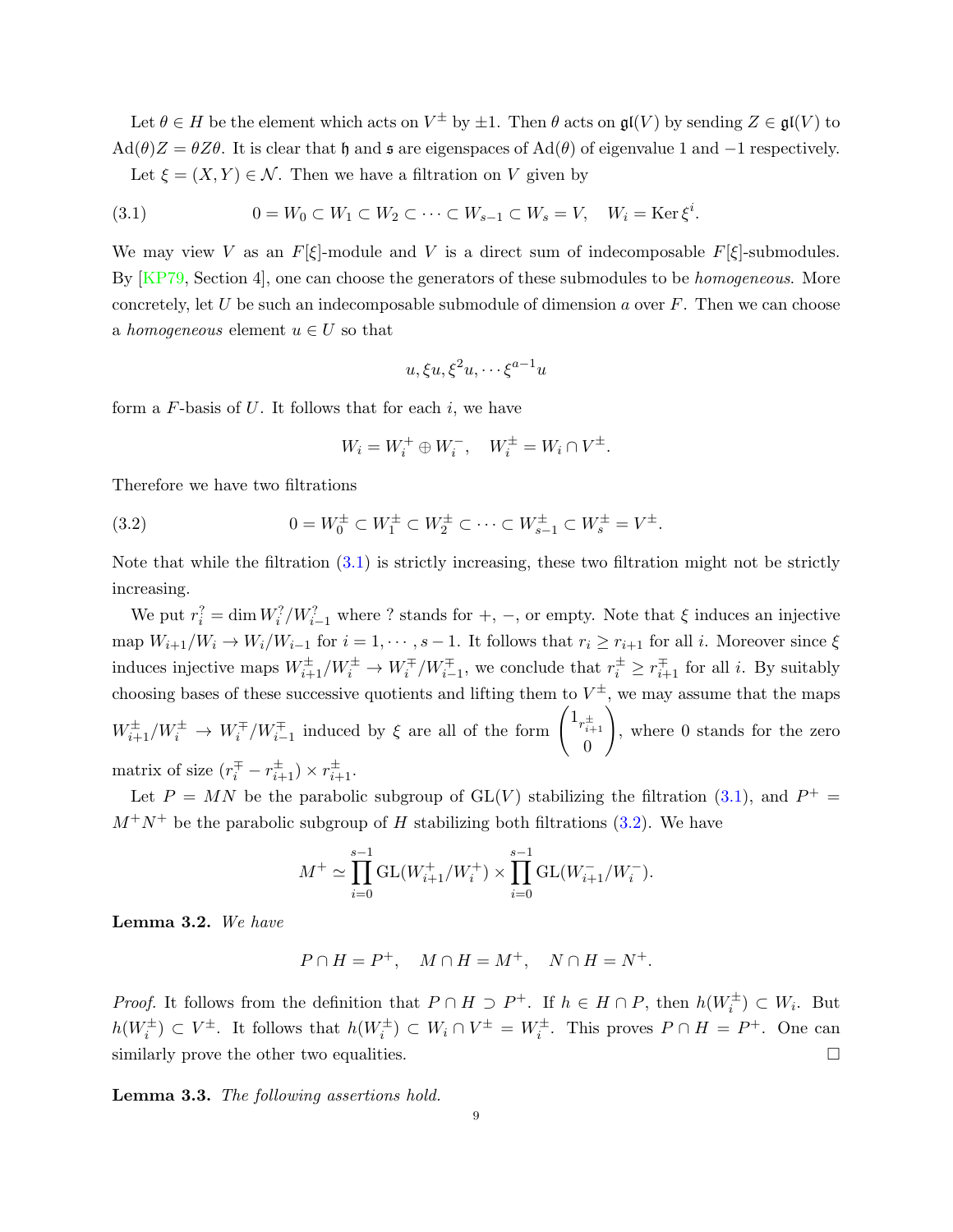<span id="page-9-3"></span>(1) We have

(3.3) 
$$
\operatorname{Ad}(N^+) \xi = \xi + [\mathfrak{n}, \mathfrak{n}] \cap \mathfrak{s},
$$

<span id="page-9-0"></span>where  $[-,-]$  stands for the Lie algebra bracket of  $\mathfrak n$ .

(2) For any  $h \in H$ , if  $\text{Ad}(h)(\mathfrak{n} \cap \mathfrak{s}) \subset \mathfrak{n} \cap \mathfrak{s}$ , then  $h \in P^+$ .

*Proof.* By [\[How74,](#page-30-6) Lemma 2(b)],  $Ad(N)\xi = \xi + [\mathfrak{n}, \mathfrak{n}]$ . Note that  $Ad(\theta)\xi = -\xi$ . Then both sides of [\(3.3\)](#page-9-0) are (−1)-eigenspaces of  $\text{Ad}(\theta)$ . This proves the first assertion.

By  $[How74, Lemma 2(d)],$  if  $g \in G$  and  $Ad(g)\xi \subset \mathfrak{n}$ , then  $g \in P$ . Note that  $\xi \in \mathfrak{n} \cap \mathfrak{s}$ . Then the second assertion follows from Lemma [3.2.](#page-8-2)

<span id="page-9-2"></span>**Lemma 3.4.** The P<sup>+</sup>-orbit of  $\xi$  in  $\mathfrak{s}$  is an (Zariski) open subset of  $\mathfrak{n} \cap \mathfrak{s}$  consisting of elements Z with the properties that

$$
Z|_{W_{i+1}^{\pm}/W_i^{\pm}} : W_{i+1}^{\pm}/W_i^{\pm} \to W_i^{\mp}/W_{i-1}^{\mp}, \quad i = 1, \cdots, s-1
$$

is injective.

*Proof.* Since  $\text{Ad}(N^+)$ ξ is the coset  $\xi + [\mathfrak{n}, \mathfrak{n}] \cap \mathfrak{s}$  in  $\mathfrak{n} \cap \mathfrak{s}$ , it is enough to consider the image of  $\text{Ad}(M^+)$ ξ in

$$
\mathfrak{n}\cap \mathfrak{s}/[\mathfrak{n},\mathfrak{n}]\cap \mathfrak{s},
$$

which is isomorphic to

$$
\bigoplus_{i=1}^{s-1} \text{Hom}(W^+_{i+1}/W^+_i,W^-_i/W^-_{i-1}) \oplus \bigoplus_{i=1}^{s-1} \text{Hom}(W^-_{i+1}/W^-_i,W^+_i/W^+_{i-1}).
$$

As explained before,  $\xi$  induces an injective map  $W_{i+1}^{\pm}/W_i^{\pm} \to W_i^{\mp}/W_{i-1}^{\mp}$  for all i and with suitable choice of basis, this map is represented by the matrix  $\left(1_{r_{i+1}^{\pm}}\right)$ 0  $\setminus$ . Moreover by choosing suitable bases, any injective map  $W_{i+1}^{\pm}/W_i^{\pm} \to W_i^{\mp}/W_{i-1}^{\mp}$  can be represented by a matrix of this form. It follows that the image of  $\text{Ad}(P^+)$ ξ in  $\text{Hom}(W^{\pm}_{i+1}/W^{\pm}_{i}, W^{\mp}_{i}/W^{\mp}_{i-1})$  is the subset of all injective maps. This proves the lemma.  $\Box$ 

We thus have the following classification of  $\theta$ -nilpotent orbits.

**Lemma 3.5.** The set of  $\theta$ -nilpotent orbits in N is in one-to-one correspondence with the set of two sequences of integers  $r_i^{\pm}$ ,  $i = 1, \cdots, s$ , such that

<span id="page-9-1"></span>
$$
(3.4) \qquad n = r_1^{\pm} + \dots + r_s^{\pm}, \quad r_1^{\pm} \ge r_2^{\mp} \ge r_3^{\pm} \ge \dots, \quad r_1^{\pm} + r_1^{-} > r_2^{\pm} + r_2^{-} > \dots > r_s^{\pm} + r_s^{-} > 0.
$$

*Proof.* To each  $\xi \in \mathcal{N}$ , we have constructed as above two sequences of vector space  $W_i^{\pm}$ ,  $i = 1, \dots, s$ . We simply put  $r_i^{\pm} = \dim W_i^{\pm}/W_{i-1}^{\pm}$  and they satisfy [\(3.4\)](#page-9-1).

Conversely, given any two sequences of integers  $r_i^{\pm}$  satisfying [\(3.4\)](#page-9-1), one can find an element  $\xi \in \mathcal{N}$ so that  $\dim W_i^{\pm}/W_{i-1}^{\pm} = r_i^{\pm}$ . This can be achieved as follows. We are going to write  $\mathfrak s$  explicitly as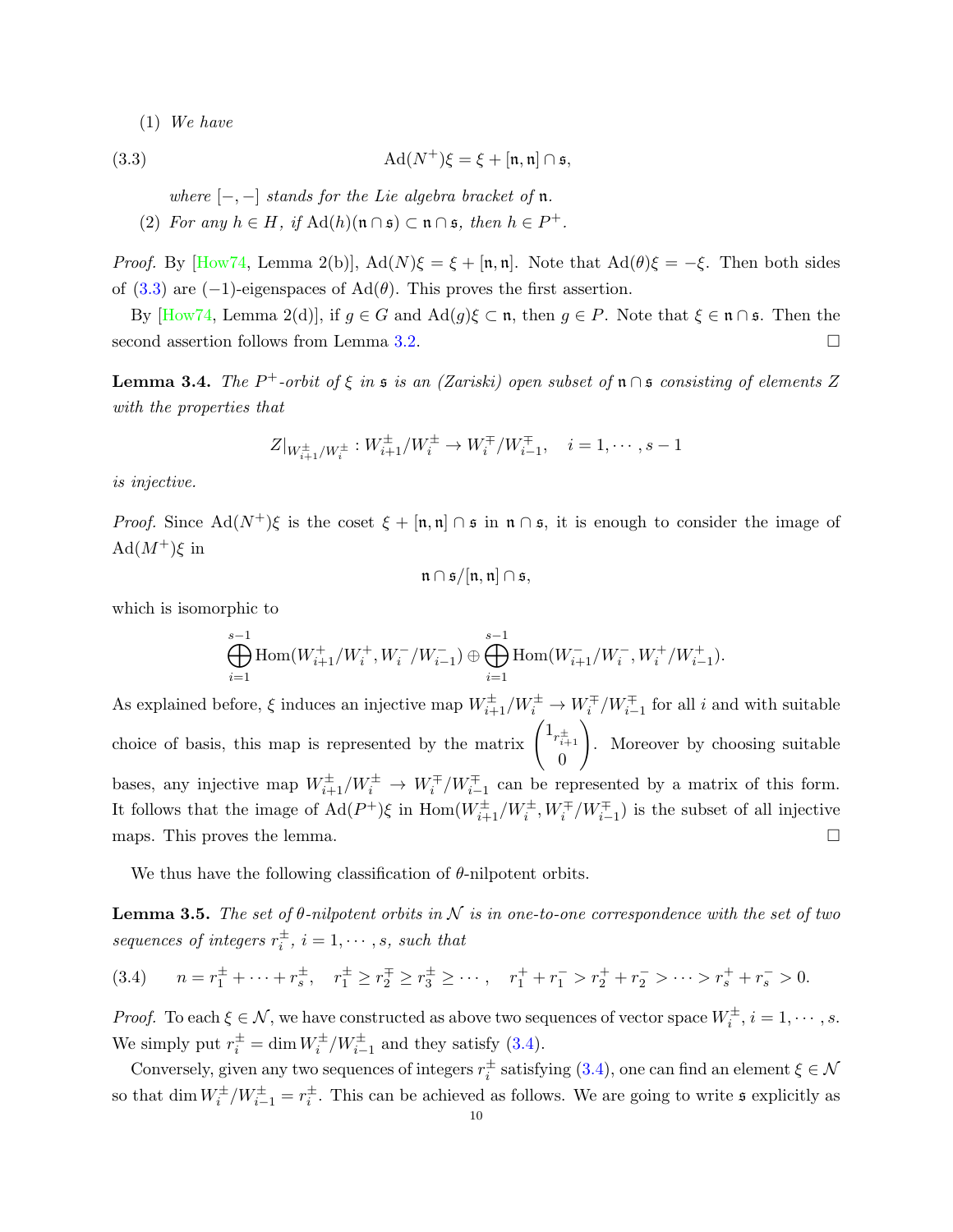matrices of the form  $\begin{pmatrix} X \\ Y \end{pmatrix}$ Y  $\setminus$ as before. First write  $X$  as a blocked matrix where rows correspond to the partition  $n = r_1^+ \cdots + r_s^+$  and columns correspond to the partition  $n = r_1^- + \cdots + r_s^-$ . Similarly write Y as a blocked matrix where rows correspond to the partition  $n = r_1^- + \cdots + r_s^-$  and columns correspond to the partition  $n = r_1^+ \cdots + r_s^+$ . Then  $\xi$  is the matrix of following form. All the block entries of X and Y are zero except for the  $(i, i + 1)$  entry. The  $(i, i + 1)$  entry of X and Y are of size  $r_i^+ \times r_{i+1}^-$  and  $r_i^- \times r_{i+1}^+$  respectively and we have  $r_i^{\pm} \geq r_{i+1}^{\mp}$ . The  $(i, i + 1)$  entry of X and Y are of the form  $\left(1_{r_{i+1}^{\pm}}\right)$ 0  $\setminus$ where  $1_{r_{i+1}^{\pm}}$  stands for the identity matrix of size  $r_{i+1}^{+}$  in X and size  $r_{i+1}^{-}$ in Y, and 0 stands for the zero matrix. It is not hard to check that this  $\xi$  is the desired  $\theta$ -nilpotent  $\Box$ 

We now study the stabilizer  $M_{\xi}^+$  of  $\xi$  in  $M^+$ . If the H-orbit represented by  $\xi$  were to support an  $(H, \eta)$ -invariant distribution, then  $\eta \circ \det$  would have to be trivial on  $M_{\xi}^+$ .

<span id="page-10-0"></span>We have two chains of injective maps induced by the element  $\xi$ :

(3.5) 
$$
W_s^{\epsilon}/W_{s-1}^{\epsilon} \hookrightarrow \cdots \hookrightarrow W_3^{\mp}/W_2^{\mp} \hookrightarrow W_2^{\pm}/W_1^{\pm} \hookrightarrow W_1^{\mp},
$$

where  $\epsilon = +$  or – according to the parity of s. For each i, the map  $W_{i+1}^{\pm}/W_i^{\pm} \to W_i^{\mp}/W_{i-1}^{\mp}$  is either an isomorphism or (genuine) injective and it is an isomorphism if and only if dim  $W^{\pm}_{i+1}/W^{\pm}_{i}$  $\dim W_i^{\pm}/W_{i-1}^{\pm}$ . We call the integer i a jump if  $\dim W_{i+1}^{\pm}/W_i^{\pm} < \dim W_i^{\mp}/W_{i-1}^{\mp}$  (either the + one or the − one, the inequality does not have to hold for both filtrations). To unify treatment, we call s a jump if  $\dim W_s^{\epsilon}/W_{s-1}^{\epsilon} \neq 0$ .

<span id="page-10-1"></span>**Lemma 3.6.** Suppose that the orbit represented by  $\xi$  supports an  $(H, \eta)$ -invariant distribution. Then all jumps are even integers, i.e. we have the strict inequality  $r_i^{\epsilon} > r_{i+1}^{-\epsilon}$  ( $\epsilon = +\sigma r - i$ ) in [\(3.4\)](#page-9-1) only when i is even.

*Proof.* Let i be the smallest jump in one of the chains of injective maps  $(3.5)$ , say the one ends with  $W_1^+$ . The last a few terms in the filtration looks like

$$
W_{i+1}^{(-1)^i} / W_i^{(-1)^{i-1}} \hookrightarrow W_i^{(-1)^{i-1}} / W_{i-1}^{(-1)^{i-2}} \xrightarrow{\sim} \cdots \xrightarrow{\sim} W_1^+,
$$

where the leftmost arrow is injective but not an isomorphism. We construct a basis of  $V$  as follows. Choose linearly independent elements in  $W_s^{\pm}$  so that its image in  $W_s^{\pm}/W_{s-1}^{\pm}$  is a basis. Then the image under  $\xi$  of these elements in  $W_{s-1}^{\pm}$  are also linearly independent. We extend them to a set of linearly independent elements in  $W_{s-1}^{\pm}$  so that the image in  $W_{s-1}^{\pm}/W_{s-2}^{\pm}$  forms a basis. We repeat this process for all  $W_j^{\pm}$ 's. Then we get a basis of V. Among elements in this basis, we can find  $w_j \in W_j^{(-1)^{j-1}}$ so that  $\xi(w_j) = w_{j-1}, j = 1, \cdots, i$ , and  $w_i$  is not in the image of  $W_{i+1}^-$  under  $\xi$ . Choose  $\lambda \in F^\times$  with  $\eta(\lambda) = -1$  and let  $h \in GL(M^+)$  be an element such that it acts as multiplication by  $\lambda$  on  $w_1, \dots, w_i$  and trivially on all elements of the basis of V. Then by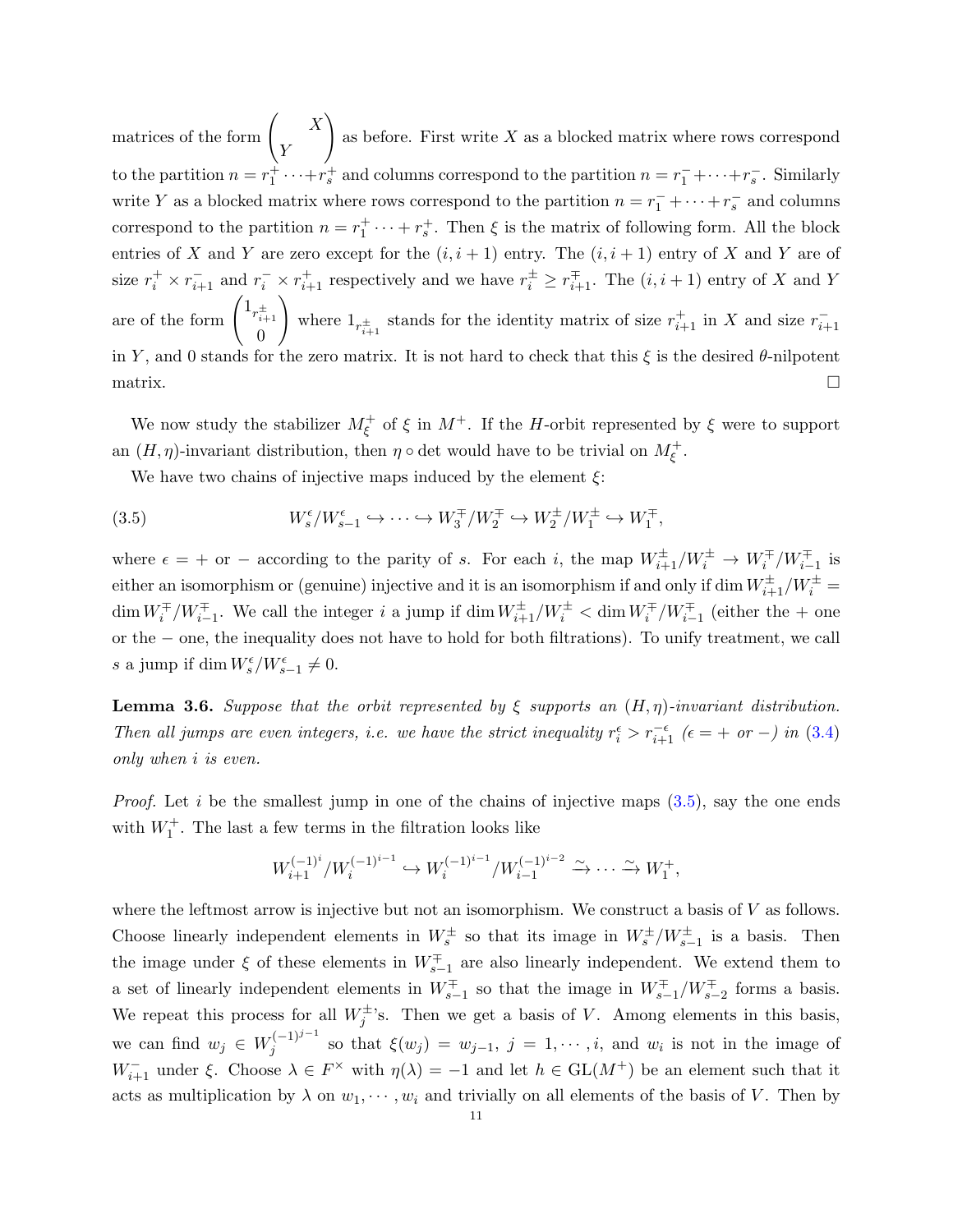construction  $h \in M_{\xi}^+$  and  $\eta(\det h) = (-1)^i$ . Since  $\eta \circ \det$  is trivial on  $M_{\xi}^+$ , *i* has to be even. We may repeat this process for all other jumps.  $\Box$ 

Example 3.7. To facilitate understanding, we suggest the following example. Let us consider the case  $n = 4$  and the nilpotent element  $\xi \in \mathfrak{s}$  given by the following matrix.

$$
\xi = \left(\begin{array}{cc|cc} & & 0 & 1 & & & \\ & & 0 & 1 & & & \\ & & & 0 & 0 & & \\ & & & & 0 & & \\ \hline 0 & 0 & 1 & 0 & & \\ & & & 0 & 1 & \\ & & & & 0 & \\ & & & & & 0 \end{array}\right), \quad V^+ = \left(\begin{array}{c} * \\ * \\ * \\ * \\ 0 \\ 0 \\ 0 \\ 0 \\ \end{array}\right), \quad V^- = \left(\begin{array}{c} 0 \\ 0 \\ 0 \\ * \\ * \\ * \\ * \\ * \end{array}\right).
$$

Simple computation gives

$$
W_1^+ = \begin{pmatrix} * \\ * \\ 0 \\ 0 \\ 0 \\ 0 \\ 0 \\ 0 \end{pmatrix}, \quad W_2^+ = \begin{pmatrix} * \\ * \\ 0 \\ 0 \\ 0 \\ 0 \\ 0 \\ 0 \end{pmatrix}, \quad W_3^+ = \begin{pmatrix} * \\ * \\ * \\ * \\ 0 \\ 0 \\ 0 \\ 0 \\ 0 \end{pmatrix}; \quad W_1^- = \begin{pmatrix} 0 \\ 0 \\ 0 \\ 0 \\ * \\ 0 \\ 0 \\ 0 \\ 0 \end{pmatrix}, \quad W_2^- = \begin{pmatrix} 0 \\ 0 \\ 0 \\ * \\ * \\ * \\ 0 \\ 0 \\ 0 \end{pmatrix}, \quad W_3^- = \begin{pmatrix} 0 \\ 0 \\ 0 \\ 0 \\ * \\ * \\ * \\ * \end{pmatrix}
$$

.

Moreover  $(r_1^+, r_2^-, r_3^+) = (2, 2, 1)$  and  $(r_1^-, r_2^+, r_3^-) = (1, 1, 1)$ . The elements w and h that we chose in the proof of Lemma [3.6](#page-10-1) is

$$
w = \begin{pmatrix} 0 \\ 0 \\ 0 \\ 1 \\ 0 \\ 0 \\ 0 \\ 0 \end{pmatrix}, \quad h = \begin{pmatrix} 1 & & & & \\ & \lambda & & & & \\ & & 1 & & & \\ & & & \lambda & & \\ & & & & 1 & \\ & & & & 1 & \\ & & & & & \lambda \\ & & & & & & 1 \end{pmatrix}, \quad \det h = \lambda^3.
$$

It is straightforward to check that h commutes with  $\xi$ . According to our terminology, in the sequence  $r_1^+ = r_2^- > r_3^+$ , 2 and 3 are jumps, which are not all even. The orbit represented by  $\xi$ does not support any  $(H, \eta)$ -invariant distribution.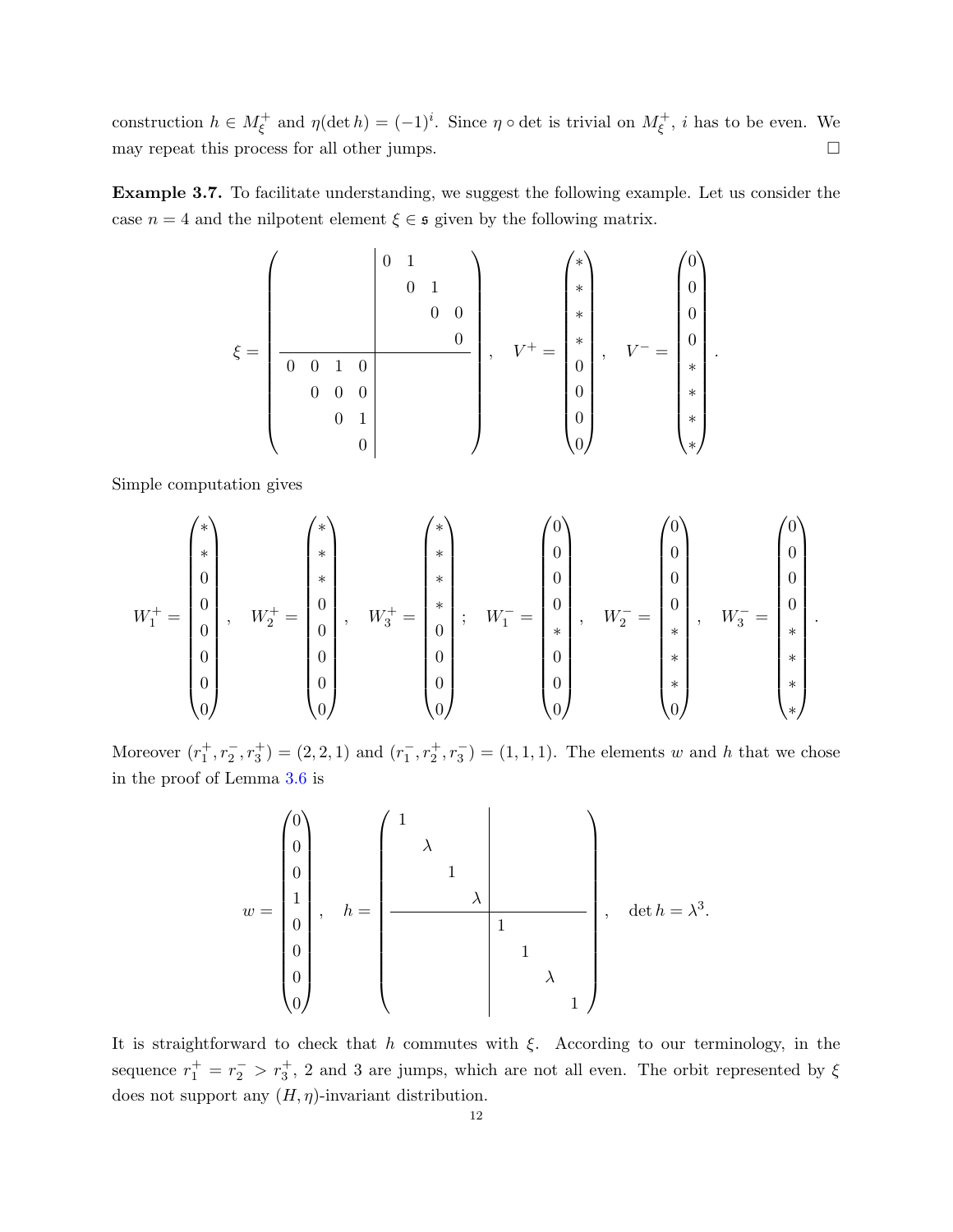#### 4. Nilpotent orbital integrals

<span id="page-12-0"></span>In this section, we are going to show that the necessary condition in Lemma [3.6](#page-10-1) that a nilpotent orbital integral supports an  $(H, \eta)$ -invariant distribution is also sufficient. Moreover these  $(H, \eta)$ invariant distributions extend to an  $(H, \eta)$ -invariant distribution on  $\mathfrak{s}$ .

Let us keep the notation from Section [3.](#page-7-0) Let  $\mathcal O$  be a  $\theta$ -nilpotent orbit in  $\mathfrak s$  represented by an element ξ. Then attached to ξ is a parabolic subgroup  $P^+ = M^+N^+$  of H. We also have two sequences of integers  $r_1^{\pm} \geq r_2^{\mp} \geq r_3^{\pm} \geq \cdots$ . We assume that all the jumps in these two sequences are even integers. By Lemma [3.6,](#page-10-1) this is a necessary condition for  $\mathcal O$  to support an  $(H, \eta)$ -invariant distribution.

Let  $2i_1 < \cdots < 2i_a$  be the set of all jumps in the sequence  $r_1^+ \ge r_2^- \ge \cdots$ . Let  $2j_1 < \cdots < 2j_b$ be the set of all jumps in the sequence  $r_1^- \geq r_2^+ \geq \cdots$ . Note that we either have  $2i_a = s$  and  $W_s^-/W_{s-1}^- \neq 0$ , or  $2i_a < s$  and all  $W_{i+1}^{\epsilon}/W_i^{\epsilon} = 0$  if  $i \geq 2i_a$  where  $\epsilon$  is an appropriate sign. We have a similar assertion for the jump  $2j_b$ . Then the space  $\mathfrak{n} \cap \mathfrak{s}/[\mathfrak{n}, \mathfrak{n}] \cap \mathfrak{s}$  is isomorphic to

$$
\bigoplus_{i=1}^{2i_a} \text{Hom}(W_{i+1}^{(-1)^i}/W_i^{(-1)^i}, W_i^{(-1)^{i-1}}/W_{i-1}^{(-1)^{i-1}}) \oplus \bigoplus_{i=1}^{2j_b} \text{Hom}(W_{i+1}^{(-1)^{i+1}}/W_i^{(-1)^{i+1}}, W_i^{(-1)^i}/W_{i-1}^{(-1)^i}).
$$

Let us define some determinant functions. Let us write an element in  $\mathfrak{n} \cap \mathfrak{s}/[\mathfrak{n},\mathfrak{n}] \cap \mathfrak{s}$  as a sequence

$$
m=(x_1,\cdots,x_{2i_a};y_1,\cdots,y_{2j_b}),
$$

with

$$
x_i\in \mathrm{Hom}(W_{i+1}^{(-1)^i}/W_i^{(-1)^i},W_i^{(-1)^{i-1}}/W_{i-1}^{(-1)^{i-1}}),\quad y_i\in \mathrm{Hom}(W_{i+1}^{(-1)^{i+1}}/W_i^{(-1)^{i+1}},W_i^{(-1)^i}/W_{i-1}^{(-1)^i}).
$$

Note that if i is odd, then both  $r_{i+1}^{\pm} = r_i^{\mp}$  by the assumption that all jumps are even integers. Moreover

$$
\xi|_{W_{i+1}^\pm/W_i^\pm}:W_{i+1}^\pm/W_i^\pm\to W_i^\mp/W_{i-1}^\mp
$$

is an isomorphism. To shorten notation, we put  $\xi_i^{\mp} = \xi|_{W_{i+1}^{\pm}/W_i^{\pm}}$ . Define

$$
\det_{2i-1}^+(x_{2i-1}) = \det x_{2i-1}(\xi_{2i-1}^+)^{-1}, \quad \det_{2i-1}^-(y_{2i-1}) = \det y_{2i-1}(\xi_{2i-1}^-)^{-1},
$$

and

$$
\det_{\mathfrak{n}}(m) = \det_1^+(x_1) \det_3^+(x_3) \cdots \det_{2j_a-1}^+(x_{2j_a-1}) \det_1^-(y_1) \det_3^-(y_3) \cdots \det_{2j_b-1}^-(y_{2j_b-1}).
$$

**Lemma 4.1.** For  $p \in P^+$  and  $u \in \mathfrak{n} \cap \mathfrak{s}$ , we have

$$
\eta(\det_{\mathfrak{n}}(pup^{-1})) = \eta(\det p)\eta(\det_{\mathfrak{n}} u).
$$

*Proof.* This follows from the definition of det<sub>n</sub>.

Let  $\mathfrak{n}'$  be the subspace of  $\mathfrak{n} \cap \mathfrak{s}$  generated by  $[\mathfrak{n}, \mathfrak{n}] \cap \mathfrak{s}$  and

$$
\bigoplus_{i \text{ even}} \text{Hom}(W_{i+1}^+/W_i^+,W_i^-/W_{i-1}^-) \oplus \bigoplus_{i \text{ even}} \text{Hom}(W_{i+1}^-/W_i^-,W_i^+/W_{i-1}^+).
$$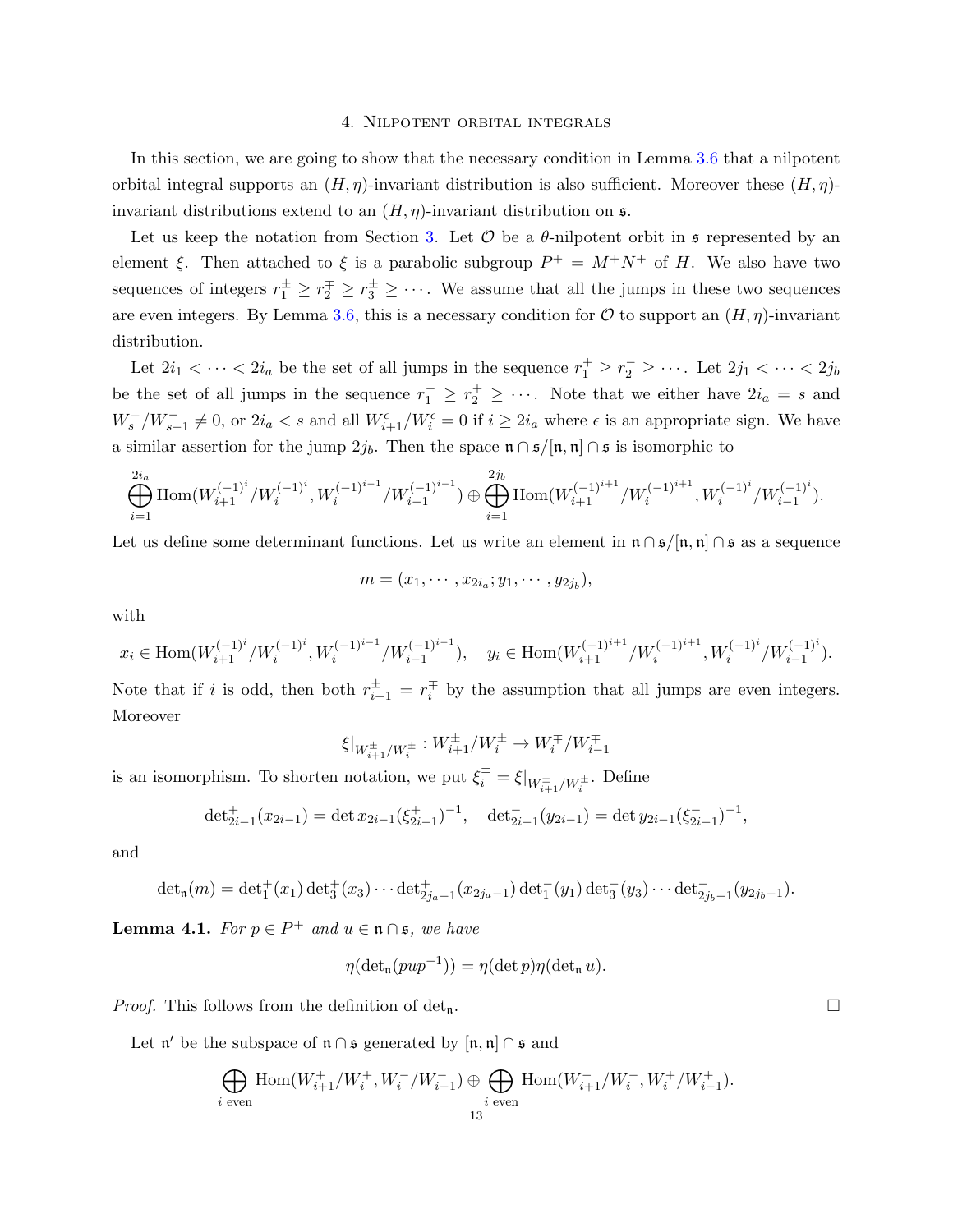<span id="page-13-4"></span>Let  $f \in C_c^{\infty}(\mathfrak{s})$ , we define a function  $\widetilde{f} \in C_c^{\infty}(\mathfrak{n} \cap \mathfrak{s}/\mathfrak{n}')$  as

(4.1) 
$$
\widetilde{f}(m) = \int_{\mathfrak{n}'} f(m+u) \mathrm{d}u.
$$

Before we proceed, let us recall the following result due to Godement and Jacquet [\[GJ72,](#page-29-4) Theorem 3.3] (taking the representation  $\pi$  to be  $\eta \circ \det$ ). Note that the holomorphy is a consequence of the fact that  $E/F$  is a quadratic extension of nonarchimedean local fields and  $\eta$  is nontrivial.

<span id="page-13-0"></span>**Lemma 4.2.** Let  $\varphi \in C_c^{\infty}(M_n(F))$ . Put

<span id="page-13-3"></span>
$$
Z(s, \eta, \varphi) = \int_{\mathrm{GL}_n(F)} \varphi(h) |\det h|^s \eta(\det h) dh,
$$

where dh stands for the multiplicative measure on  $GL_n(F)$ . Then this integral is convergent if  $\Re s \gg 0$  and has a meromorphic continutation to the whole complex plane. It is holomorphic at all  $s \in \mathbb{R}$ .

The function  $\tilde{f}$  is a function in the variables

$$
m=(x_1,x_3,\cdots,x_{2j_a-1};y_1,y_3,\cdots,y_{2j_b-1}).
$$

Let  $\underline{s} = (s_1, s_3, \cdots, s_{2j_a-1})$  and  $\underline{t} = (t_1, t_3, \cdots, t_{2j_b-1})$  be complex numbers. Put

$$
\det_{\mathfrak{n},\underline{s},\underline{t}}(m) = |\det_1^+(x_1)|^{s_1} |\det_3^+(x_3)|^{s_3} \cdots |\det_{2j_a-1}^+(x_{2j_a-1})|^{s_{2j_a-1}}
$$

$$
|\det_1^-(y_1)|^{t_1} |\det_3^-(y_3)|^{t_3} \cdots |\det_{2j_b-1}^-(y_{2j_b-1})|^{t_{2j_b-1}}.
$$

Consider the integral

$$
Z(\underline{s}, \underline{t}, \eta, \widetilde{f}) = \int \widetilde{f}(m) \eta(\det_{\mathfrak{n}}(m)) \det_{\mathfrak{n}, \underline{s}, \underline{t}}(m) dm,
$$

where the domain of integration is  $\mathfrak{n} \cap \mathfrak{s}/\mathfrak{n}$ , which is identified with

$$
\bigoplus_{i \text{ odd}} \text{Hom}(W_{i+1}^-/W_i^-, W_i^+/W_{i-1}^+) \oplus \bigoplus_{i \text{ odd}} \text{Hom}(W_{i+1}^+/W_i^+, W_i^-/W_{i-1}^-).
$$

By Lemma [4.2,](#page-13-0) the integral  $Z(\underline{s}, \underline{t}, \eta, f)$  is convergent when the real part of  $s_i$  and  $t_i$ 's are large enough and  $Z(\underline{s}, \underline{t}, \eta, \tilde{f})$  has meromorphic continuation to  $\mathbb{C}^{i_a+j_b}$ , which is holomorphic at the points where all  $s_i$  and  $t_i$ 's are integers. We define

<span id="page-13-1"></span>
$$
\widetilde{\mu}_{\mathcal{O}}(f) = Z(\underline{s}, \underline{t}, \eta, \widetilde{f}) \Big|_{\substack{s_i = r_i^-,\text{ for all } i\\t_i = r_i^+,\text{ for all } i}}.
$$

The point is that for the variable coming from one of the decreasing sequences, we evaluate this integral at the point given by the corresponding integer in the other sequence.

<span id="page-13-2"></span>**Lemma 4.3.** For any  $f \in C_c^{\infty}(\mathfrak{s})$ , and any  $p \in P^+$ , we have

(4.2) 
$$
\widetilde{\mu}_{\mathcal{O}}(\mathrm{Ad}(p)f) = \delta_{P^+}(p)\eta(\det p)\widetilde{\mu}_{\mathcal{O}}(f).
$$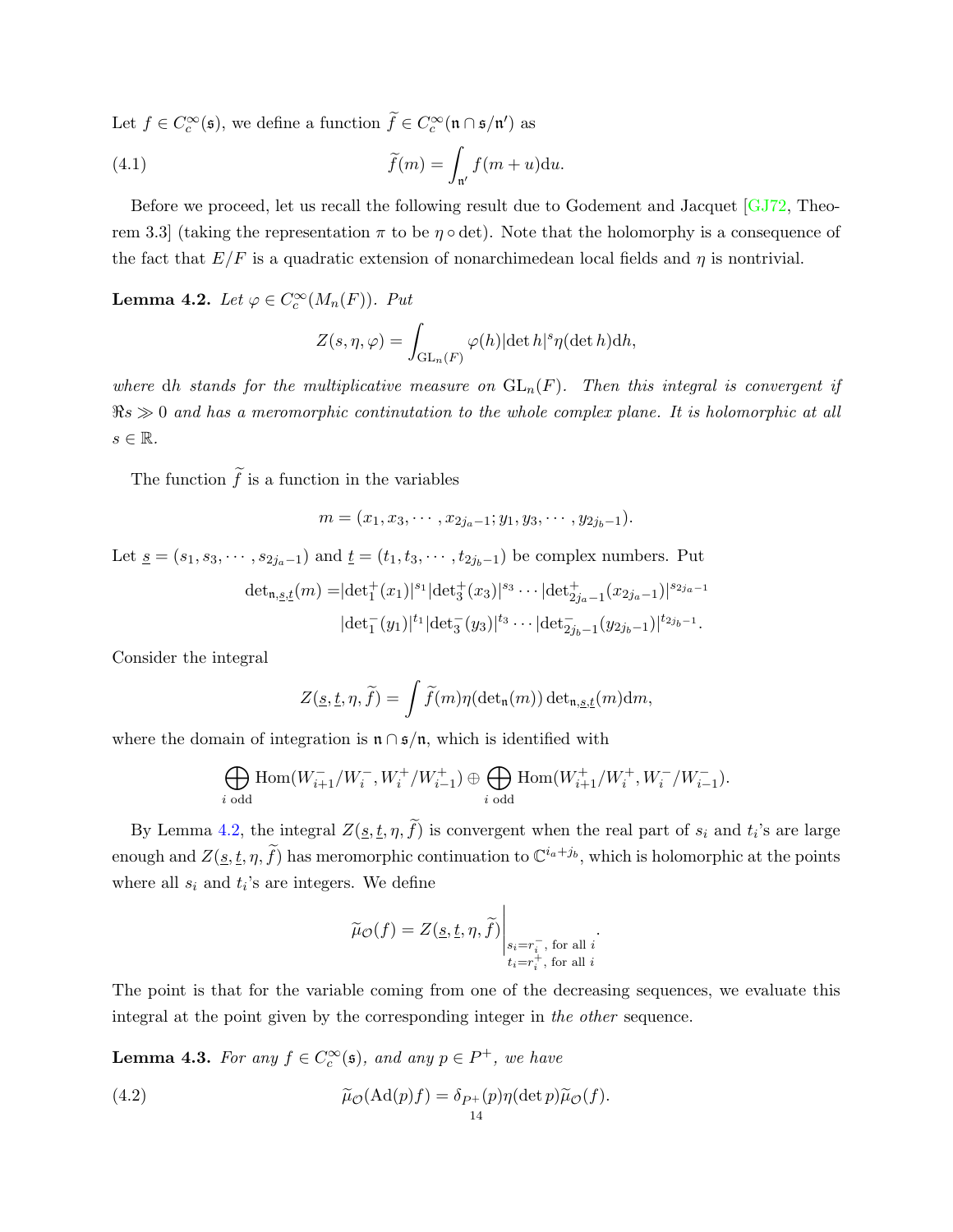<span id="page-14-1"></span>*Proof.* The invariance by elements in  $N^+$  is straightforward to check. One has to prove [\(4.2\)](#page-13-1) for elements in  $M^+$ . We may even assume that  $m \in GL(W^+_{i+1}/W^+_i)$ . The other cases can be derived from this one or follow from the same argument.

Elementary computation shows that

$$
\delta_{P^+}(m) = |\det m|^{-(r_i^+ \cdots + r_1^+) + r_{i+2}^+ + \cdots + r_s^+}.
$$

If i is odd, then in computing the integration over  $\mathfrak{n}'$ , after changing variables, we obtain

$$
|\!\det m|^{-(r_{i-1}^-+\cdots+r_1^-)+r_{i+2}^-+\cdots+r_s^-}.
$$

In computing the integration  $Z(\underline{s}, \underline{t}, \eta, \widetilde{f})$ , by changing the variable, we obtain another term

$$
|\det m|^{-r_i^+} \eta(\det m).
$$

Note that we have  $r_1^{\pm} = r_2^{\mp}$ ,  $r_3^{\pm} = r_4^{\mp}$ , etc. Thus we conclude

$$
-(r_i^+ \cdots + r_1^+) + r_{i+2}^+ + \cdots + r_s^+ = -(r_{i-1}^- + \cdots + r_1^-) + r_{i+2}^- + \cdots + r_s^- + (-r_i^+).
$$

This proves  $(4.2)$  when i is odd. The case i being even is similar.

Let us now choose an open compact subgroup K of H so that  $H = P^+K$ . Let us put

(4.3) 
$$
f_K(\gamma) = \int_K f(\gamma^k) \eta(\det k) \mathrm{d}k, \quad \mu_{\mathcal{O}}(f) = \widetilde{\mu}_{\mathcal{O}}(f_K).
$$

<span id="page-14-0"></span>**Proposition 4.4.** The distribution on  $\mathfrak{s}$  given by  $f \mapsto \mu_{\mathcal{O}}(f)$  is  $(H, \eta)$ -invariant. Moreover the linear form  $\mu_{\mathcal{O}}$  extends the  $(H, \eta)$ -invariant distribution on  $\mathcal O$  to an  $(H, \eta)$ -invariant distribution on s supported on O.

*Proof.* The first assertion follows from Lemma [4.3](#page-13-2) and  $[How74,$  Proposition 4. Even though  $[How74,$ Proposition 4 does not involve the extra character  $\eta$ , the same argument goes through without change.

If f is a compactly supported function on  $\mathcal{O}$ , so is  $f_K$ . By Lemma [3.4,](#page-9-2) the support of  $\widetilde{f_K}$  defined by  $(4.1)$  is a compact subset of

$$
\prod_{i \text{ odd}} \mathrm{GL}_{r_i^+}(F) \times \prod_{i \text{ odd}} \mathrm{GL}_{r_i^-}(F).
$$

It follows that the integral  $Z(\underline{s}, \underline{t}, \eta, \widetilde{f_K})$  is convergent for all  $\underline{s}$  and  $\underline{t}$ . When evaluated at  $s_i = r_i^{-1}$ and  $t_i = r_i^+$ , this convergent integral gives precisely the (convergent) integral of f along the orbit  $\mathcal{O}$ . This proves the second assertion.

Corollary 4.5. A  $\theta$ -nilpotent orbit  $\mathcal O$  supports an  $(H, \eta)$ -invariant distribution if and only if the necessary condition in Lemma [3.6](#page-10-1) is satisfied. If  $\mathcal O$  supports an  $(H, \eta)$ -invariant distribution, then this distribution extends to an  $(H, \eta)$ -invariant distribution on  $\mathfrak{s}$ .

*Proof.* This is merely a combination of Lemma [3.6](#page-10-1) and Proposition [4.4.](#page-14-0)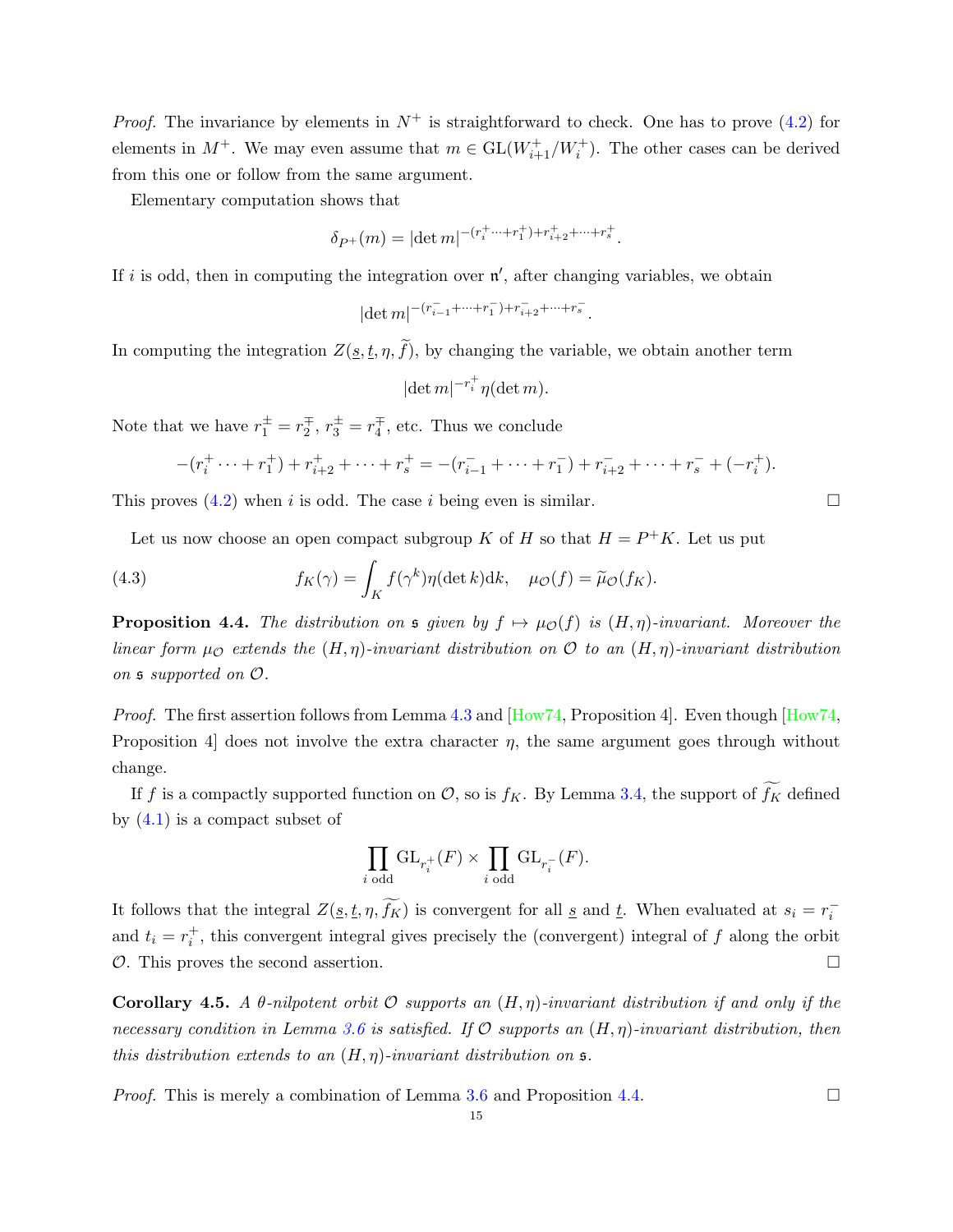In the following, we call a  $\theta$ -nilpotent orbit that supports an  $(H, \eta)$ -invariant distribution or any element contained in it *visible*. We let  $\mathcal{N}_0$  be the subset of  $\mathcal N$  consisting of visible  $\theta$ -nilpotent orbits. From the discussion above, the set

$$
\{\mu_{\mathcal{O}}\mid \mathcal{O}\subset \mathcal{N}_0\}
$$

is a natural basis of the space of  $(H, \eta)$ -invariant distributions on  $\mathfrak s$  supported on N.

Let us put  $d_{\mathcal{O}} = \dim N^+$ .

<span id="page-15-3"></span>**Lemma 4.6.** Let  $f \in C_c^{\infty}(\mathfrak{s})$  and for any  $t \in F^{\times}$  we put  $f_t(X) = f(t^{-1}X)$ . Let  $\mathcal{O} \subset \mathcal{N}_0$  then we have

$$
\mu_{\mathcal{O}}(f_t) = |t|^{d_{\mathcal{O}}}\eta(t)^n \mu_{\mathcal{O}}(f), \quad \mu_{\mathcal{O}}(\widehat{f}_t) = |t|^{2n^2 - d_{\mathcal{O}}} \eta(t)^n \mu_{\mathcal{O}}(\widehat{f})
$$

Proof. We just need to prove the first equality. The second one on the Fourier transform follows from the first one easily. Suppose that  $\mathcal O$  is represented by  $\xi$  and gives rise to the sequences of integers  $r_1^{\pm} \geq r_2^{\mp} \geq \cdots$ . It follows from the definition of  $\mu_{\mathcal{O}}$  that

<span id="page-15-0"></span>
$$
\mu_{\mathcal{O}}(f_t) = |t|^{\dim \mathfrak{n}' + 2(r_1^+ r_1^- + r_3^+ r_3^- + \cdots)} \eta(t)^n \mu_{\mathcal{O}}(f).
$$

It is thus enough to prove that

(4.4) 
$$
\dim N^+ = \dim \mathfrak{n}' + 2(r_1^+ r_1^- + r_3^+ r_3^- + \cdots).
$$

We have

(4.5) 
$$
\dim N^+ = \sum_{i=1}^n \sum_{j \ge i+1} r_i^+ r_j^+ + r_i^- r_j^-.
$$

To organize the terms on the right hand side of  $(4.4)$  into a better form, let us write  $2(r_1^+r_1^- +$  $r_3^+r_3^- + \cdots$ ) as

<span id="page-15-1"></span>
$$
r_1^+ r_2^+ + r_3^+ r_4^+ + \dots + r_1^- r_2^- + r_3^- r_4^- + \dots
$$

Then the right hand side becomes

<span id="page-15-2"></span>(4.6) 
$$
\sum_{i \text{ odd}} \left( r_i^+ r_{i+1}^- + r_i^- r_{i+1}^+ + \sum_{j \geq i+2} (r_i^+ r_j^- + r_i^- r_j^+) \right) + \sum_{i \text{ even}} \sum_{j \geq i+1} (r_i^+ r_j^- + r_i^- r_j^+).
$$

Let *i* be an integer. In computing the dimension of  $N^+$ , the terms involving  $r_i^+$  are  $r_i^+(r_{i+1}^+$  $r_{i+2}^+r_{i+3}^+ + \cdots$ ). If i is odd, then on the right hand side of [\(4.4\)](#page-15-0), the terms involving  $r_i^+$  are

$$
r_i^+ r_{i+1}^+ + r_i^+ (r_{i+2}^- + r_{i+3}^- + \cdots).
$$

If  $i$  is even, then we have

$$
r_i^+(r_{i+1}^+ + r_{i+2}^+ + \cdots).
$$

Note that we have  $r_1^{\pm} = r_2^{\mp}$ ,  $r_3^{\pm} = r_4^{\mp}$  etc. So we conclude that for a fixed *i*, the terms in [\(4.5\)](#page-15-1) and in [\(4.6\)](#page-15-2) involving  $r_i^+$  coincide. Similarly we can conclude that the terms involving  $r_i^-$  coincide. Thus we conclude that  $(4.5)$  and  $(4.6)$  are the same, i.e. the identity  $(4.4)$  holds. This proves the  $l$ emma.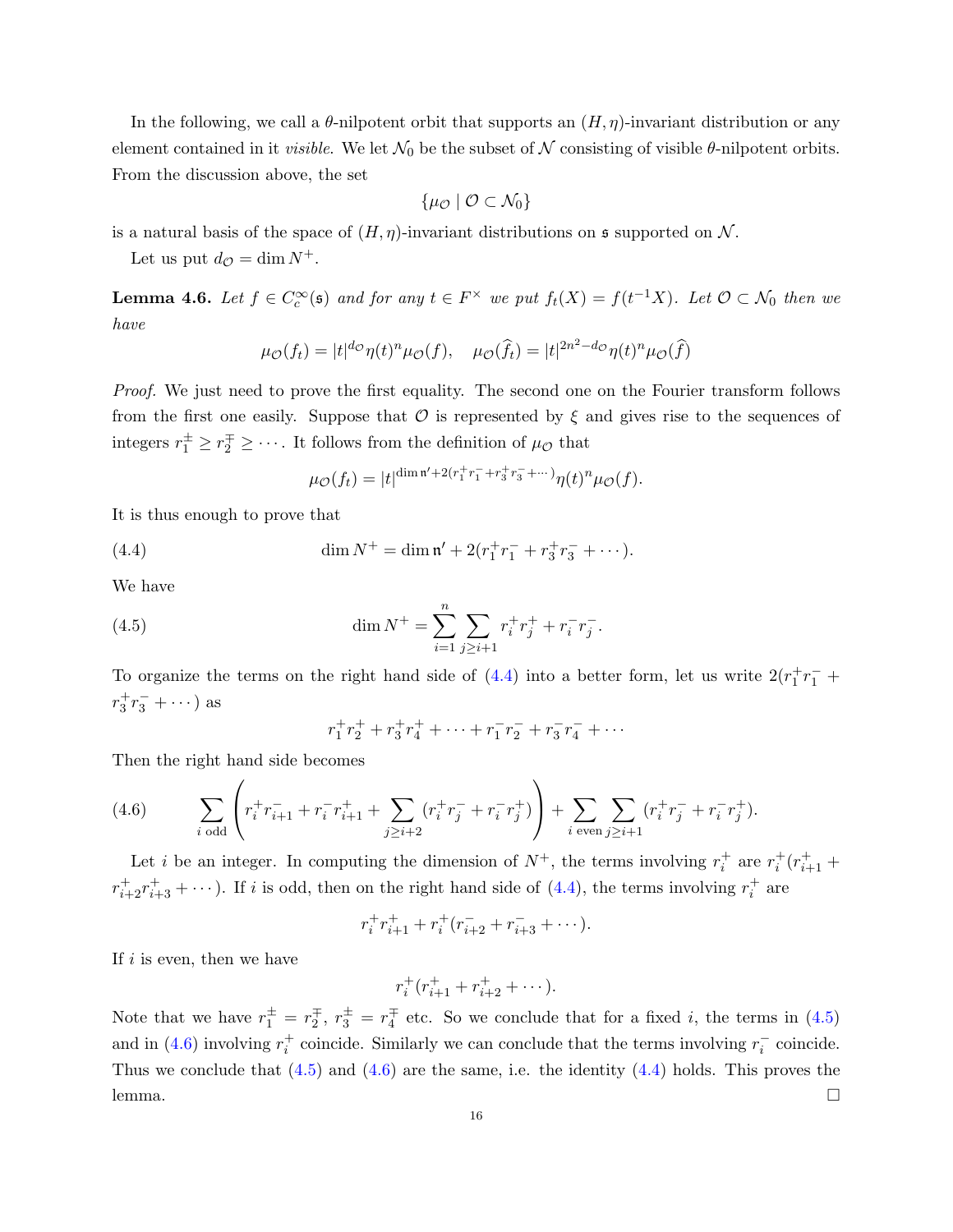Again to facilitate understanding, we suggest the following example.

**Example 4.7.** Let  $\mathcal{O}$  be the nilpotent orbit represented by

$$
\xi = \left(\begin{array}{cc|cc} & & 0 & & 1 & \\ & & 0 & & 1 & \\ & & & & 0 & \\ \hline 0 & 1 & & & & \\ & & 0 & 1 & & \\ & & & 0 & & \\ & & & & 0 & \end{array}\right)
$$

We have  $r_1^+ = r_2^- = r_3^+ = r_4^- = 1$  and  $r_1^- = r_2^+ = 2 > r_3^- = r_4^+ = 0$ . So this orbit is visible. The spaces  $[n, n] \cap \mathfrak{s}, n \cap \mathfrak{s}/[n, n] \cap \mathfrak{s},$  and n' look like the following respectively

|          |                  |          | $\theta$ |                  |                  | $\ast$   |                |        |                  |                  | $\theta$ |   | $\ast$ |        |   |                  |          |                  | 0 |          |                  | $\ast$   |  |
|----------|------------------|----------|----------|------------------|------------------|----------|----------------|--------|------------------|------------------|----------|---|--------|--------|---|------------------|----------|------------------|---|----------|------------------|----------|--|
|          |                  |          |          | $\boldsymbol{0}$ |                  | $\ast$   |                |        |                  |                  |          | 0 |        |        |   |                  |          |                  |   | $\theta$ |                  | $\ast$   |  |
|          |                  |          |          |                  | $\boldsymbol{0}$ | $\ast$   |                |        |                  |                  |          |   |        |        |   |                  |          |                  |   |          | $\boldsymbol{0}$ | $\ast$   |  |
|          |                  |          |          |                  |                  | $\theta$ |                |        |                  |                  |          |   |        | $\ast$ |   |                  |          |                  |   |          |                  | $\theta$ |  |
| $\theta$ |                  | $\ast$   |          |                  |                  |          | $\overline{0}$ | $\ast$ | $\ast$           |                  |          |   |        |        | 0 |                  |          | $\ast$           |   |          |                  |          |  |
|          | $\boldsymbol{0}$ | $\ast$   |          |                  |                  |          |                | $\ast$ | $\ast$           |                  |          |   |        |        |   | $\boldsymbol{0}$ |          | $\ast$           |   |          |                  |          |  |
|          |                  |          |          |                  |                  |          |                |        | $\boldsymbol{0}$ | $\ast$           |          |   |        |        |   |                  | $\theta$ | $\ast$           |   |          |                  |          |  |
|          |                  | $\theta$ |          |                  |                  |          |                |        |                  | $\boldsymbol{0}$ |          |   |        |        |   |                  |          | $\boldsymbol{0}$ |   |          |                  |          |  |

In this case, direct computation shows that we have  $\mu_{\mathcal{O}}(f_t) = |t|^{10} \mu_{\mathcal{O}}(f)$ . This is compatible with Lemma [4.6.](#page-15-3)

### 5. Orbital integrals

<span id="page-16-0"></span>In this section, we define all orbital integrals on  $\mathfrak{s}$ , not necessarily  $\theta$ -semisimple or  $\theta$ -nilpotent.

Let  $\gamma \in \mathfrak{s}$  and  $\gamma = \gamma_s + \gamma_n$  be the Jordan decomposition of  $\gamma$  in  $\mathfrak{g}, \gamma_s$  being semisimple and  $\gamma_n$  being nilpotent (in the usual sense). Since  $\theta(\gamma_s)$  and  $\theta(\gamma_n)$  are still semisimple and nilpotent respectively in g and  $\theta(\gamma) = -\gamma$ , we conclude that  $\gamma_s, \gamma_n \in \mathfrak{s}$ . Note that  $\gamma_s \gamma_n = \gamma_n \gamma_s$ , we conclude that  $\gamma_n \in \mathfrak{s}_{\gamma_s}$  and is  $\theta$ -nilpotent in  $\mathfrak{s}_{\gamma_s}$ . Assume that  $\gamma_n$  is visible in  $\mathfrak{s}_{\gamma_s}$  and its orbit is denoted by  $\mathcal{O}_{\gamma_n}$ . Let  $f \in C_c^{\infty}(\mathfrak{s})$  and  $h \in H$ . Let us define a function

$$
f_1(h) = \mu_{\mathcal{O}_{\gamma_n}}(f(h^{-1}(\gamma_s + \cdot)h)).
$$

<span id="page-16-1"></span>**Lemma 5.1.** As a function in  $h \in H$ ,  $f_1$  is compactly supported on  $H_{\gamma_s} \backslash H$ .

*Proof.* If for some  $h \in H$ ,  $f_1(h) \neq 0$ , then there is some  $y \in H_{\gamma_s}$  such that  $h^{-1}(\gamma_s + y^{-1}\gamma_n y)h \in$ supp f which is a compact set. Note that  $h^{-1}\gamma_s h$  is  $\theta$ -semisimple in  $\mathfrak s$  and  $h^{-1}y^{-1}\gamma_n yh$  is  $\theta$ -nilpotent in **s**. So  $h\gamma_s h^{-1}$  is the semisimple part of  $h^{-1}(\gamma_s + y^{-1}\gamma_n y)h$  and hence lies in some compact subset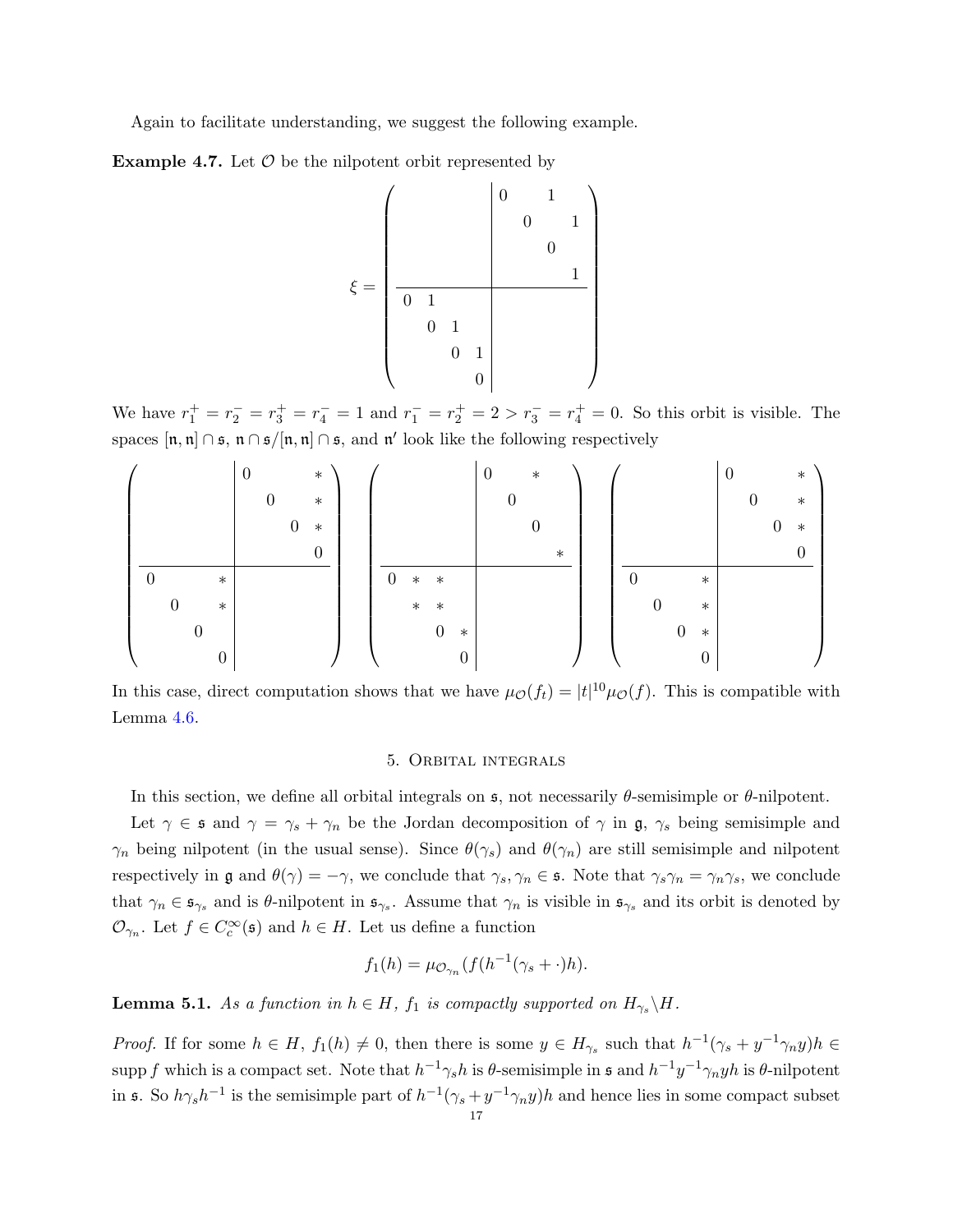C of s. As the orbit of  $\gamma_s$  is closed, it follows that y lies in some compact subset of  $H_{\gamma_s} \backslash H$ . This proves the lemma.  $\square$ 

It follows from the definition that  $f_1(yh) = \eta(\det y) f_1(h)$  if  $y \in H_{\gamma_s}$ . We then put

$$
O(\gamma, \eta, f) = \int_{H_{\gamma_s} \backslash H} f_1(h) \eta(\det h) dh.
$$

This integral is absolutely convergent. It is not hard to check that if the restriction  $f$  to the orbit of  $\gamma$  is compactly supported, then  $O(\gamma, \eta, f)$  agrees with the integral on the orbit of  $\gamma$ .

We now connect the orbital integral on  $\mathfrak s$  with the orbital integral on  $\mathfrak s_{\gamma_s}$ . We keep the notation from (the proof of) Proposition [2.1](#page-6-0) in Section [2.](#page-4-0) We have the analytic slice  $(U, p, \psi)$  at  $\gamma$ . Let  $f \in C_c^{\infty}(\mathfrak{s})$  and we have constructed an  $f_{\gamma_s} \in C_c^{\infty}(\mathfrak{s}_{\gamma_s})$ . According to the definition, we have

$$
f_{\gamma_s}(\xi) = \int_H f(h^{-1}\psi^{-1}(\xi)h)\eta(\det h)\alpha(h)\mathrm{d}h, \quad \xi \in \omega_\gamma.
$$

<span id="page-17-3"></span>**Lemma 5.2.** We have  $\mu_{\mathcal{O}_{\gamma_n}}(f_{\gamma_s}) = O(\gamma, \eta, f)$ .

*Proof.* When we restrict it to the nilpotent cone in  $\mathfrak{s}_{\gamma_s}$ , the function  $f_{\gamma_s}$  equals

$$
\int_H f(h^{-1}(\gamma_s + \cdot)h)\eta(\det h)\alpha(h)\mathrm{d}h.
$$

From this and the definition of  $O(\gamma, \eta, f)$  we conclude that

<span id="page-17-2"></span>(5.1) 
$$
\mu_{\mathcal{O}_{\gamma_n}}(f_{\gamma_s}) = \int_H f_1(h)\eta(\det h)\alpha(h)dh = \int_{H_{\gamma_s}\backslash H} f_1(h)\eta(\det h)\mathbf{1}_C(h)dh = O(\gamma, \eta, f).
$$

We finish the definition of orbital integrals with the following lemma.

<span id="page-17-4"></span>**Lemma 5.3.** If  $\gamma_n$  is not visible in  $\mathfrak{s}_{\gamma_s}$ , then the orbit if  $\gamma$  in  $\mathfrak s$  does not support any  $(H,\eta)$ -invariant distribution.

*Proof.* An obvious necessary condition that the orbit represented by  $\gamma$  supports an  $(H, \eta)$ -invariant distribution is  $\eta(\det h) = 1$  if  $h \in H_{\gamma}$ . If  $h \in H_{\gamma}$ , i.e.  $h^{-1}\gamma h = \gamma$ , then  $h^{-1}\gamma_s h + h^{-1}\gamma_n h = \gamma_s + \gamma_n$ . As  $h^{-1}\gamma_s h$  is  $\theta$ -semisimple and  $h^{-1}\gamma_n h$  is  $\theta$ -nilpotent, we conclude  $h^{-1}\gamma_s h = \gamma_s$  and  $h^{-1}\gamma_n h = \gamma_n$ by the uniqueness of the Jordan decomposition. Therefore  $H_{\gamma}$  is a subgroup of  $H_{\gamma_s}$  that stabilizes  $\gamma_n$ . Then the condition  $\eta(\det h) = 1$  if  $h \in H_\gamma$  is precisely that  $\gamma_n$  represents a visible  $\theta$ -nilpotent orbit in  $\mathfrak{s}_{\gamma_s}$ . .

#### 6. The germ expansion

<span id="page-17-0"></span>We study an analogue of the Shalika germ expansion in this section.

<span id="page-17-1"></span>**Proposition 6.1.** There is a unique  $(H, \eta)$ -invariant real valued function  $\Gamma_{\mathcal{O}}$  on  $\mathfrak{s}_{\theta-\text{reg}}$  for each nilpotent orbit  $\mathcal{O} \subset \mathcal{N}_0$  with the following properties.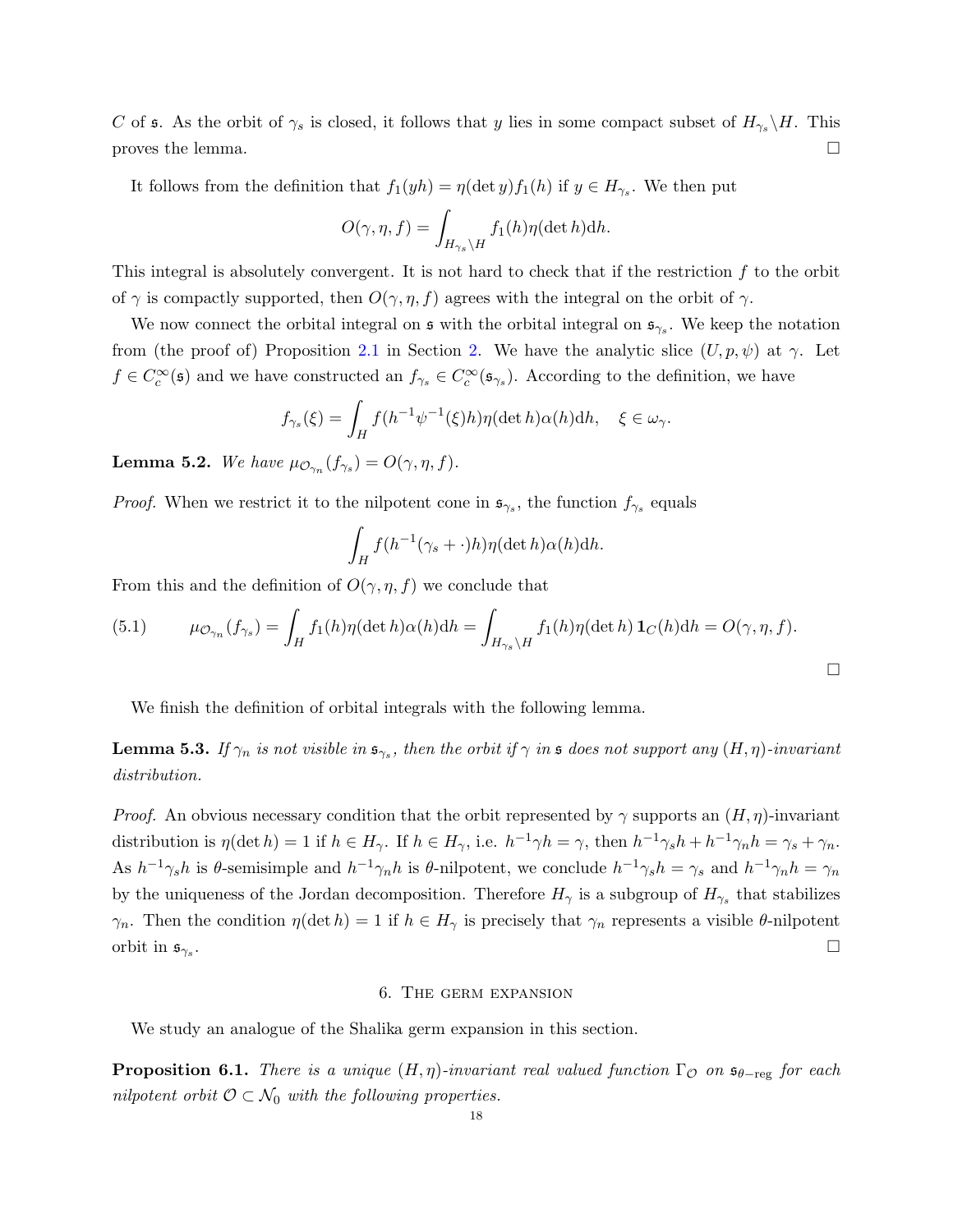<span id="page-18-0"></span>(1) For any  $f \in C_c^{\infty}(\mathfrak{s})$ , there is an H-invariant neighbourhood  $U_f$  of  $0 \in \mathfrak{s}$  such that

(6.1) 
$$
O(\gamma, f) = \sum_{\mathcal{O} \subset \mathcal{N}_0} \Gamma_{\mathcal{O}}(\gamma) \mu_{\mathcal{O}}(f).
$$

for all  $\theta$ -regular semisimple  $\gamma \in U_f$ .

(2) For all  $t \in F^{\times}$  and all  $\xi \in \mathfrak{s}_{\theta - \text{reg}}$ , we have

$$
\Gamma_{\mathcal{O}}(t\gamma) = |t|^{-d_{\mathcal{O}}}\eta(t)^n \Gamma_{\mathcal{O}}(\gamma).
$$

*Proof.* It follows from [\[RR96,](#page-30-1) Proposition 1.2] that there are functions  $\Gamma'_{\mathcal{O}}$  on  $\mathfrak{s}_{\theta-\text{reg}}$  for each  $\mathcal{O} \subset \mathcal{N}_0$ with property (1). Note that if  $\Gamma''_{\mathcal{O}}$  is another set of functions satisfying (1), then  $\Gamma'_{\mathcal{O}}$  and  $\Gamma''_{\mathcal{O}}$  have the same germs at  $0 \in \mathfrak{s}$  (i.e. they equal in a small neighbourhood of 0). We first explain that  $\Gamma'_{\mathcal{O}}$  can be chosen to be real valued, at least when  $\gamma$  is close to  $0 \in \mathfrak{s}$ . In fact, since  $\mu_{\mathcal{O}}$ 's form a basis of  $(H, \eta)$ -invariant distributions on s that are supported on N, for each  $\mathcal{O} \subset \mathcal{N}_0$  we can find a function  $f_{\mathcal{O}}$  so that  $\mu_{\mathcal{O}}(f_{\mathcal{O}'}) = \delta_{\mathcal{O},\mathcal{O}'}$  (Kronecker delta). It is obvious that  $f_{\mathcal{O}}$ 's can be chosen to be real valued. For this particular choice, we have  $O(\gamma, f_{\mathcal{O}}) = \Gamma'_{\mathcal{O}}(\gamma)$  when  $\gamma$  lies in a small neighbourhood of 0. Indeed, this can be taken as the definition of  $\Gamma'_{\mathcal{O}}(\gamma)$ . As  $f_{\mathcal{O}}$  is real, it follows that  $\Gamma'_{\mathcal{O}}(\gamma)$  can be taken to be real. We need to prove that among these functions, we can choose a unique  $\Gamma_{\mathcal{O}}$  for each  $\mathcal{O} \subset \mathcal{N}$  with property (2).

Let  $t \in F^{\times}$  be fixed. We claim that as a function of  $\gamma$ ,  $\Gamma_{\mathcal{O}}(t\gamma)$  and  $|t|^{-d_{\mathcal{O}}}\eta(t)^n \Gamma_{\mathcal{O}}(\gamma)$  have the same germs at 0. Indeed, on the one hand, we have

$$
O(\gamma, f_t) = \sum_{\mathcal{O} \subset \mathcal{N}_0} \Gamma'_{\mathcal{O}}(\gamma) |t|^{d_{\mathcal{O}}} \eta(t)^n \mu_{\mathcal{O}}(f)
$$

when  $\gamma$  lies in a small neighbourhood (depending on f and t) of  $0 \in \mathfrak{s}$ . On the other hand,

$$
O(\gamma, f_t) = O(t^{-1}\gamma, f) = \sum_{\mathcal{O} \subset \mathcal{N}_0} \Gamma'_{\mathcal{O}}(t^{-1}\gamma) \mu_{\mathcal{O}}(f).
$$

when  $\gamma$  lies in a small neighbourhood (depending on f and t) of  $0 \in \mathfrak{s}$ . Comparing these two, we conclude that  $\Gamma'_{\mathcal{O}}(t\gamma)$  and  $|t|^{-d_{\mathcal{O}}}\eta(t)^n \Gamma'_{\mathcal{O}}(\gamma)$  have the same germs at  $\gamma = 0$ .

Thus we put

$$
\Gamma_{\mathcal{O}}(\gamma) = \lim_{t \to 0} |t|^{d_{\mathcal{O}}} \eta(t)^n \Gamma_{\mathcal{O}}'(t\gamma).
$$

It is straightforward to check that  $\Gamma_{\mathcal{O}}(\gamma)$  does satisfy property (2). Of course, in order that  $\Gamma_{\mathcal{O}}$ satisfies property  $(2)$ , it has to be of this form. Thus this function is unique.

The function  $\Gamma_{\mathcal{O}}$  in the lemma is called the Shalika germ indexed by  $\mathcal{O}$ .

We now consider the Shalika germ expansion around an arbitrary  $\theta$ -semisimple element  $\gamma \in \mathfrak{s}$ . We keep the notation from Section [2.](#page-4-0) The space  $\mathfrak{s}_{\gamma}$  with an action of  $H_{\gamma}$  is isomorphic to  $\mathfrak{s}_1 \times \mathfrak{s}_2$ with an action of  $H_1 \times H_2$ , where the action of  $H_1$  on  $\mathfrak{s}_1$  is isomorphic to the conjugation of  $H_1$ on its Lie algebra and the action of  $H_2$  on  $\mathfrak{s}_2$  is of the same shape as the action of H on  $\mathfrak{s}$  but of a smaller size. Note that according to the decomposition  $\mathfrak{s} = \mathfrak{s}_1 \times \mathfrak{s}_2$ ,  $\gamma = (\gamma^{(1)}, 0)$  where  $\gamma^{(1)} \in \mathfrak{s}_1$ is a central element in  $\mathfrak{s}_1$ . A  $\theta$ -nilpotent orbit in  $\mathfrak{s}_{\gamma}$  is of the form  $\mathcal{O}^{(1)} \times \mathcal{O}^{(2)}$  where  $\mathcal{O}^{(1)}$  is a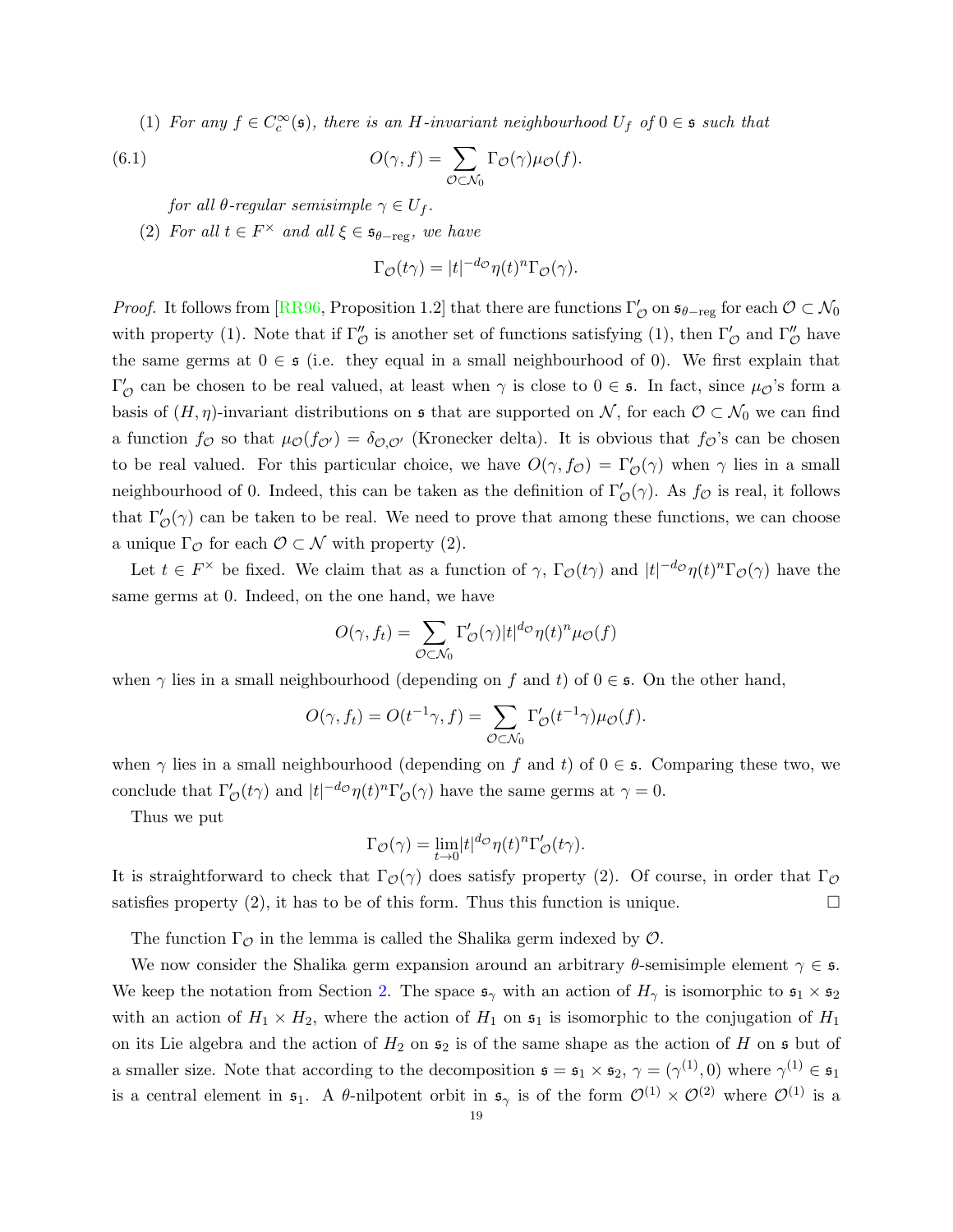<span id="page-19-2"></span>nilpotent orbit in  $\mathfrak{s}_1$  (in the usual sense) and  $\mathcal{O}^{(2)}$  is a  $\theta$ -nilpotent oribt in  $\mathfrak{s}_2$ . The orbit  $\mathcal O$  is visible in  $\mathfrak{s}_{\gamma}$  if and only if  $\mathcal{O}^{(2)}$  is visible in  $\mathfrak{s}_{2}$ . Let  $\{\mathcal{O}_{1}, \cdots, \mathcal{O}_{r}\}$  be the set of nilpotent orbits in  $\mathfrak{s}_{\gamma}$ . We thus have the Shalika germs on  $\mathfrak{s}_{\gamma}$ , indexed by the  $\theta$ -nilpotent orbits in  $\mathfrak{s}_{\gamma}$ , which on  $\mathfrak{s}_1$  is given by the one defined in  $Kot05$ , Section 17 and on  $s_2$  is given by the one we have just defined. Let  $\{\xi_1,\dots,\xi_r\}$  be a complete set of representatives of  $\theta$ -nilpotent elements in  $\mathfrak{s}_{\gamma}$  and  $\xi_i \in \mathcal{O}_i$ . We denote the Shalika germ on  $\mathfrak{s}_{\gamma}$  indexed by  $\mathcal{O}_i$  by  $\Gamma_i^{\gamma}$ .

**Corollary 6.2.** Let  $f \in C_c^{\infty}(\mathfrak{s})$ . Then there is a neighbourhood  $U_f$  of  $\gamma$  in  $\mathfrak{s}_{\gamma}$  so that for any  $\xi \in U_f \cap \mathfrak{s}_{\theta-\text{reg}},$  we have

$$
O(\xi, \eta, f) = \sum_{i=r}^{r} \Gamma_i^{\gamma}(\xi) O(\gamma + \xi_i, \eta, f).
$$

*Proof.* Let us keep the notation from Section [2](#page-4-0) Proposition [2.1.](#page-6-0) We have constructed an  $f_{\gamma_s} \in$  $C_c^{\infty}(\mathfrak{s}_{\gamma_s})$ . Apply Proposition [6.1](#page-17-1) (germ expansion on  $\mathfrak{s}_2$  near 0) and [\[Kot05,](#page-30-7) Theorem 17.5] (germ expansion on  $\mathfrak{s}_1$  near a central element), we have

$$
O^{\mathfrak{s}_{\gamma}}(\xi,\eta,f_{\gamma})=\sum_{i=1}^r\Gamma_i^{\gamma}(\xi)\mu^{\mathfrak{s}_{\gamma}}_{\mathcal{O}_i}(f_{\gamma}),
$$

where the upper script  $\mathfrak{s}_{\gamma}$  indicates that these are orbital integrals on the space  $\mathfrak{s}_{\gamma}$ . Applying Proposition [2.1](#page-6-0) to the left hand side and the equality [\(5.1\)](#page-17-2) to the right hand side, we obtain the desired result in the corollary.

#### 7. Linear independence of Shalika germs

<span id="page-19-0"></span>The goal of this section is to prove the linear independence of Shalika germs that we defined in the last section and the density of  $\theta$ -regular semisimple integrals on s simultaneously. We follow the argument of [\[Kot05,](#page-30-7) Section 27] closely.

<span id="page-19-1"></span>**Lemma 7.1.** The set of all orbital integrals is weakly dense in  $D(\mathfrak{s})^{H,\eta}$ .

*Proof.* Recall that weak density means that if all orbital integrals of  $f \in C_c^{\infty}(\mathfrak{s})$  vanish, then  $D(f) = 0$  for all  $(H, \eta)$ -invariant distributions D on s. For any space V on which H acts, we let

$$
V_{H,\eta} = V / \{ h.v - \eta(h)v \mid h \in H, v \in V \}
$$

be the  $(H, \eta)$ -coinvariance. Then  $D(f) = 0$  for all  $(H, \eta)$ -invariant distributions D on  $\mathfrak s$  means that the image of f in  $C_c^{\infty}(\mathfrak{s})_{H,\eta}$  is zero.

Let us consider the categorical quotient

$$
q: \mathfrak{s} \to \mathfrak{s} // H.
$$

Let x be an element in  $(\mathfrak{s}/H)(F)$ . Restriction a function  $f \in C_c^{\infty}(\mathfrak{s})$  to the fiber  $q^{-1}(x)$  gives a surjective  $H$ -equivariant map

$$
C_c^{\infty}(\mathfrak{s}) \to C_c^{\infty}(q^{-1}(x)).
$$
  
20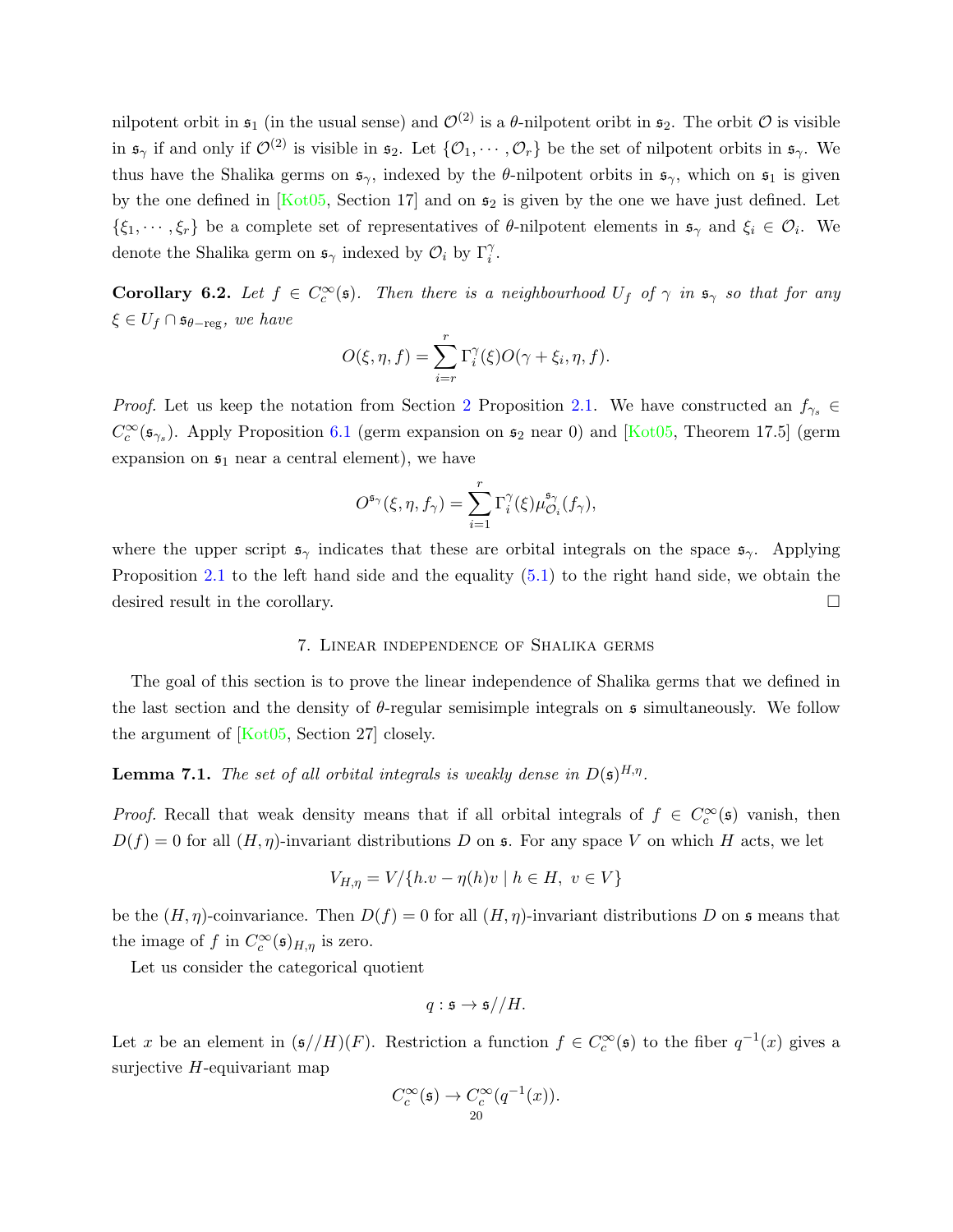<span id="page-20-3"></span>Passing to the  $(H, \eta)$ -coinvariance, we obtain a surjective map

<span id="page-20-0"></span>
$$
C_c^{\infty}(\mathfrak{s})_{H,\eta} \to C_c^{\infty}(q^{-1}(x))_{H,\eta}.
$$

As x ranges over all points in  $(\mathfrak{s}/H)(F)$ , we obtain a map

(7.1) 
$$
C_c^{\infty}(\mathfrak{s})_{H,\eta} \to \prod_{x \in (\mathfrak{s}/H)(F)} C_c^{\infty}(q^{-1}(x))_{H,\eta}.
$$

By [\[Kot05,](#page-30-7) Lemma 27.1] this map is injective.

Recall that  $\mathfrak{s}/H$  is identified with an *n*-dimensional affine space over F. When x is the origin of  $(\mathfrak{s}/H)(F)$ , the fiber  $q^{-1}(x)$  is the nilpotent cone N. Thus the dual space of  $C_c^{\infty}(q^{-1}(0))_{H,\eta}$  is finite dimensional and a basis is provided by all visible  $\theta$ -nilpotent orbital integrals. The case of general  $x \in (\mathfrak{s}/H)(F)$  is quite similar. The dual space of  $C_c^{\infty}(q^{-1}(x))_{H,\eta}$  is finite dimensional and a basis is provided by orbital integrals where the orbits are contained  $q^{-1}(x)$  and support  $(H, \eta)$ -invariant distributions.

It follows that if  $f \in C_c^{\infty}(\mathfrak{s})$  so that all orbital integrals vanish, then its image in  $C_c^{\infty}(q^{-1}(x))_{H,\eta}$ vanishes for all  $x \in (\mathfrak{s}/H)(F)$ . Thus the image of f in  $C_c^{\infty}(\mathfrak{s})_{H,\eta}$  also vanishes by the injectivity of [\(7.1\)](#page-20-0). This is equivalent to saying that  $D(f) = 0$  for all  $(H, \eta)$ -invariant distribution D on  $\mathfrak{s}$ .  $\Box$ 

<span id="page-20-2"></span>**Lemma 7.2.** The functions  $\Gamma_{\mathcal{O}}$ 's for  $\mathcal{O} \subset \mathcal{N}_0$  are linearly independent if and only if their restrictions to an arbitrary small neighbourhood of  $0 \in \mathfrak{s}$  are still linearly independent.

*Proof.* Let U be a small neighbourhood of  $0 \in \mathfrak{s}$ . We may assume that U is a lattice in  $\mathfrak{s}$ , or in other words, U is an  $\mathfrak{o}_F$ -module.

Now we use homogeneity of Shalika germs. The additive semigroup of non-negative integers acts on  $U \cap \mathfrak{s}_{\theta-\text{reg}}$ , with j acting by multiplication by the scalar  $\varpi_F^{2j}$  $\frac{2j}{F}$ , and therefore acts on the space of functions on  $U \cap \mathfrak{s}_{\theta-\text{reg}}$  (the action of j transforming a function  $f(X)$  into  $f(\varpi_F^{2j}X)$ ). By homogeneity of Shalika germs, c.f. Proposition [6.1,](#page-17-1) the restriction of  $\Gamma_{\mathcal{O}}$  to  $U \cap \mathfrak{s}_{\theta-\text{reg}}$  transforms under the character  $j \mapsto |\varpi_F|^{-jd} \sigma_{\eta}(\varpi_F)^j$  on our semigroup. But in any representation of our semigroup, vectors transforming under distinct characters are linearly independent. Thus, in order to prove linear independence of the restrictions of Shalika germs to  $U \cap \mathfrak{s}_{\theta-\text{reg}}$ , it is enough to fix a nonnegative integer d and prove linear independence of the restrictions of the Shalika germs for all θ-nilpotent orbits with  $d<sub>Q</sub> = d$ . But all these germs are homogeneous of the same degree, namely d, so it is clear that any dependence relation that holds on the subset  $U \cap \mathfrak{s}_{\theta-\text{reg}}$  will also hold on the whole set  $s_{\theta-\text{reg}}$ .

The following lemma relates the linear independence of the Shalika germs to the density of  $\theta$ -regular semisimple orbital integrals.

#### <span id="page-20-1"></span>Lemma 7.3. The following assertions are equivalent.

(1) The Shalika germs  $\Gamma_{\mathcal{O}}, \mathcal{O} \subset \mathcal{N}_0$  are linearly independent.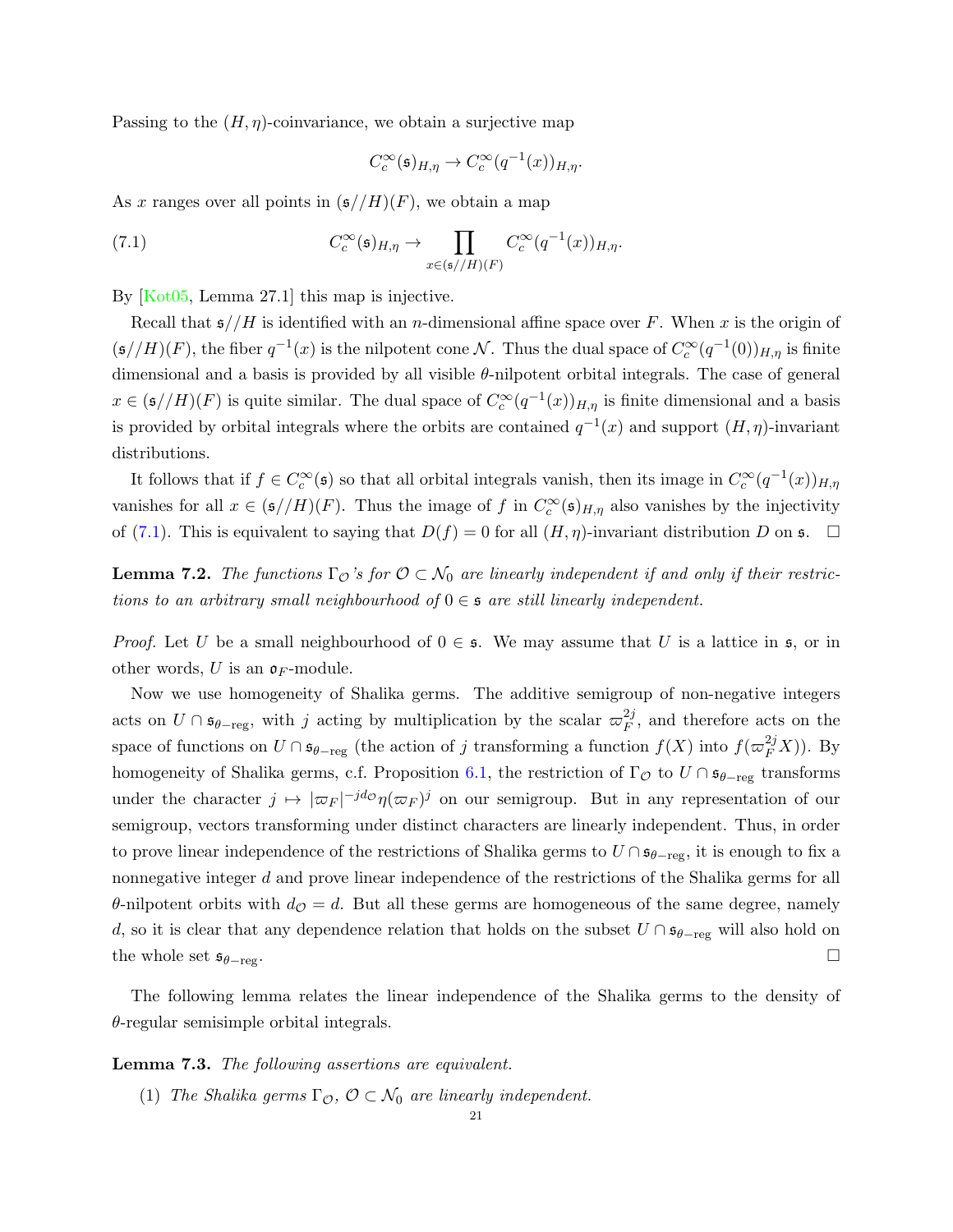(2) The  $\theta$ -nilpotent orbital integrals  $\mu_{\mathcal{O}}$ 's lie in the weak closure of the set of  $\theta$ -regular semisimple orbital integrals in  $D(\mathfrak{s})^{H,\eta}$ .

Proof. (1)  $\Rightarrow$  (2). Let  $f \in C_c^{\infty}(\mathfrak{s})$  and assume that the  $\theta$ -regular semisimple orbital integrals  $O(\gamma, \eta, f)$  are all zero. Then it follows from the Shalika germ expansion that

$$
\sum_{\mathcal{O}\subset\mathcal{N}}\mu_{\mathcal{O}}(f)\Gamma_{\mathcal{O}}(\gamma)=0
$$

for any θ-regular semisimple  $\gamma \in U_f$  where  $U_f$  is a small neighbourhood of  $0 \in \mathfrak{s}$ . Since  $\Gamma_{\mathcal{O}}$ 's are linear independent, by the previous lemma, they are linearly independent even when restricted to  $U_f$ . Thus we conclude that  $\mu_{\mathcal{O}}(f) = 0$  for all  $\mathcal{O}$ .

 $(2) \Rightarrow (1)$ . Suppose that we have a linear relation

$$
\sum_{\mathcal{O}\subset\mathcal{N}_0} a_{\mathcal{O}} \Gamma_{\mathcal{O}}(\gamma) = 0, \quad \text{for all } \gamma \in \mathfrak{s}_{\theta-\text{reg}}.
$$

As  $\mu_{\mathcal{O}}$ 's form a basis of the space of  $(H, \eta)$ -invariant distributions on s supported on N, we may choose a test function  $f \in C_c^{\infty}(\mathfrak{s})$  so that  $\mu_{\mathcal{O}}(f) = a_{\mathcal{O}}$  for all  $\mathcal{O} \subset \mathcal{N}$ . Thus using the Shalika germ expansion, we conclude that there is a small neighbourhood  $U_f$  of  $0 \in \mathfrak{s}$  so that

$$
O(\gamma, \eta, f) = \sum_{\mathcal{O} \subset \mathcal{N}_0} \mu_{\mathcal{O}}(f) \Gamma_{\mathcal{O}}(\gamma) = \sum_{\mathcal{O} \subset \mathcal{N}_0} a_{\mathcal{O}} \Gamma_{\mathcal{O}}(\gamma) = 0
$$

for all  $\theta$ -regular semisimple  $\gamma \in U_f$ . The set  $(U_f)^H$  contains an open and closed neighbourhood V of N. Let  $f' = f \mathbf{1}_V$ . Then we have that  $O(\gamma, \eta, f') = 0$  for all  $\theta$ -regular semisimple  $\gamma$ . Moreover, since V is an open and closed neighbourhood of N, we have that  $\mu_{\mathcal{O}}(f) = \mu_{\mathcal{O}}(f')$  for all  $\mathcal{O} \subset \mathcal{N}$ . Now by assertion (2), the  $\theta$ -nilpotent orbital integrals  $\mu_{\mathcal{O}}$ 's all lie in the weak closure of the  $\theta$ regular semisimple orbital integrals. Since  $O(\gamma, \eta, f') = 0$  for  $\theta$ -regular semisimple  $\gamma$ , we conclude that  $a_{\mathcal{O}} = \mu_{\mathcal{O}}(f) = \mu_{\mathcal{O}}(f') = 0$ . This proves (1).

The next lemma allows us to use induction.

<span id="page-21-0"></span>**Lemma 7.4.** Let  $\gamma \in \mathfrak{s}_{\theta-\text{ss}}$ . Suppose that  $\Gamma_{\mathcal{C}}^{\gamma}$  $\int_{\mathcal{O}}^{\gamma}$ 's are linearly independent. Then for all  $\xi$  whose  $\theta$ semisimple part is  $\gamma$  the orbital integral  $O(\xi, \eta, f)$  lies in the weak closure of the set of all  $\theta$ -regular semisimple orbital integrals.

*Proof.* Let  $\mathcal{N}_{\gamma}$  be the nilpotent cone of  $\mathfrak{s}_{\gamma}$  and for each nilpotent orbit  $\mathcal{O} \subset \mathcal{N}_{\gamma}$ , we fix an element  $\xi_{\mathcal{O}} \in \mathcal{O}$ . Then by the Shalika germ expansion at  $\gamma$ , there is a small neighbourhood  $U_f$  of  $\gamma$  in  $\mathfrak{s}_{\gamma}$ , so that for all  $\theta$ -regular semisimple  $\xi \in U_f$ ,

$$
O(\xi, \eta, f) = \sum_{\mathcal{O} \subset \mathcal{N}_{\gamma,0}} \Gamma_{\mathcal{O}}^{\gamma}(\xi) O(\gamma + \xi \mathcal{O}, \eta, f).
$$

As  $\Gamma_{\mathcal{O}}^{\gamma}$ 's are linearly independent and they remain linearly independent when restricted to  $U_f$ , we conclude that if  $O(\xi, \eta, f) = 0$  for all  $\theta$ -regular semisimple  $\xi \in U_f$ , we have  $O(\gamma + \xi_{\mathcal{O}}, \eta, f) = 0$  for all  $\mathcal{O} \subset \mathcal{N}_{\gamma,0}$ . This proves the lemma.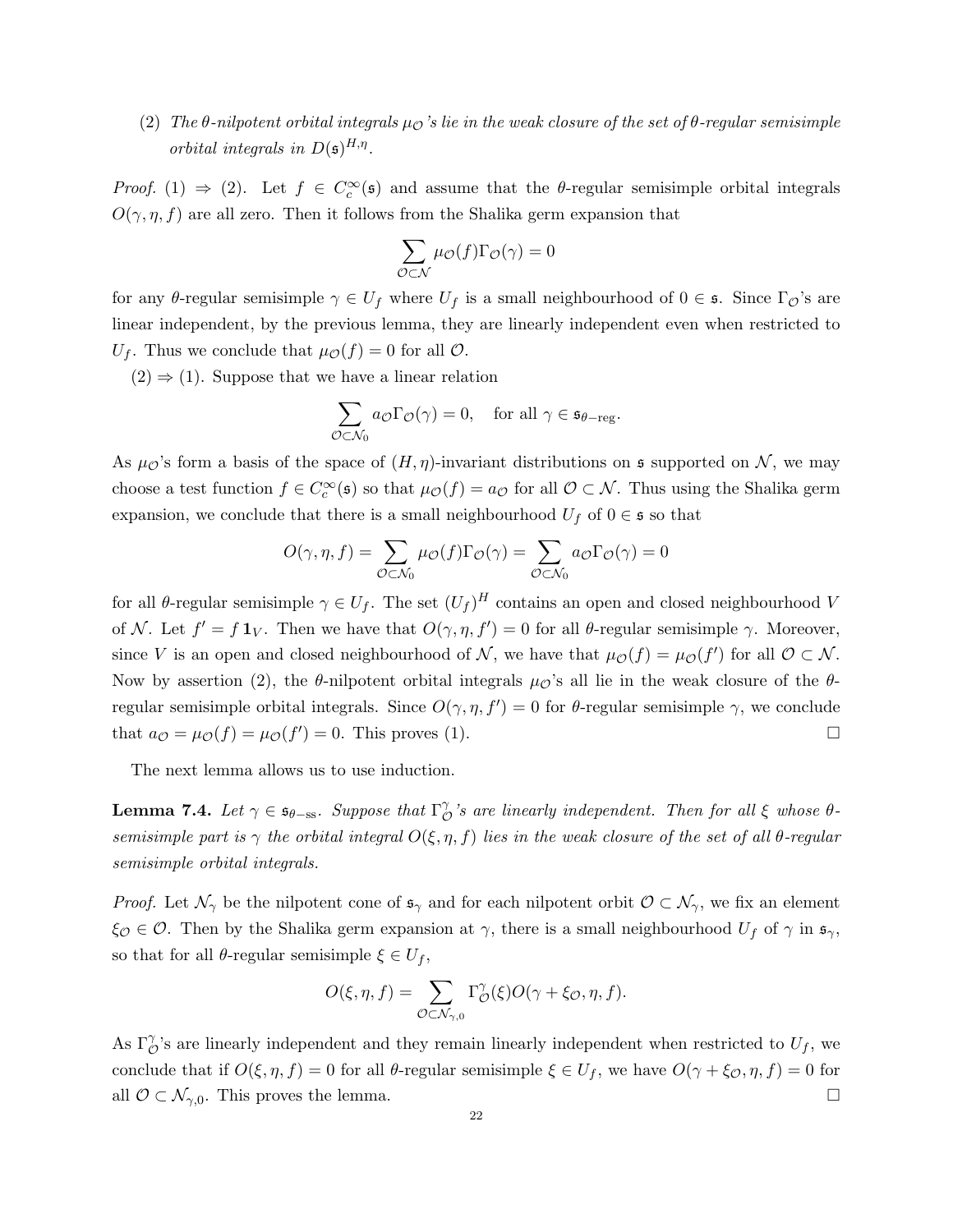<span id="page-22-2"></span>We now prove the linear independence of Shalika germs and the density of  $\theta$ -regular semisimple orbital integrals simultaneously.

<span id="page-22-0"></span>Theorem 7.5. The followsing assertions hold.

- (1) The Shalika germs  $\Gamma_{\mathcal{O}}$ 's,  $\mathcal{O} \subset \mathcal{N}_0$ , are linearly independent.
- (2) The set of  $\theta$ -regular semisimple orbital integrals are weakly dense in  $D(\mathfrak{s})^{H,\eta}$ .

*Proof.* We argue by induction on n, i.e. the size of  $\mathfrak{s}$ .

First we show that, under the inductive hypothesis, the two assertions in the proposition are equivalent. In fact, if the second assertion holds, then the first holds by Lemma [7.3.](#page-20-1) If the first assertion holds, then  $\theta$ -nilpotent orbital integrals lie in the weak closure of  $\theta$ -regular semisimple orbital integrals. When combined with the induction hypothesis and Lemma [7.4,](#page-21-0) this implies that all orbital integrals lie in the weak closure of the  $\theta$ -regular semisimple orbital integrals. This proves that two assertions in the proposition are equivalent. We will prove the second assertion under the induction hypothesis.

Put

 $C_1 = \{ f \in C_c^{\infty}(\mathfrak{s}) \mid \text{all orbital integrals of } f \text{ vanish} \};$ 

 $C_2 = \{f \in C_c^{\infty}(\mathfrak{s}) \mid \text{all } \theta\text{-regular semisimple orbital integrals of } f \text{ vanish}\}.$ 

By Lemma [7.4](#page-21-0) and the induction hypothesis, the set  $C_2$  consists of all functions  $f \in C_c^{\infty}(\mathfrak{s})$  such that all orbital integrals, except the  $\theta$ -nilpotent orbital integrals, vanish. Thus the dual space of  $C_2/C_1$  is spanned by all  $\mu_{\mathcal{O}}$ 's,  $\mathcal{O} \subset \mathcal{N}_0$ .

By Lemma [7.1,](#page-19-1)  $C_1$  consists of all  $f \in C_c^{\infty}(\mathfrak{s})$  such that  $I(f) = 0$  for all  $(H, \eta)$ -invariant distribution I. Thus it is clear that  $C_1$  is closed under the Fourier transform. Since the Fourier transform of  $\theta$ -regular semisimple orbital integrals are represented by  $(H, \eta)$ -invariant locally integrable functions on  $\mathfrak{s}_{\theta-\text{reg}}$  by Proposition [1.3,](#page-2-3) we conclude that  $C_2$  is also preserved under the Fourier transform. Thus Fourier transform induces an isomorphism of  $C_2/C_1$  onto itself. Therefore the dual space of  $C_2/C_1$  is also spanned by  $\widehat{\mu\phi}$ 's.

By Lemma [4.6,](#page-15-3)  $\mu_{\mathcal{O}}$  and  $\widehat{\mu_{\mathcal{O}}}$  have the homogeneity properties

$$
\mu_{\mathcal{O}}(f_t) = |t|^{d_{\mathcal{O}}} \mu_{\mathcal{O}}(f), \quad \widehat{\mu_{\mathcal{O}}}(f_t) = |t|^{2n^2 - d_{\mathcal{O}}} \widehat{\mu_{\mathcal{O}}}(f).
$$

The proof of Lemma [4.6,](#page-15-3) or more precisely [\(4.5\)](#page-15-1) shows that  $d_{\mathcal{O}} < n^2$  for all  $\mathcal{O} \subset \mathcal{N}_0$ . Therefore  $d_{\mathcal{O}} < 2n^2 - d_{\mathcal{O}}$  for any  $\mathcal{O}, \mathcal{O}' \subset \mathcal{N}_0$ . We thus have two spanning sets of the dual space of  $C_2/C_1$ , all being homogeneous, but with different scaling factors from each set. Therefore  $C_2/C_1 = 0$  and this proves the proposition.

<span id="page-22-1"></span>Corollary 7.6. The Fourier transform of  $\mu_{\mathcal{O}}$  is represented by a locally integrable function in  $\mathfrak s$ for all  $\mathcal{O} \subset \mathcal{N}_0$ .

Proof. We need to make use of Howe's finitenss theorem for  $\mathfrak s$ , established by Rader and Rallis in [\[RR96,](#page-30-1) Theorem 6.7]. We do not need the statement this theorem here, but rather a standard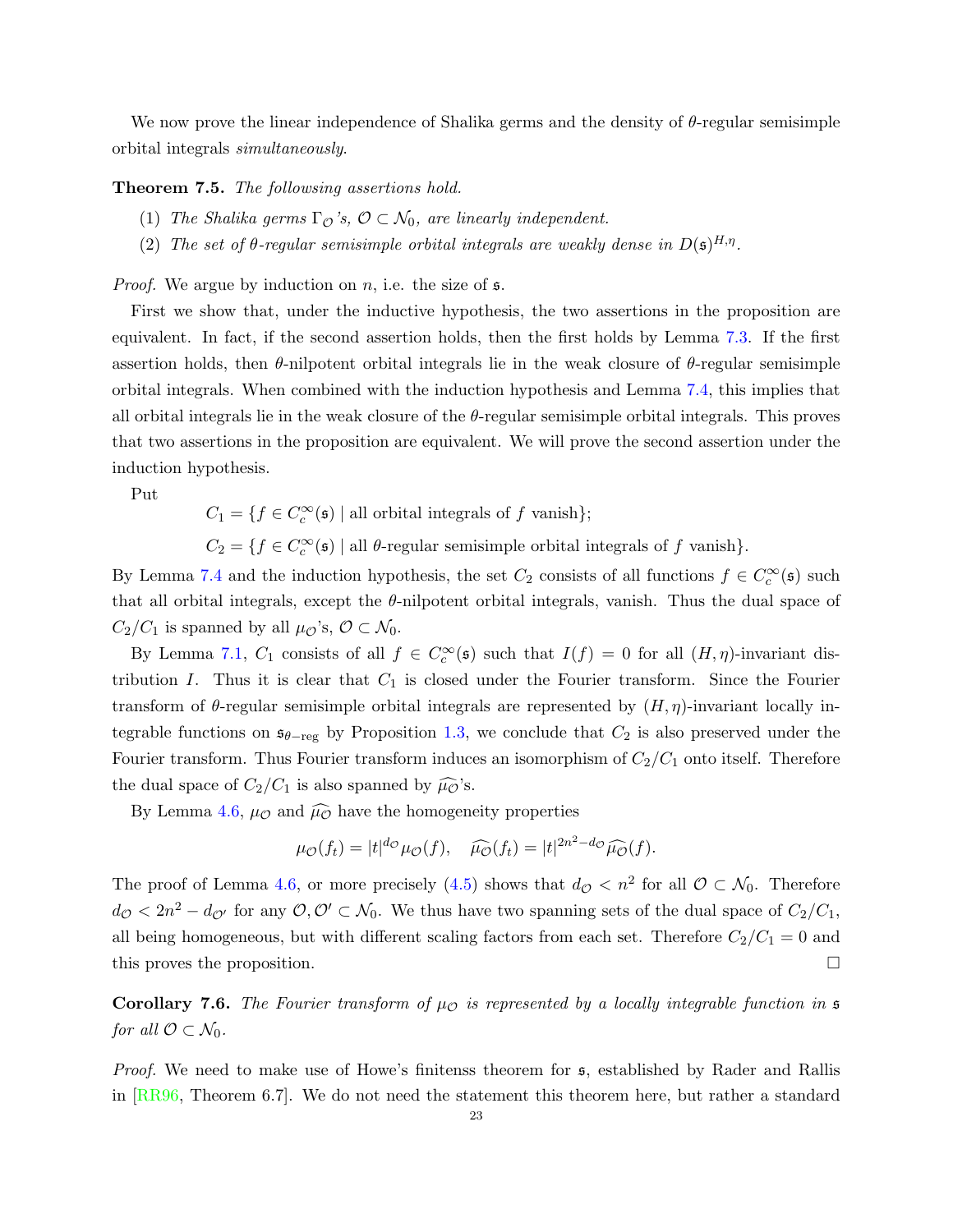consequence of it, i.e. the uniformity of the germ expansion. Let  $L \subset \mathfrak{s}$  be a lattice, i.e. an open compact subgroup of  $\epsilon$ . Then Howe's finitenss theorem implies that there is a neighbourhood  $U_L$ such that the germ expansion

$$
O(\gamma,\eta,f)=\sum_{\mathcal{O}\subset \mathcal{N}_0}\Gamma_{\mathcal{O}}(\gamma)\mu_{\mathcal{O}}(f)
$$

holds for all  $f \in C_c^{\infty}(\mathfrak{s}/L)$  and all  $\theta$ -regular semisimple  $\gamma \in U_L$ .

Now let  $L \subset \mathfrak{s}$  be a lattice. There is a lattice  $L'$  in  $\mathfrak{s}$  (in fact the dual lattice of  $L$ ) so that  $\widehat{f} \in C_c^{\infty}(\mathfrak{s}/L')$  for all  $f \in C_c^{\infty}(L)$ . Therefore there is a neighbourhood  $U_L$  of  $0 \in \mathfrak{s}$  so that

$$
O(\gamma, \eta, \hat{f}) = \sum_{\mathcal{O} \subset \mathcal{N}_0} \Gamma_{\mathcal{O}}(\gamma) \mu_{\mathcal{O}}(\hat{f})
$$

holds for all  $\theta$ -regular semisimple  $\gamma \in U_L$  and all  $f \in C_c^{\infty}(L)$ . By Theorem [7.5](#page-22-0) and Lemma [7.2,](#page-20-2)  $\Gamma_{\mathcal{O}}$ 's,  $\mathcal{O} \subset \mathcal{N}_0$ , when restricted to  $U_{L'}$ , are linearly independent. Therefore we can choose a  $\theta$ -regular semisimple  $\gamma_{\mathcal{O}}$  for each  $\mathcal{O} \subset \mathcal{N}_0$  so that matrix

$$
(\Gamma_{\mathcal{O}}(\gamma_{\mathcal{O}'}))_{\mathcal{O},\mathcal{O}'\subset\mathcal{N}_0}
$$

is invertible. We then conclude that there are constants  $c_{\mathcal{O}}$ , so that

$$
\mu_{\mathcal{O}}(\widehat{f}) = \sum_{\mathcal{O}' \subset \mathcal{N}_0} c_{\mathcal{O}'} O(\gamma_{\mathcal{O}'}, \eta, \widehat{f})
$$

holds for all  $f \in C_c^{\infty}(L)$ .

By Proposition [1.3](#page-2-3) there is a locally constant function  $K_{\gamma_{\mathcal{O}'}}$  on  $\mathfrak{s}_{\theta-\text{reg}}$  which is locally integrable on s so that the distribution on s given by  $f \mapsto O(\gamma_{\mathcal{O}'}, \eta, f)$  is represented by  $K_{\gamma_{\mathcal{O}'}}$ . It follows that for all  $f \in C_c^{\infty}(L)$  we have

$$
\mu_{\mathcal{O}}(\widehat{f}) = \int_{\mathfrak{s}} f(\gamma) \left( \sum_{\mathcal{O}' \subset \mathcal{N}_0} c_{\mathcal{O}'} K_{\gamma_{\mathcal{O}'}}(\gamma) \right) d\gamma.
$$

We put  $K_{\mathcal{O},L}(\gamma) = \sum_{\mathcal{O}' \subset \mathcal{N}_0} c_{\mathcal{O}'} K_{\gamma_{\mathcal{O}'}}(\gamma)$  for  $\gamma \in \mathfrak{s}_{\theta-\text{reg}}$ . This function is locally constant on  $\mathfrak{s}_{\theta-\text{reg}}$ and is locally integrable on s.

We now choose another lattice  $L_1$  so that  $L \subset L_1$ . Then we get another function  $K_{\mathcal{O},L'}$ . We claim that  $K_{\mathcal{O},L_1}(\gamma) = K_{\mathcal{O},L}(\gamma)$  if  $\gamma \in L$  and is  $\theta$ -regular semisimple. In fact both functions, when restricted to L, represent the distribution  $f \mapsto \mu_{\mathcal{O}}(\widehat{f})$ . Then we conclude by the local constancy of them.

It follows that there is a well-defined function  $K_{\mathcal{O}}$  on  $\mathfrak{s}$ , which is locally constant on  $\mathfrak{s}_{\theta-\mathrm{reg}}$  and locally integrable on s, so that  $K_{\mathcal{O}}(\gamma) = K_{\mathcal{O},L}(\gamma)$  if L is a lattice in s and  $\gamma \in L$ . It is then clear that  $K_{\mathcal{O}}$  represents the distribution  $f \mapsto \mu_{\mathcal{O}}(\widehat{f})$  on  $\mathfrak{s}$ .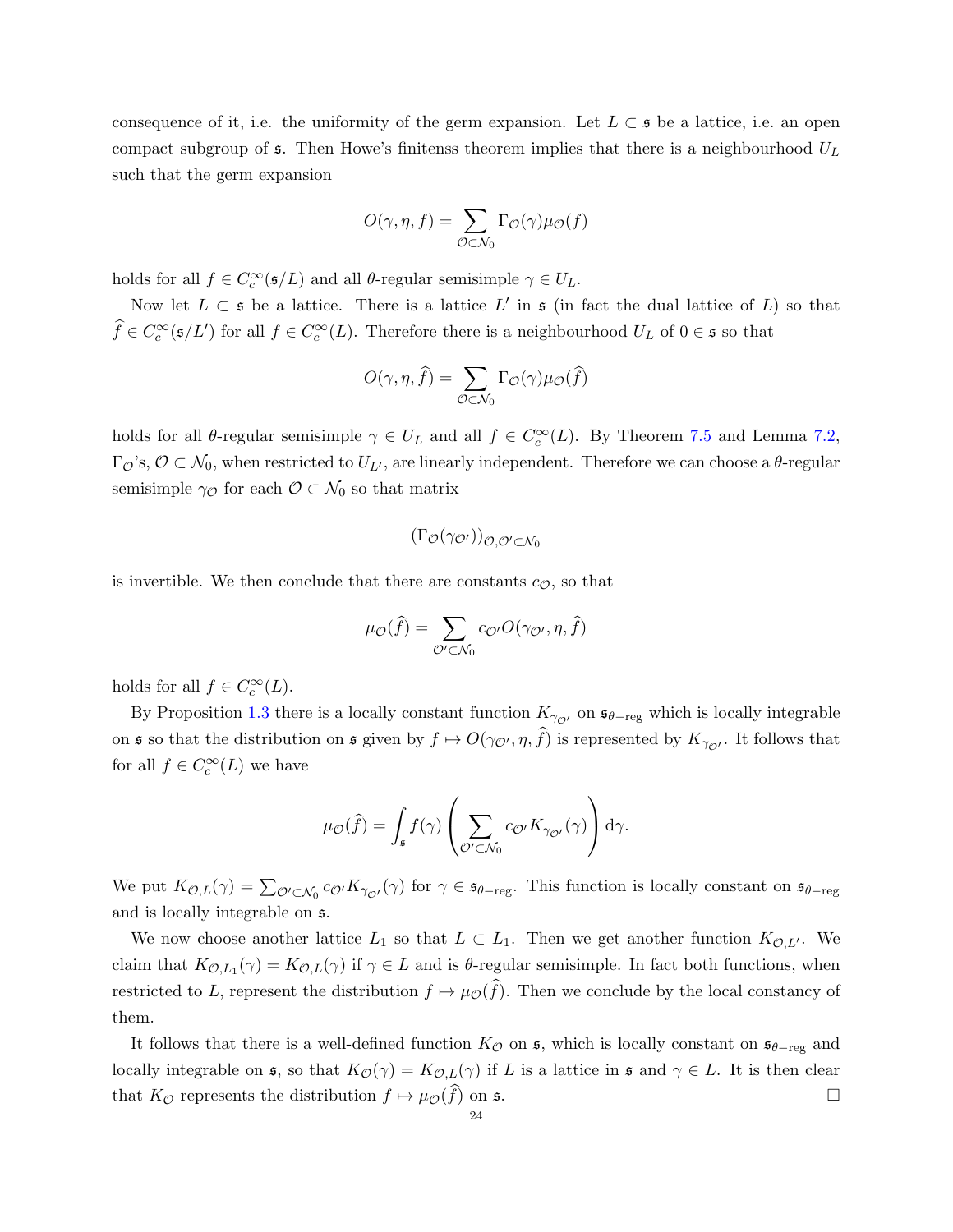#### 8. Density of regular semisimple orbital integrals

<span id="page-24-3"></span><span id="page-24-0"></span>We explain how to establish the results on the level of  $G$  in this section.

We fix an H-invariant neighbourhood  $\omega$  of  $0 \in \mathfrak{s}$  and a neighbourhood  $\Omega$  of  $1 \in S$  so that the the exponential (rational) map  $\exp : \mathfrak{s} \to \Omega$  is defined and is a homeomorphism. Let  $f \in C_c^{\infty}(G)$ . We put  $\widetilde{f}(g^{-1}\theta(g)) = \int_H f(hg) dh$  and  $f_\natural \in C_c^{\infty}(\omega)$  given by  $f_\natural(\gamma) = \widetilde{f}(\exp(\gamma))$ . We extend  $f_\natural$  to a function on  $\mathfrak s$  via extension by zero.

We consider the  $H \times H$  action on G by left and right multiplication and the conjugation action of H on S. We say that an element  $x \in S$  or rather the H-orbit of x is  $\theta$ -unipotent if it is unipotent in G. We say that  $g \in G$  is  $\theta$ -unipotent if  $x = g^{-1}\theta(g)$  is so in S. Let  $Y \subset S$  be the variety of  $\theta$ -unipotent elements in S. By [\[JR96,](#page-30-0) Lemma 4.1], the exponential map induces an H-equivariant isomorphism  $Y \to \mathcal{N}$  and thus induces a bijection on the set of H-orbits in Y and that in  $\mathcal{N}$ . Let  $u_1, \dots, u_r, u_{r+1}, \dots, u_s$  be a complete set of representatives of  $\theta$ -unipotent orbits in G. Let  $\mathcal{O}_i$  be the  $\theta$ -nilpotent orbits in st represented by  $\exp^{-1}(u_i^{-1}\theta(u_i))$  and we may label these  $u_i$ 's so that  $\mathcal{O}_i$  is visible precisely when  $1 \leq i \leq r$ . Therefore  $u_i$  represents a  $\theta$ -unipotent orbit in G which supports a left H-invariant and right  $(H, \eta)$ -invariant distribution precisely when  $1 \leq i \leq r$ . We denote this distribution by  $O(u_i, \eta, \cdot)$  and call it a  $\theta$ -unipotent orbital integral on G. If  $f \in C_c^{\infty}(G)$ , we have

<span id="page-24-1"></span>
$$
O(u_i, \eta, f) = \mu_{\mathcal{O}_i}(f_{\natural}).
$$

We call the  $\theta$ -unipotent elements  $u_1, \dots, u_r$  or their orbits visible.

The following proposition is the Shalika germ expansion of orbital integrals on G.

**Proposition 8.1.** Let  $f \in C_c^{\infty}(G)$ . There is a neighbourhood  $U_f \subset \Omega$  of  $1 \in S$  so that if  $g \in G$  is a  $\theta$ -regular element in G with  $g^{-1}\theta(g) \in U_f$ ,  $g^{-1}\theta(g) = \exp(X)$  where  $X \in \omega$ , then

(8.1) 
$$
O(g, \eta, f) = \sum_{i=1}^r \Gamma_{\mathcal{O}_i}(X) O(u_i, \eta, f).
$$

*Proof.* This follows from the definition of  $O(u_i, \eta, f)$  and the Shalika germ expansion on  $\mathfrak{s}$ , i.e. Proposition [6.1.](#page-17-1)

<span id="page-24-2"></span>Remark 8.2. Due to the lack of a symmetric space version of the Howe's finiteness theorem, we are not able to obtain the "uniformity" of the Shalika germ expansion on  $G$ . This is however well expected. More precisely let K be an open compact subgroup of K, we expect that there is an open neighbourhood  $U_K$  of  $1 \in G$  so that the germ expansion [\(8.1\)](#page-24-1) holds for all  $f \in C_c^{\infty}(K \backslash G/K)$ .

Let  $x \in S$  be  $\theta$ -semisimple. Let  $\mathcal{N}_x \subset \mathfrak{s}_x$  be the nilpotent cone and the map  $\mathcal{N}_x \to S_x$ ,  $\xi \mapsto x \exp(\xi)$  is  $H_x$ -equivariant and induces a bijection between the  $\theta$ -nilpotent orbits in  $\mathfrak{s}_x$  and the orbits in  $S_x$  represented an element y such that the semisimple part of y is x. Let us recall the explicit construction of an analytic slice of  $x \in S$  given in [\[Zha15,](#page-30-2) Section 5.3]. Recall first from Section [2](#page-4-0) that an analytic slice at  $x \in S$  is a triple  $(U, p, \psi)$ , where U is an H-invariant neighbourhood of the orbit  $x^H$  in S, the map  $p: U \to x^H$  is an H-equivariant retraction and  $\psi$  is an H<sub>x</sub>-equivariant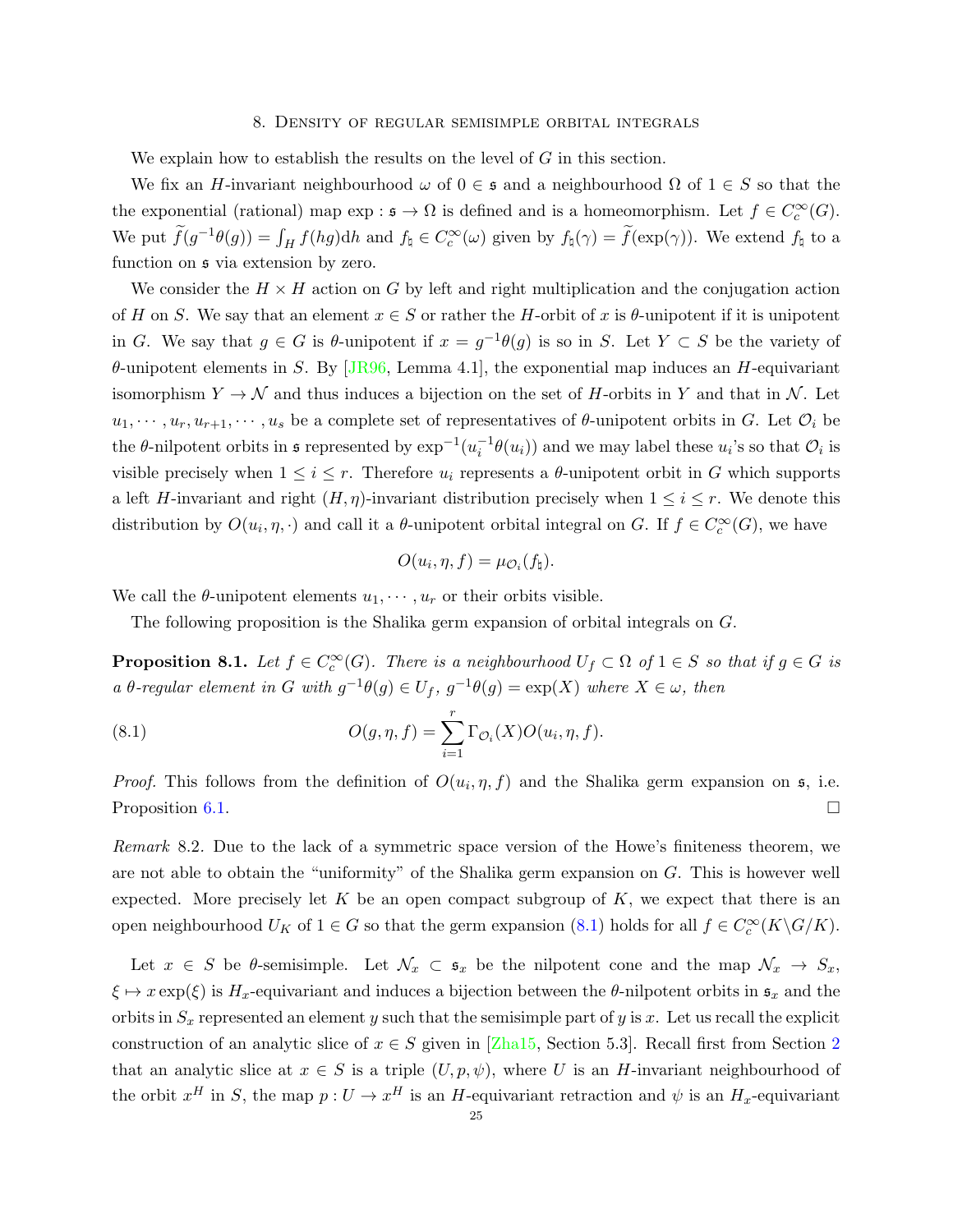<span id="page-25-1"></span>embedding of  $p^{-1}(x)$  into the normal space  $N_x^S$  of  $x^H$  in S at x. By [\[Zha15,](#page-30-2) Section 5.3] we can take  $p^{-1}(x)$  to be a small neighbourhood of x in  $S_x$  and identify  $N_x^S$  with  $\mathfrak{s}_x$ . The map  $\xi \mapsto x \exp(\xi)$ define an  $H_x$ -equivariant homeomorphism from a neighbourhood of  $0 \in N_x^S$  to  $p^{-1}(x)$  and we can and will take  $\psi$  to be the inverse of this map.

Let  $g \in G$  and  $x = g^{-1}\theta(g)$ . Let  $x = x_s x_u = x_u x_s$  be the Jordan decomposition of x in G (with obvious notation). Then one checks readily that  $x_s, x_u \in S$ . Let  $\mathcal{O} \subset \mathcal{N}_{x_s}$  be a visible θ-nilpotent orbit and assume that  $x<sub>u</sub>$  is contained in the image of  $O$  under the exponential map. Let  $f \in C_c^{\infty}(G)$  and  $\widetilde{f} \in C_c^{\infty}(S)$ . We define  $f_1 \in C^{\infty}(H)$  by

$$
f_1(h) = \mu_{\mathcal{O}}^{\mathfrak{s}_{x_s}}(\widetilde{f}(h^{-1}(x_s \exp(\cdot))h)).
$$

The right hand side is interpreted as follows. Fix an  $h \in H$  and an H-invariant neighbourhood U of  $0 \in \mathfrak{s}_x$ . We assume that U is compact modulo H and the exponential map is defined on U. Define a compactly supported function on U by  $\xi \mapsto \tilde{f}(h^{-1}(x_s \exp(\xi))h)$  when  $\xi \in U$  and extend it to  $\mathfrak{s}_x$  by zero. It is clear that the orbital integral is independent of the choice of U as it depends only on the value of the integrand when  $\xi \in \mathcal{N}_x$ . Then the right hand side stands for the orbital integral of this function along  $\mathcal O$  on  $\mathfrak{s}_{x_s}$ . The same proof of Lemma [5.1](#page-16-1) shows that the image of supp  $f_1$  in  $H_{x_s} \backslash H$  is compact. We put

<span id="page-25-0"></span>
$$
O(g, \eta, f) = \int_{H_x \backslash H} f_1(h) \eta(\det h) \mathrm{d}h.
$$

The same argument the proof of Lemma [5.2](#page-17-3) gives that

(8.2) 
$$
O(g,\eta,f) = \mu_{\mathcal{O}}^{\mathfrak{s}_{x_s}}(\widetilde{f}_{x_s}),
$$

where  $f_{x_s}$  is the function constructed in Proposition [2.1](#page-6-0) from f. Again the same proof of Lemma [5.3](#page-17-4) gives that if  $x_n$  is not contained in the image of a visible  $\theta$ -unipotent orbit, then the orbit of g does not support any distribution that is left H-invariant and right  $(H, \eta)$ -invariant.

Theorem 8.3. The set of θ-regular semisimple orbital integrals is weakly dense in the set of left H-invariant and right  $(H, \eta)$ -invariant distributions on  $G$ .

*Proof.* As in the case of invariant distributions on  $\mathfrak{s}$ , the set of all orbital integrals is weakly dense in  $D(G)^{H \times H,\eta}$ . This is the symmetric space version of Lemma [7.1](#page-19-1) and can be proved by the same argument. Thus we need to prove that if  $f \in C_c^{\infty}(G)$ , and  $O(g, \eta, f) = 0$  for all  $\theta$ -regular semisimple  $g \in G$ , then all orbital integrals of f vanish. Let  $x \in S$  be  $\theta$ -semisimple. We have a function  $\widetilde{f} \in C_c^{\infty}(S)$  and we let  $\widetilde{f}_x \in C_c^{\infty}(\mathfrak{s}_x)$  be the function constructed in Proposition [2.1.](#page-6-0) Then by Proposition [2.1,](#page-6-0) all  $\theta$ -regular semisimple orbital integrals of  $\tilde{f}_x$  near  $0 \in \mathfrak{s}_x$  vanish. Thus by Theorem [7.5](#page-22-0) (apply for  $\mathfrak{s}_x$ ), we conclude that all  $\theta$ -nilpotent orbital integrals of  $\tilde{f}_x$  vanish. By the equality [\(8.2\)](#page-25-0), we conclude that  $O(g, \eta, f) = 0$  if the  $\theta$ -semisimple part of  $g^{-1}\theta(g)$  is x. This shows that all orbital integrals of f vanish and proves the theorem.  $\Box$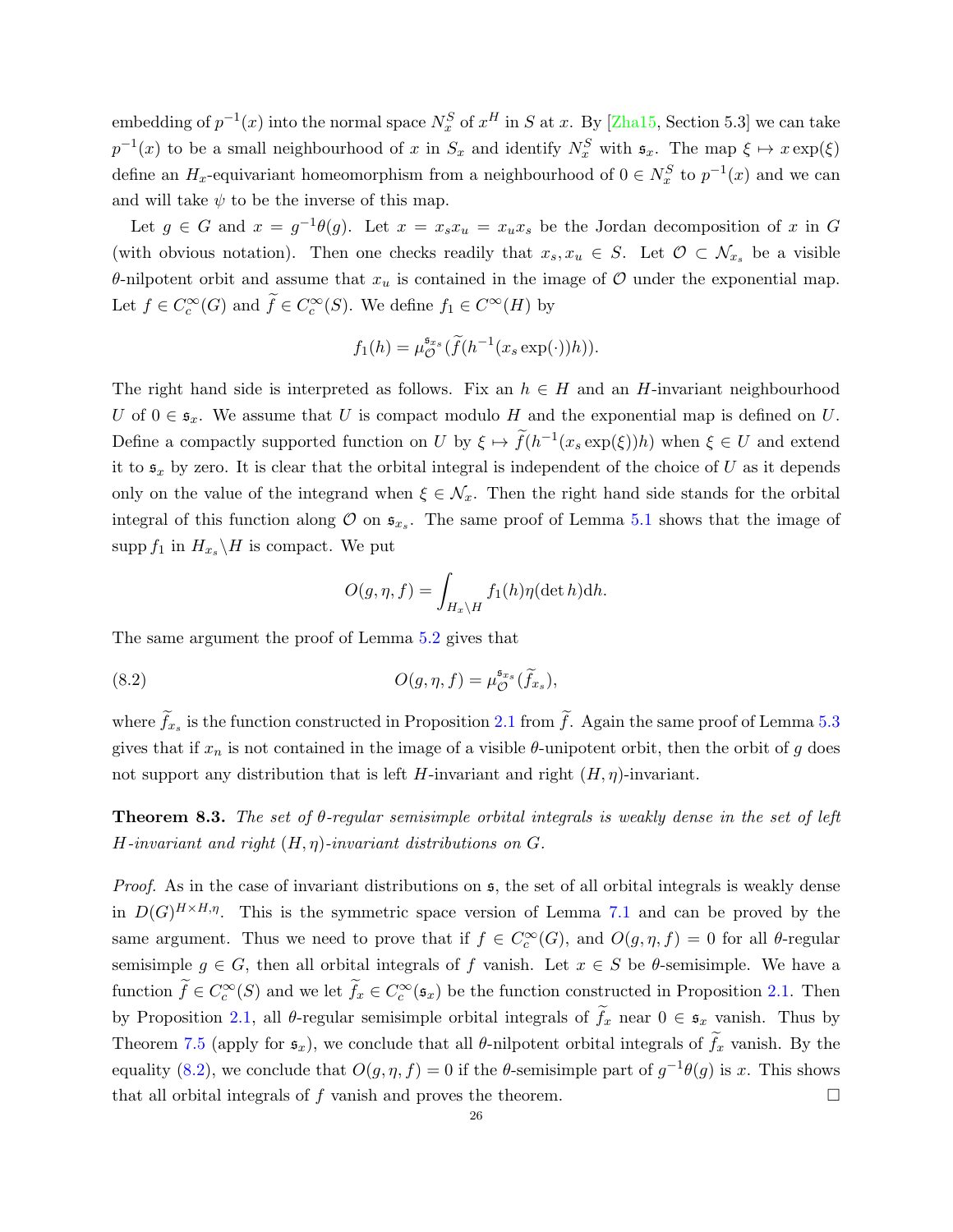<span id="page-26-1"></span>Remark 8.4. It is expected that the orbital integrals  $O(q, \eta, \cdot)$  on G are all tempered distributions, i.e. they extend continuously to the Harish-Chandra Schwartz space on G, c.f. [\[Clo91\]](#page-29-5). The proof of this would rely on the "uniformity" of Shalika germ expansions, which in term rely on the Howe's finiteness theorem on the symmetric spaces, c.f. Remark [8.2.](#page-24-2)

## 9. Spherical characters

<span id="page-26-0"></span>We prove the local integrability of spherical characters in this section. This is a standard consequence of the germ expansion and the local integrability of the Fourier transform of  $\theta$ -nilpotent orbital integrals.

Let  $\pi$  be an irreducible admissible representation of G. Assume that  $\text{Hom}_H(\pi, \mathbb{C}) \neq 0$  and  $\text{Hom}_H(\tilde{\pi}, \eta) \neq 0$  where  $\tilde{\pi}$  is the contragredient of  $\pi$ . Fix nonzero elements  $l \in \text{Hom}_H(\pi, \mathbb{C})$  and  $\widetilde{l}_{\eta} \in \text{Hom}_{H}(\widetilde{\pi}, \eta)$ . Define a distribution on G by

$$
J_{\pi}(f) = \sum_{\varphi} l(\pi(f)\varphi)\widetilde{l}_{\eta}(\widetilde{\varphi}), \quad f \in C_c^{\infty}(G).
$$

Here  $\varphi$  runs through a basis of  $\pi$  while  $\widetilde{\varphi}$  runs through the dual basis. Then  $J_{\pi} \in D(G)^{H \times H,\eta}$ .

To state the germ expansion for  $J_{\pi}$ , let us recall the following setup. Let  $x = g^{-1}\theta(g) \in S$  be a  $\theta$ -semisimple element. Consider the map

$$
H \times G_x \times H \to G, \quad (h_1, g, h_2) \mapsto h_1 xgh_2.
$$

Let  $U_x$  be the open subset in  $G_x$  consisting of elements  $g \in G_x$  such that the above map is submersive at  $(1, g, 1)$ . Let  $\Omega_x$  be the image of  $H \times U_x \times H$  in G. Then  $U_x$  is a bi- $H_x$ -invariant neighbourhood of 1 in  $G_x$  and  $\Omega_x$  is a bi-H-invariant neighbourhood of x in G. By standard theory of Harish-Chandra, there is a surjective map

(9.1) 
$$
C_c^{\infty}(H \times U_x \times H) \to C_c^{\infty}(\Omega_x), \quad \alpha \mapsto f_{\alpha},
$$

with the property that

$$
\int_{H \times U_x \times H} \alpha(h_1, g, h_2) \beta(h_1 xgh_2) dh_1 dg dh_2 = \int_{\Omega_x} f_{\alpha}(g) \beta(g) dg,
$$

for all  $\beta \in C_c^{\infty}(\Omega_x)$ . According to [\[JR96,](#page-30-0) Section 5.1, p. 103], there is a unique left  $H_x$ -invariant and right  $(H_x, \eta)$ -invariant distribution  $J_x$  on  $G_x$  such that

$$
J_{\pi}(f_{\alpha}) = J_{x}(\beta_{\alpha}),
$$

for all  $\alpha \in C_c^{\infty}(H \times U_x \times H)$ , where

$$
\beta_{\alpha}(g) = \int_H \int_H \alpha(h_1, g, h_2) \eta(\det h_2) dh_1 dh_2, \quad g \in G_x.
$$

Recall that we have defined a test function  $\beta_{\alpha,\natural} \in C_c^{\infty}(\mathfrak{s}_x)$  at the beginning of Section 8. The germ expansion of  $J_{\pi}$  refers to the following theorem.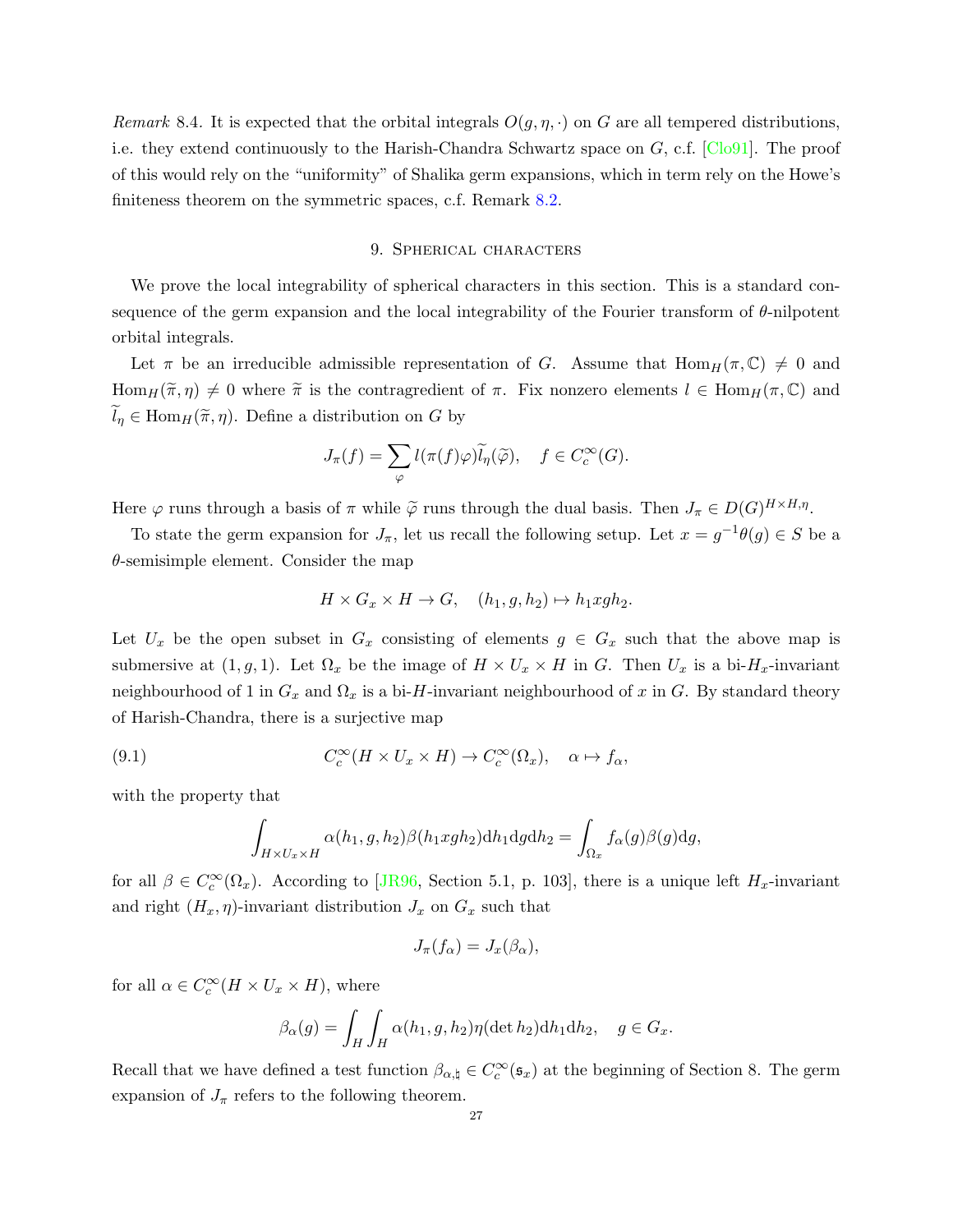<span id="page-27-1"></span><span id="page-27-0"></span>**Theorem 9.1.** Let the notation be as above. There are constants  $c_{\mathcal{O}}$  for each visible  $H_x$ -orbit  $\mathcal{O}$ in the nilpotent cone  $\mathcal{N}_x$ , such that

$$
J_{\pi}(f_{\alpha}) = \sum_{\mathcal{O} \subset \mathcal{N}_x} c_{\mathcal{O}} \widehat{\mu_{\mathcal{O}}}(\beta_{\alpha, \natural})
$$

for all  $\alpha \in C_c^{\infty}(H \times U_x \times H)$ . The sum ranges over all visible  $\theta$ -nilpotent orbits  $\mathcal O$  in  $\mathcal N_x$ .

The distributions  $\widehat{\mu_{\mathcal{O}}}$  are locally integrable functions on  $\mathfrak{s}_x$  by Corollary [7.6.](#page-22-1) Therefore Theorem [9.1](#page-27-0) implies the following result.

**Theorem 9.2.** The distribution  $J_{\pi}$  is represented by a left H-invariant and right  $(H, \eta)$ -invariant locally integrable function on G.

Theorem [9.1](#page-27-0) is almost proved in the literature. It is established in [\[RR96,](#page-30-1) Theorem 7.11] near the identity element and in [\[Hak94,](#page-30-4) Theorem 2] near all semisimple elements for the Galois symmetric pairs. The general case can be established essentially by the same argument and is given in [\[Guo98\]](#page-30-3). It is unfortunate that  $\lceil \text{Guo98} \rceil$  is never published. For completeness we briefly outline the argument in the rest of this section and refer the readers to [\[Hak94,](#page-30-4) [RR96\]](#page-30-1) for details. The readers may want to have these papers at hand. The germ expansion holds for spherical characters on all symmetric spaces. The argument outlined below also works in the general setting. We remark that the references usually consider only bi- $H$ -invariant distributions, but the argument works without change in our setup. We also remark that even though [\[Hak94\]](#page-30-4) aims at proving results for the Galois symmetric pairs in odd residue characteristic, Sections 2 to 7 of it are actually devoted to results of general symmetric spaces in arbitrary residue characteristic. There are misprints in the second paragraph on page 3 of [\[Hak94\]](#page-30-4), where Section 7 should be Section 8, and Section 5 later in the paragraph should be Section 6.

We introduce more notation. Let  $L \subset \mathfrak{g}_x$  be a  $\theta$ -stable lattice with a decomposition  $L = L_+ \oplus L_$ where  $L_+ \subset \mathfrak{h}_x$  and  $L_- \subset \mathfrak{s}_x$ . Suppose that L is ee in the sense of [\[RR96,](#page-30-1) page 158] (we do not need the precise definition). The exponential map maps  $L$  onto an open compact subgroup  $K$  of  $G_x$ . Write  $K_+ = \exp L_+ \subset H_x$ . We may also assume that L is small enough so that  $\eta$  is trivial on  $K_{+}$ . By [\[RR96,](#page-30-1) Corollary 7.3],  $(K, K_{+})$  is a Gelfand pair.

Let us now recall Howe's parametrization of  $\widehat{K}$ , the set of irreducible smooth representation of K. We put  $K^{1/2} = \exp(\frac{1}{2}L)$  and  $K^{1/2}_+ = \exp(\frac{1}{2}L_+)$ . The various 1/2 appearing here and below are all to take care of the complications arise in the case of residue characteristic two. They do not play any roles in the case of odd residue characteristic. Let  $\mathcal{E}(K/K_+)$  be the set of irreducible representations of K with a nonzero  $K_{+}$ -fixed vector. If the residue characteristic is two, the group  $K_{+}^{1/2}$  acts on  $\mathcal{E}(K/K_+)$  by conjugation and we let  $\mathcal{E}^{1/2}(K/K_+)$  be the set of  $K_+^{1/2}$ -orbits in  $\mathcal{E}(K/K_+)$ . If the residue characteristic is odd, then  $K = K^{1/2}$ ,  $K_+ = K_+^{1/2}$  and  $\mathcal{E}(K/K_+) = \mathcal{E}^{1/2}(K/K_+)$ . If  $\mu \in \mathcal{E}(K/K_+)$  we define

$$
\phi_{\mu}(k) = \langle \mu(k)e, e \rangle
$$
  
28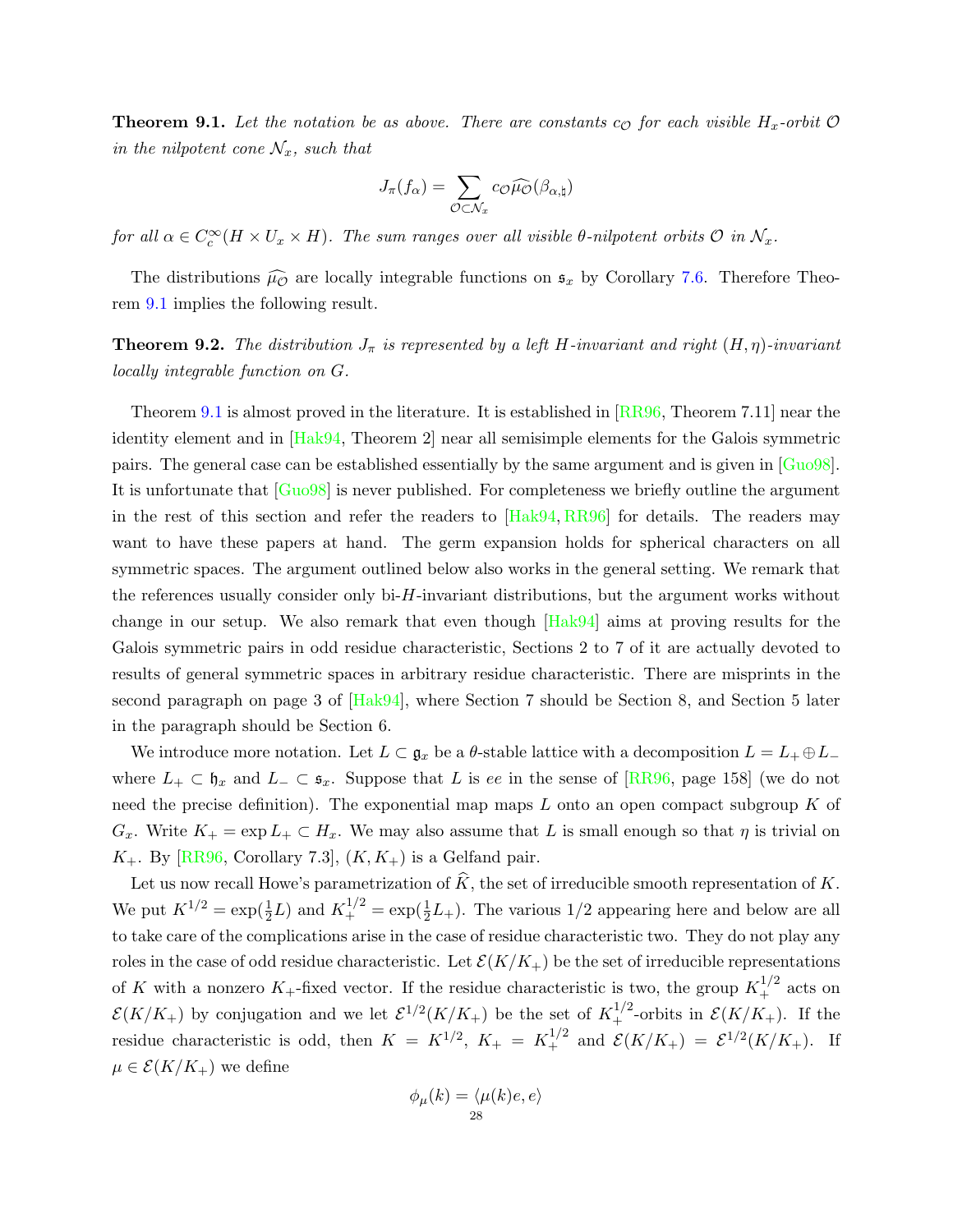<span id="page-28-3"></span>where  $e \in \mu$  is the unique unit K<sub>+</sub>-fixed vector. Let  $\mathfrak{d} = {\mu_1, \cdots, \mu_m}$  is an orbit in  $\mathcal{E}^{1/2}(K/K_+)$ . We then put

$$
\phi_{\mathfrak{d}} = \sum_{i=1}^m \phi_{\mu_i}.
$$

Let  $d(\mathfrak{d}) = \dim \mu$  for any  $\mu \in \mathfrak{d}$ . We view  $\phi_{\mathfrak{d}}$  either as a bi- $K_{+}$ -invariant function on K or a function on  $S_x$  supported in the image of K.

Let  $L^{\perp}$  be the dual lattice of  $L_{-}$  in  $\mathfrak{s}_x$ , i.e. the annihilator of  $L_{-}$  with respect to  $\langle -, - \rangle$ . As  $L_{-}$ is stable under the action of  $K_+^{1/2}$ , so are  $L_-^{\perp}$  and  $\mathfrak{s}_x/L_-^{\perp}$ . Thus we can consider the  $K_+^{1/2}$ -orbits in  $\mathfrak{s}_x/L^{\perp}$ . If  $\mathcal O$  is such an orbit, we let  $\kappa_{\mathcal O} \in C_c^{\infty}(\mathfrak{s}_x)$  be the characteristic function of it.

<span id="page-28-0"></span>**Proposition 9.3.** There is a bijection between  $\mathcal{E}^{1/2}(K/K_+)$  and the set of  $K_+^{1/2}$ -orbits in  $\mathfrak{s}_x/L_{-}^{\perp}$ which sends  $\mathfrak{d} \in \mathcal{E}^{1/2}(K/K_+)$  to  $\mathcal{O}_{\mathfrak{d}} \subset \mathfrak{s}_x/L^{\perp}$ . Under this bijection, we have

$$
d(\mathfrak{d})\phi_{\mathfrak{d}}(\exp X) = (\text{vol } L_{-}^{\perp})^{-1} \widehat{\kappa_{\mathcal{O}_{\mathfrak{d}}}}(X)
$$

for all  $X \in L_-\$ .

This is the combination of Proposition 7.8 and Proposition 7.10(2) of [\[RR96\]](#page-30-1).

Let  $\mathcal{N}_{g_x}$  be the cone of nilpotent matrices in  $g_x$ . We fix any norm  $\|\cdot\|$  on  $g_x$ . Let  $S_1$  be the unit ball in  $\mathfrak{g}_x$ , and

$$
V(\epsilon) = \{ X \in S_1 \mid ||X - n|| \le \epsilon \text{ for some } n \in \mathcal{N}_{\mathfrak{g}_x} \cap S_1 \}.
$$

We also put

$$
FV(\epsilon) = \{ \lambda X \mid \lambda \in F, \ X \in V(\epsilon) \}.
$$

<span id="page-28-1"></span>**Lemma 9.4.** Let  $\epsilon > 0$  be sufficiently small and  $R > 0$  be sufficiently large. Let  $\mathfrak{d} \in \mathcal{E}^{1/2}(K/K_+)$ . Assume that  $J_x(\overline{\phi_0})\neq 0$  and that that there is a  $Z \in \mathcal{O}_0$  with  $||Z|| \geq R$ . Then  $\mathcal{O}_0 \subset FV(\epsilon)$ .

This is [\[Hak94,](#page-30-4) Theorem 4].

Let  $U_0 \subset \mathfrak{s}_x$  be an open and closed neighbourhood of zero such that  $\exp U_0$  is contained in the image of  $U_x$ . The spherical character  $J_x$  is left  $H_x$ -invariant and therefore can be viewed as a distribution on  $S_x$ . Restrict  $J_x$  to exp $U_0$  and pull it back via the exponential map we obtain a distribution on  $U_0$ . Extending it by zero to all  $\mathfrak{s}_x$ . We denote this distribution by  $J_0$ . Note that we have  $J_x(f) = J_0(f_\natural)$  for all  $f \in C_c^{\infty}(G_x)$ .

<span id="page-28-2"></span>**Lemma 9.5.** Let  $\epsilon > 0$  be sufficiently small and  $R > 0$  be sufficiently large. Let  $Z \in \mathfrak{s}_x$  with  $||Z|| > R$ , and let  $f_Z \in C_c^{\infty}(\mathfrak{s}_x)$  be the characteristic function of  $Z + L_{-}^{\perp}$ . If  $\widehat{J}_0(f_Z) \neq 0$ , then there is an  $n \in \mathcal{N}_x$  so that  $||Z - n|| \leq \epsilon ||n||$ .

*Proof.* Let  $\mathcal{O}$  be the  $K_{+}^{1/2}$ -orbit of  $-Z$  in  $\mathfrak{s}_x/L_{-}^{\perp}$  and  $\mathfrak{d} \in \mathcal{E}^{1/2}(K/K_{+})$  be the  $K_{+}^{1/2}$ -orbit of representations corresponding to  $\mathcal O$  as in Proposition [9.3.](#page-28-0) We have

$$
\kappa_{\mathcal{O}} = \sum_{\substack{Z' \in \mathcal{O}/L^{\perp}_- \\ 29}} f_{Z'}.
$$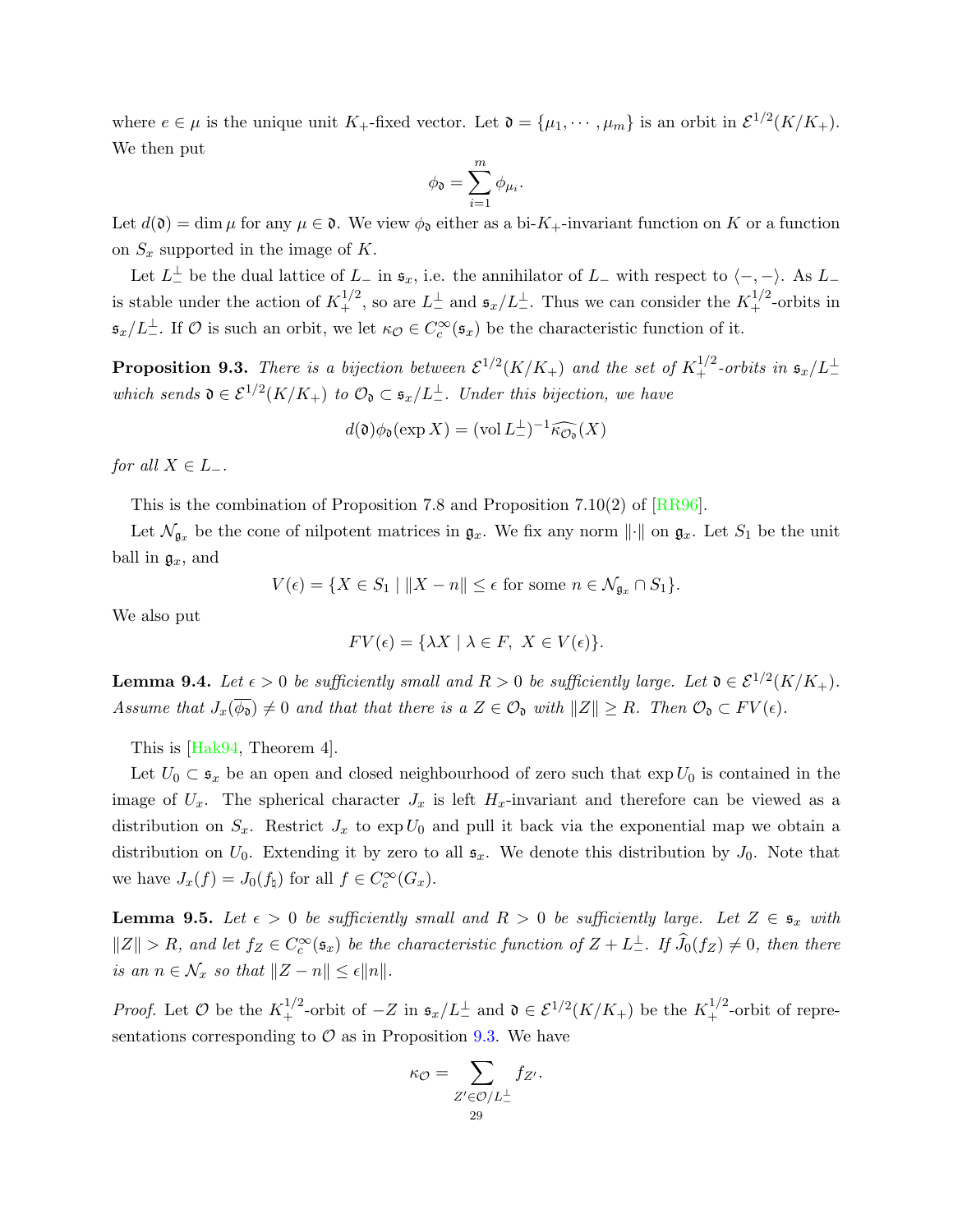<span id="page-29-6"></span>Note that Z''s are all the K<sub>+</sub>-orbit of  $-Z$ ,  $J_0$  is  $(H_x, \eta)$ -invariant and  $\eta$  is trivial when restricted to  $K_{+}$ . It follows that

$$
d(\mathfrak{d})J_x(\overline{\phi_0}) = (\text{vol}\,L_{-}^{\perp})^{-1} \cdot \#\mathcal{O}/L_{-}^{\perp} \cdot \widehat{J}_0(f_Z).
$$

Therefore if  $\widehat{J}_0(f_Z) \neq 0$ , then  $J_x(\overline{\phi_0}) \neq 0$ . As  $||Z|| > R$ , by Lemma [9.4](#page-28-1) we have  $Z \in FV(\epsilon)$ . In other words, there is a  $\lambda \in F^\times$  and  $n_1 \in \mathcal{N}_{\mathfrak{g}_x}$  so that  $\|\lambda^{-1}Z - n_1\| \leq \epsilon$ . Put  $n = \lambda n_1 \in \mathcal{N}_{\mathfrak{g}_x}$  we conclude that  $||Z - n|| \leq \epsilon ||n||$ . Following the same argument as in the second paragraph of the proof of [\[RR96,](#page-30-1) Theorem 7.11] we can even choose  $n \in \mathcal{N}_x$ . This proves the lemma.

We now finish the proof of Theorem [9.1.](#page-27-0) Lemma [9.5](#page-28-2) tells us that  $J_0 * \kappa_{L_{\perp}^{\perp}}$  is contained in

(9.2) 
$$
C(\epsilon, R) = B(0, R) \cup \{Z \in \mathfrak{s}_x \mid ||Z - n|| \leq \epsilon ||n|| \text{ for some } n \in \mathcal{N}_x\}.
$$

Here ∗ stands for the usual convolution of functions and distributions. Let

$$
J(\epsilon, R, L_{-}^{\perp}) = \left\{ (H, \eta) \text{-invariant distributions } D \text{ with } \text{supp}\left(D|_{C_c^{\infty}(\mathfrak{s}_x/L_{-}^{\perp})}\right) \subset C(\epsilon, R) \right\}.
$$

With this notation we have  $J_0 * \kappa_{L_+^{\perp}} \in J(\epsilon, R, L) * \kappa_{L_+^{\perp}}$ . Let  $\omega$  be an  $H_x$ -invariant open and closed subset of  $\mathfrak{s}_x$ , compact modulo  $H_x$ , and  $D(\omega)^{H,\eta}$  be the space of  $(H_x,\eta)$ -invariant distributions supported on  $\omega$ . By Howe's finiteness theorem [\[RR96,](#page-30-1) Theorem 6.8], if  $\epsilon$  is small enough and R is large enough, then

$$
J(\epsilon,R,L_-^{\perp}) \ast \kappa_{L_-^{\perp}} = D(\omega)^{H,\eta} \ast \kappa_{L_-^{\perp}}.
$$

By [\[RR96,](#page-30-1) Proposition 6.9], if  $L$  is sufficiently small and hence  $L^{\perp}_-$  is sufficiently large, then  $D(\omega)^{H,\eta_*}$  $\kappa_{L_{-}^{\perp}}$  is spanned by the  $\theta$ -nilpotent orbital integrals. Therefore we can find constants  $c_{\mathcal{O}}$  so that

$$
\widehat{J}_0 * \kappa_{L_{-}^{\perp}} = \sum_{\mathcal{O} \subset \mathcal{N}_x} c_{\mathcal{O}} \left( \mu_{\mathcal{O}} * \kappa_{L_{-}^{\perp}} \right).
$$

Theorem [9.1](#page-27-0) follows by taking inverse Fourier transform. For details, see the last paragraph of the proof of [\[RR96,](#page-30-1) Theorem 7.11].

#### <span id="page-29-0"></span>**REFERENCES**

- <span id="page-29-3"></span>[AG09] A. Aizenbud and D. Gourevitch, Generalized Harish-Chandra descent, Gelfand pairs, and an Archimedean analog of Jacquet-Rallis's theorem, Duke Math. J. 149 (2009), no. 3, 509–567, DOI 10.1215/00127094-2009- 044. With an appendix by the authors and Eitan Sayag. M[R2553879](http://www.ams.org/mathscinet-getitem?mr=2553879)  $\uparrow$ [5,](#page-4-1) [6](#page-5-0)
- <span id="page-29-5"></span>[Clo91] L. Clozel, Invariant harmonic analysis on the Schwartz space of a reductive p-adic group, Harmonic analysis on reductive groups (Brunswick, ME, 1989), Progr. Math., vol. 101, Birkhäuser Boston, Boston, MA, 1991, pp. 101–121, DOI 10.1007/978-1-4612-0455-8 6. M[R1168480](http://www.ams.org/mathscinet-getitem?mr=1168480) ↑[27](#page-26-1)
- <span id="page-29-2"></span>[FJ93] S. Friedberg and H. Jacquet, Linear periods, J. Reine Angew. Math. 443 (1993), 91–139, DOI 10.1515/crll.1993.443.91. M[R1241129](http://www.ams.org/mathscinet-getitem?mr=1241129) ↑[1](#page-0-1)
- <span id="page-29-4"></span>[GJ72] R. Godement and H. Jacquet, Zeta functions of simple algebras, Lecture Notes in Mathematics, Vol. 260, Springer-Verlag, Berlin-New York, 1972. M[R0342495](http://www.ams.org/mathscinet-getitem?mr=0342495) ↑[14](#page-13-4)
- <span id="page-29-1"></span>[Guo96] J. Guo, On a generalization of a result of Waldspurger, Canad. J. Math. 48 (1996), no. 1, 105–142, DOI 10.4153/CJM-1996-005-3. M[R1382478](http://www.ams.org/mathscinet-getitem?mr=1382478) ↑[1](#page-0-1)